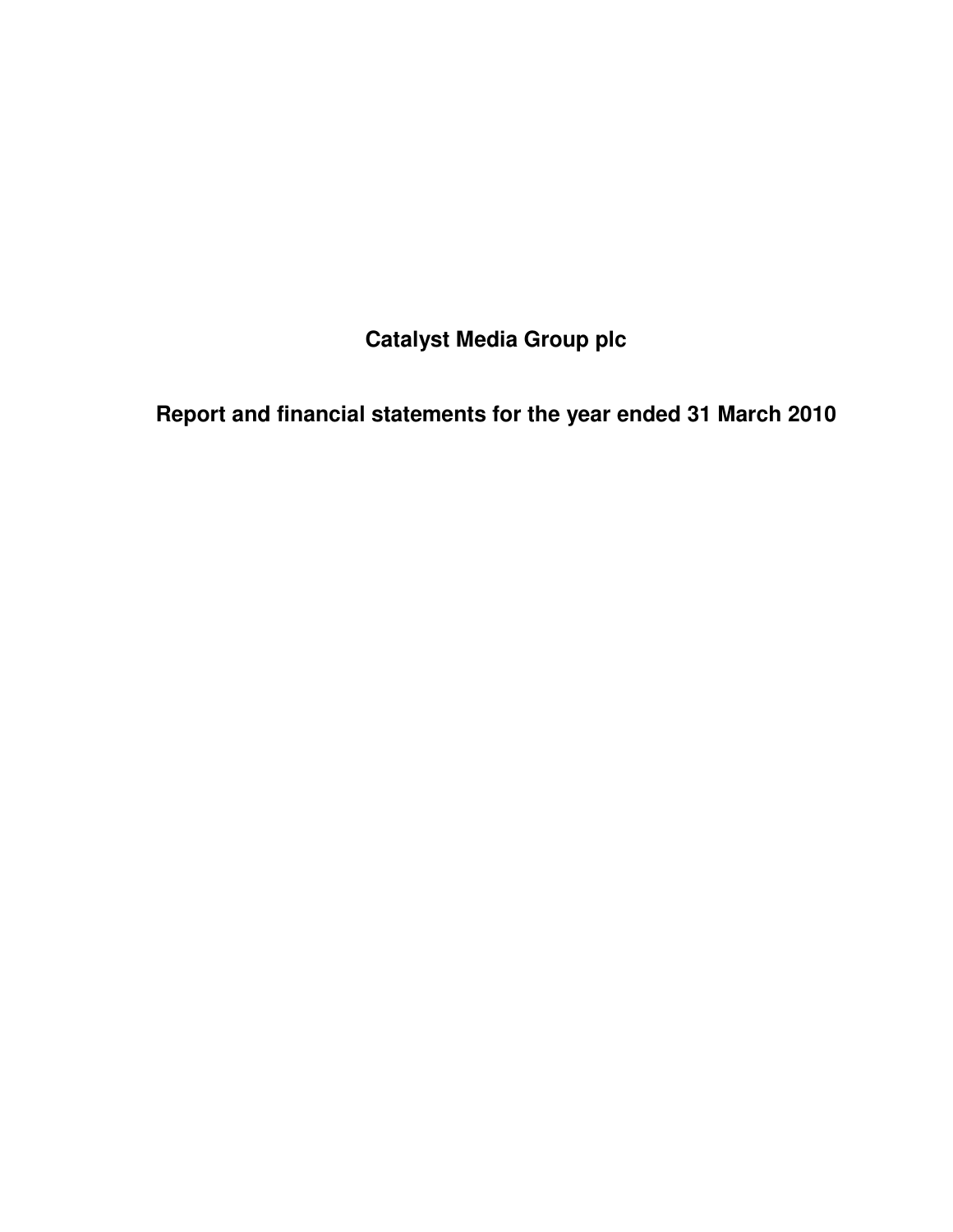#### **CATALYST MEDIA GROUP PLC Report and financial statements for the year ended 31 March 2010 Contents**

|                                                | Page: |
|------------------------------------------------|-------|
| Directors, Secretary and Advisers              | 2     |
| Chairman's statement                           | 3     |
| Directors' report                              | 7     |
| Independent auditors' report                   | 11    |
| Consolidated statement of comprehensive income | 13    |
| Consolidated statement of financial position   | 14    |
| Consolidated statement of cash flows           | 15    |
| Company statement of financial position        | 16    |
| Company statement of cash flows                | 17    |
| Notes forming part of the financial statements | 18    |
| Consolidated statement of changes in equity    | 45    |
| Company statement of changes in equity         | 47    |
| Notice of Annual General Meeting               | 49    |

**\_\_\_\_\_\_\_\_\_\_\_\_\_\_\_\_\_\_\_\_\_\_\_\_\_\_\_\_\_\_\_\_\_\_\_\_\_\_\_\_\_\_\_\_\_\_\_\_\_\_\_\_\_\_\_\_\_\_\_\_\_\_\_\_\_\_\_\_\_\_\_\_\_\_\_\_\_**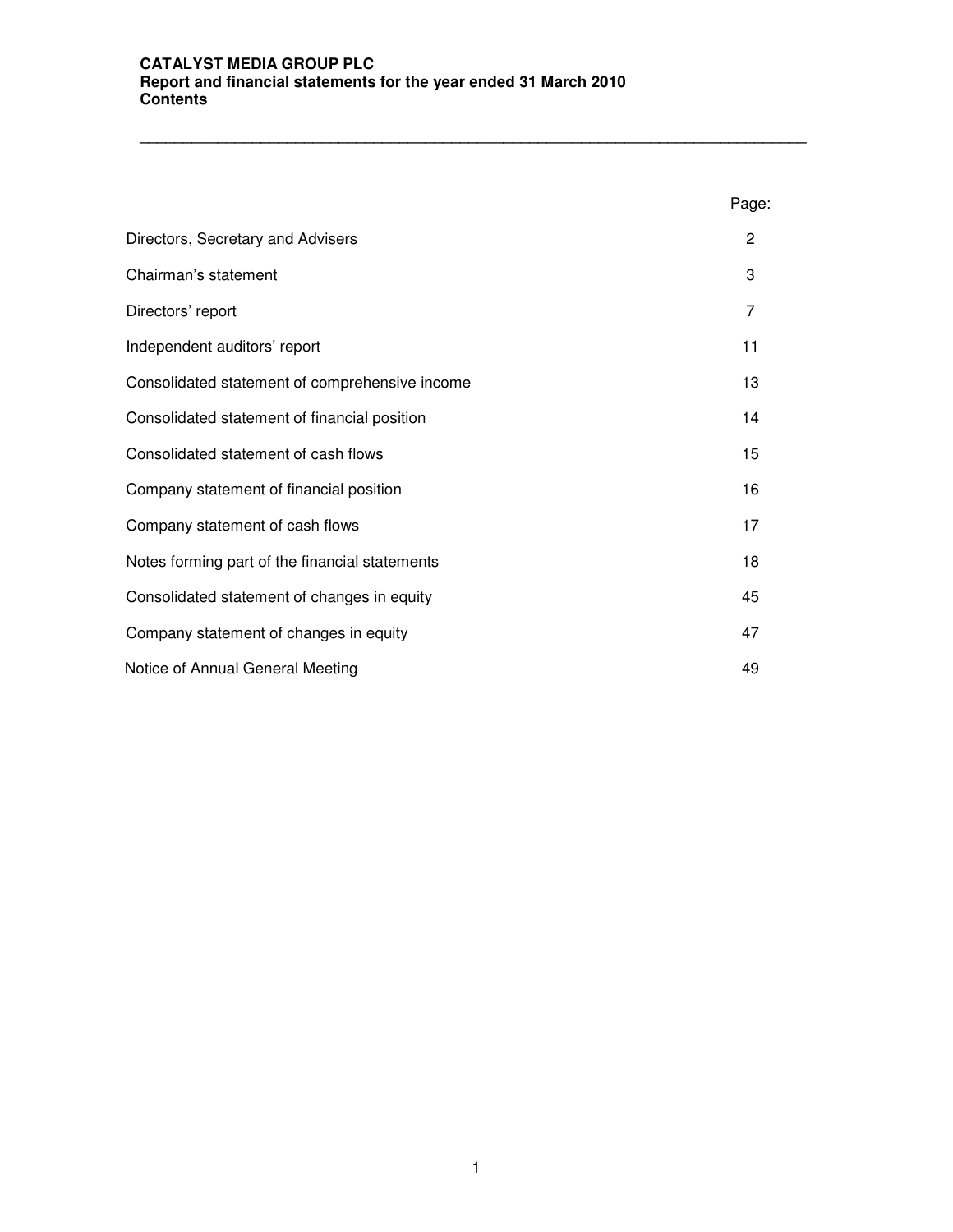#### **CATALYST MEDIA GROUP PLC Report and financial statements for the year ended 31 March 2010 Directors, Secretary and Advisors**

#### **Directors**

Michael Rosenberg OBE Chairman Mark Hawtin **Non-executive Director** Melvin Lawson Non-executive Director Christopher Mills **Non-executive Director** 

CETC (Nominees) Limited Cuadrant House<br>
Quadrant House 17 Thomas More 17 Thomas More Street Thomas More Square<br>
Thomas More Square Thomas More Square Communication Communication Thomas More Square London E1W 1YW

#### **Solicitors**

Lewis Silkin LLP 5 Chancery Lane Clifford's Inn London EC4A 1BL

#### **Nominated adviser & broker Registrars**

Strand Hanson Ltd Capita IRG Plc<br>
26 Mount Row Capita IRG Plc 26 Mount Row London W1K 3SQ Beckenham

#### **Auditors**

H.W. Fisher & Company Acre House 11-15 William Road London NW1 3ER

#### **Bankers**

National Westminster Bank Plc Hammersmith Branch 22 Kings Mall London W6 0QD

**\_\_\_\_\_\_\_\_\_\_\_\_\_\_\_\_\_\_\_\_\_\_\_\_\_\_\_\_\_\_\_\_\_\_\_\_\_\_\_\_\_\_\_\_\_\_\_\_\_\_\_\_\_\_\_\_\_\_\_\_\_\_\_\_\_\_\_\_\_\_\_\_\_\_\_\_\_** 

#### **Secretary Company Registered office and Company registration in American** Registered office and Company registration **number**

17 Thomas More Street<br>Thomas More Square Registration number: 03955206

34 Beckenham Road Kent BR3 4TU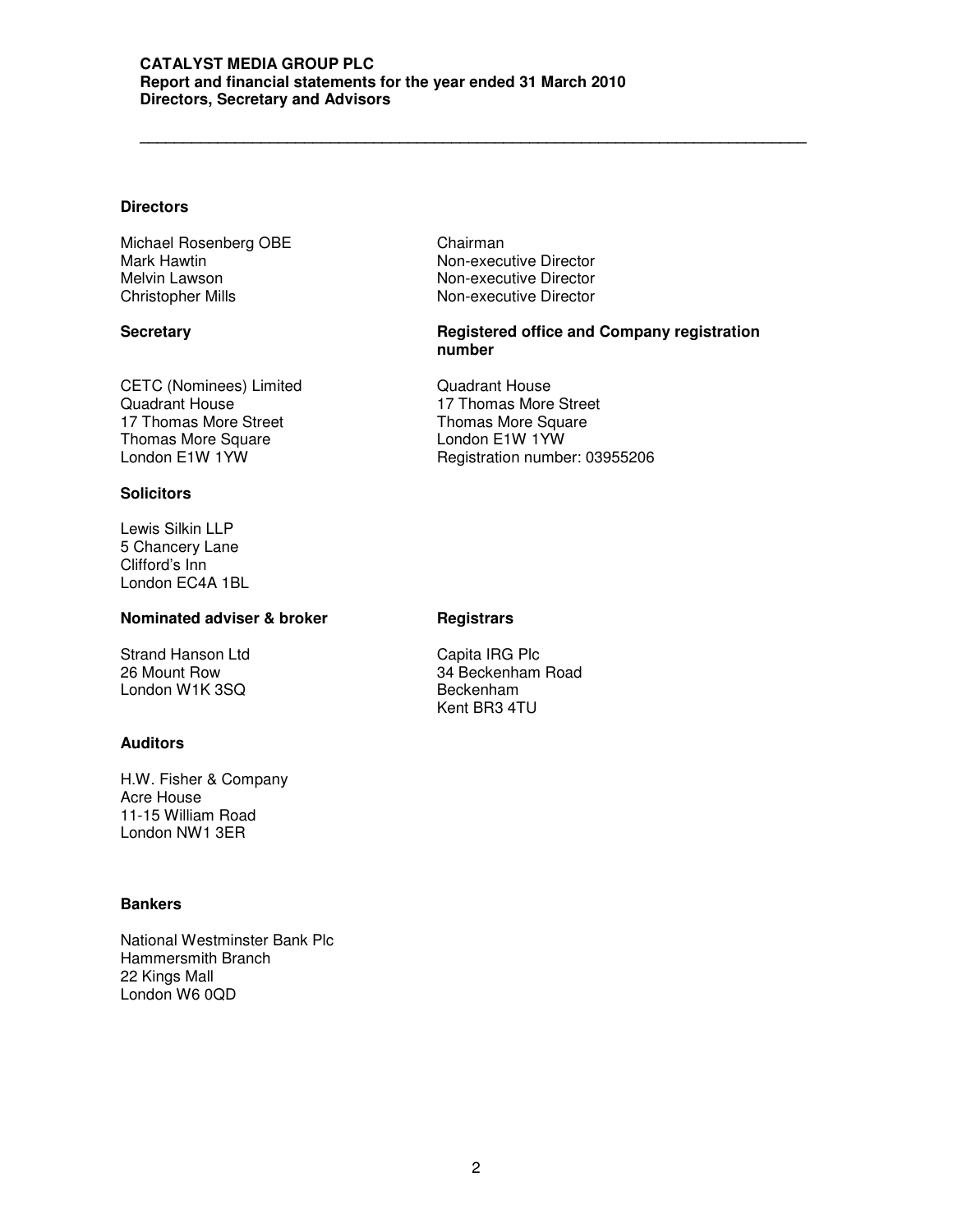#### **CATALYST MEDIA GROUP PLC Report and financial statements for the year ended 31 March 2010 Chairman's statement**

I am pleased to report that for the year ended 31 March 2010 CMG recorded profit after taxation, including its equity share of the profits of SIS, of £3.8 million (2009: £2.8 million) with earnings per share from continuing operations of 14.29p (2009: 9.01p). Net Assets as at the balance sheet date were £29.5 million (2009: £25.7 million) with Net Assets per share of 105p (2009: 91p).

**\_\_\_\_\_\_\_\_\_\_\_\_\_\_\_\_\_\_\_\_\_\_\_\_\_\_\_\_\_\_\_\_\_\_\_\_\_\_\_\_\_\_\_\_\_\_\_\_\_\_\_\_\_\_\_\_\_\_\_\_\_\_\_\_\_\_\_\_\_\_\_\_\_\_\_\_\_** 

The main focus of the board is directed at the Company's investment in SIS and as previously announced, the intention is to review this investment with a view to maximising returns to shareholders.

With over 850 staff, SIS is one of the most experienced television, production and outside broadcast service providers in Europe, its position being particularly enhanced by the acquisition on 1 April 2008 of the BBC Outside Broadcast business. Further outside broadcast trade and asset acquisitions during the year have added additional equipment and trucks to the existing fleet, the Group now has over 110 uplinks covering the spectrum of state-of-the-art uplink trucks, and its proprietary automated uPOD technology and its rapidly deployed, dismountable Drive Fly kits, it is now the largest provider of transportable satellite uplink services in the world, transmitting tens of thousands of hours of live coverage every year to broadcasting customers worldwide.

The development by CMG of the online game known as Spoof, referred to in previous statements, was completed during the period with the game being brought to the market in March 2010. Following the launch it is now in the process of being further upgraded, however it should be noted that this is the only remaining trading activity within CMG and is relatively minor in the context of the Group.

Meanwhile SIS continues to perform in line with expectations and during the year under review a dividend of £14.2 million was paid to shareholders of SIS of which approximately £2.9million was received by CMG in October 2009. The receipt of this dividend enabled further reductions in the borrowings of CMG which at 31 March 2010 were £807,000 compared with £3.8 million in the previous year

SIS currently has a policy of paying dividends subject to cash flow requirements. It is anticipated that further dividends will be paid during the year 2010/2011 though the amount and timing is not yet confirmed.

CMG has significant carried forward losses which have created a deficit on the Company's Profit and Loss Account which would prevent any distributions of dividends to its own shareholders or other distributions such as a share buy back for the foreseeable future without some action by the Board. Accordingly, it is proposed to seek shareholder approval of a special resolution at a separate Extraordinary General Meeting which would remove this barrier by effectively reducing our capital and removing the losses from the balance sheet. Should this be approved by shareholders it will be necessary to obtain Court approval to the process. A separate circular explaining this process in more detail will be sent to shareholders in due course. Should shareholders support this resolution it is anticipated that such Court approval should be forthcoming by 22 October 2010. The Board will then be able to give consideration to a policy to distribute earnings to its shareholders in the future so long as the SIS dividends continue to be paid and will report to shareholders again at that time.

#### **SIS**

The business of SIS continues to perform well and the results for the year ended 31 March 2010 are as follows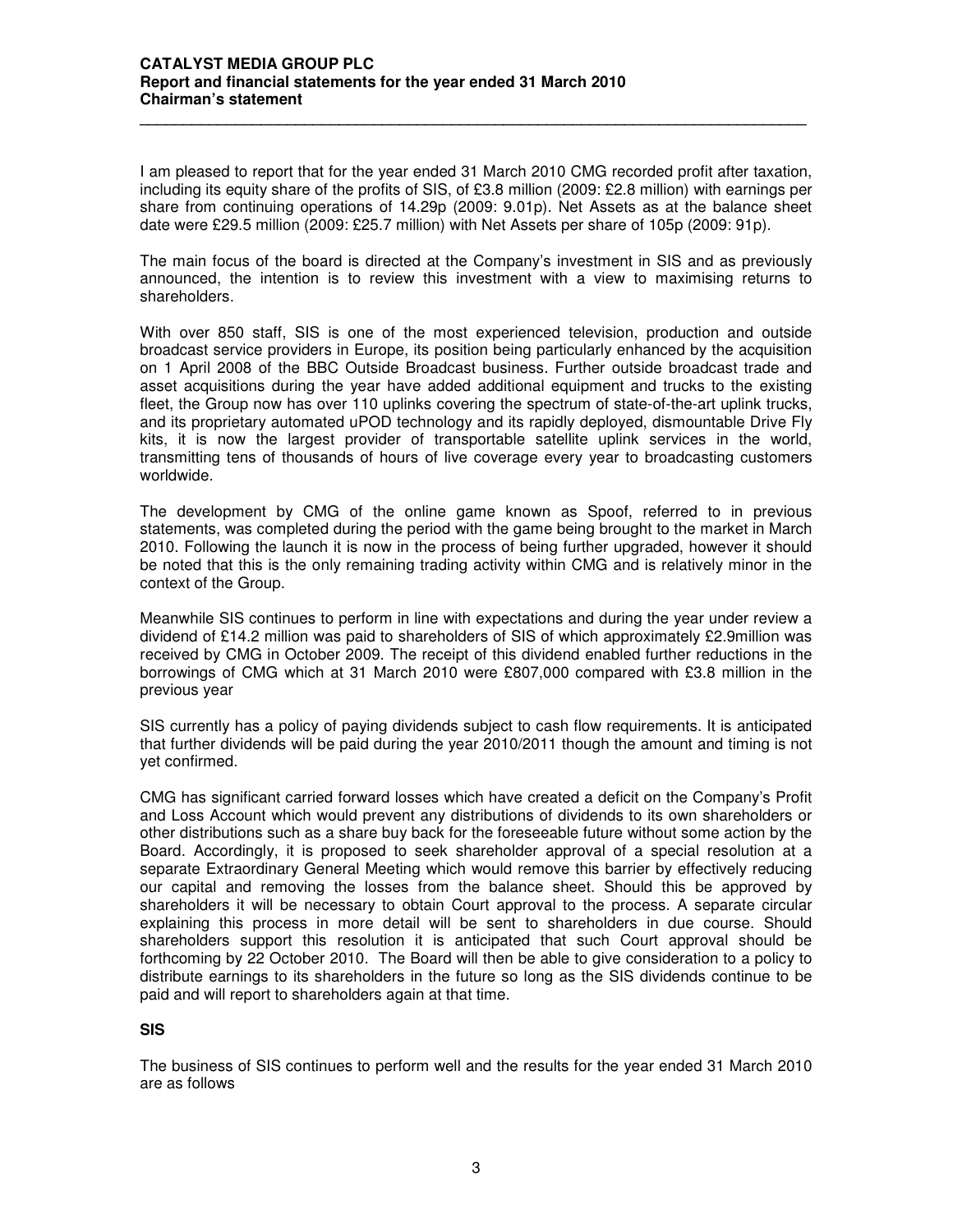#### **CATALYST MEDIA GROUP PLC Report and financial statements for the year ended 31 March 2010 Chairman's statement**

|                                                               | 31/3/10<br>£'000 | 31/3/09<br>£'000  |
|---------------------------------------------------------------|------------------|-------------------|
| Turnover<br>Ongoing operations<br>Acquisitions                | 194,498<br>3,701 | 153,355<br>39,582 |
| Subtotal                                                      | 198,199          | 192,937           |
| Operating expenses                                            | 173,485          | 171,214           |
| <b>Operating Profit</b><br>Ongoing operations<br>Acquisitions | 24,252<br>462    | 25,346<br>(3,623) |
| Net interest payable                                          | (1, 451)         | (384)             |
| Profit on ordinary activities before tax                      | 23,263           | 21,339            |
| Tax on profit on ordinary activities                          | (7, 543)         | (6, 233)          |
| Retained profit transferred to reserves                       | 15,720           | 15,106            |

**\_\_\_\_\_\_\_\_\_\_\_\_\_\_\_\_\_\_\_\_\_\_\_\_\_\_\_\_\_\_\_\_\_\_\_\_\_\_\_\_\_\_\_\_\_\_\_\_\_\_\_\_\_\_\_\_\_\_\_\_\_\_\_\_\_\_\_\_\_\_\_\_\_\_\_\_\_** 

The revenues of SIS included £119 million derived from the long established business of providing integrated television and data services to licensed betting offices in the UK, Ireland and overseas. This division contributed approximately £12 million to operating profits.

Revenues of £77 million were generated from the business of SISLIVE which provides satellite news gathering and associated transmission services to its customers and also provides outside broadcast television production units including sound support and communication. This division contributed approximately £7 million to operating profits.

A further £23 million of revenues came from other services included the production of pictures to the licensed betting offices and services offered to overseas customers. These services contributed approximately £6 million to operating profits.

The services to the betting industry are supported in the main by fixed term contracts both with the retail owners of betting shops and with the racecourses that enable pictures to be delivered to those shops. Following the signing of long term rights agreements by SIS with Arena Leisure Plc and Northern Racing Limited, combined with other courses that have subsequently renewed contracts, SIS now holds long term media rights representing in excess of 50% of all UK horse racing fixtures. This ensures the supply of images and data from the coverage of horseracing fixtures at these racecourses until 2016 and 2017 respectively.

Shareholders of SIS include certain bookmaker customers, Ladbroke, William Hill, Fred Done of Betfred bookmakers and the Tote as well as financial investors being CMG and Caledonia Investments.

SIS produces and distributes ten bespoke daily programmes to all parts of the world. The flagship SIS FACTS offers thousands of hours of betting opportunities each year from the UK, Ireland, France and many other countries along with 49's and virtual content. Live racing pictures and commentaries are broadcast from 29 courses from around the UK, including Royal Windsor, Lingfield Park, Chepstow and Fontwell Park. The services also include exclusive Irish racing, exclusive BAGS greyhound racing and live thoroughbred racing from France, Germany, USA, Dubai and Australia.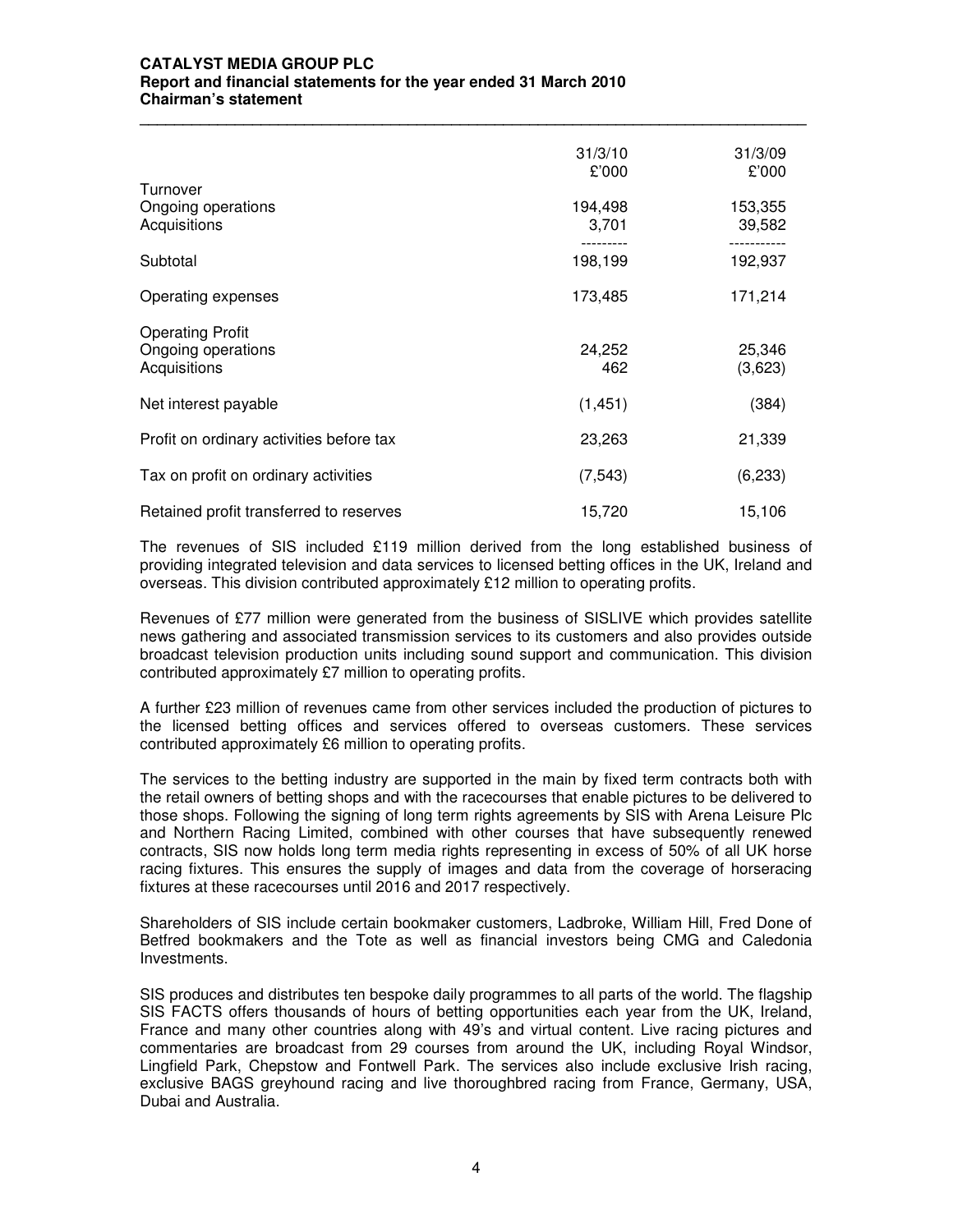#### **CATALYST MEDIA GROUP PLC Report and financial statements for the year ended 31 March 2010 Chairman's statement**

In June 2010 it was announced that the BAGS greyhound picture and data contract had been extended through to the end of 2015.

**\_\_\_\_\_\_\_\_\_\_\_\_\_\_\_\_\_\_\_\_\_\_\_\_\_\_\_\_\_\_\_\_\_\_\_\_\_\_\_\_\_\_\_\_\_\_\_\_\_\_\_\_\_\_\_\_\_\_\_\_\_\_\_\_\_\_\_\_\_\_\_\_\_\_\_\_\_** 

SIS has now launched a new range of football data services aimed at assisting the betting industry to generate new business This move follows the acquisition by SIS of the football DataCo rights for the exclusive distribution to the betting industry of live match data for the English and Scottish leagues. In addition there will be data from the Champions League, The Europa League and qualifying matches for 2012.

SIS LIVE is the broadcast side of the business offering cutting edge broadcast solutions and satellite services with currently the largest fleet of remotely automated SNG uplinks in the world. SIS LIVE operates a fleet of new-generation HD OB vehicles, including the new OB 1, a 24 camera super-sized 3Gb/s capable truck. SIS LIVE, which incorporates the former BBC Outside Broadcast division, acquired 021 Television at the end of 2009, including six large OB trucks, three of which are built to the latest HD specifications. Dales Broadcast, acquired at the same time, further gave SIS LIVE a fleet of smaller OB vehicles to offer to clients.

SIS LIVE provided 70 satellite uplink vehicles to the main UK broadcasters, including the BBC, ITV, Sky News, ITN, Five and GMTV, for their coverage of the UK elections in May this year. It has also won the prestigious contract for the Commonwealth Games in India in October of this year.

SIS has won the prestigious contract to provide the production and coverage facilities and services to cover the XIX Commonwealth Games taking place in India in 2010. Under the terms of the agreement, SIS LIVE will provide all the production facilities and personnel to cover 17 different sports across 12 venues in Delhi, as well as the Games' opening and closing ceremonies. As well as providing the technical infrastructure to cover the Games, SIS LIVE is providing over 1,000 highly skilled technical and production staff at the 12 venues. SIS has also won the contract to supply the OB facilities on all of ESPN's football requirements for the next three years. The deal covers a minimum of 23 English Premier League matches, 30 Scottish Premier League matches, as well as all ESPN's FA Cup, UEFA Europa League and England U21 matches.

#### **CMG overheads**

The overheads of CMG now run at an annualised rate of approximately £200,000 excluding exceptional items and are expected to stay at that level for the foreseeable future.

#### **Strategic Review**

As reported earlier this year the Board instituted a strategic review with the assistance of external advisers. Following this review it was decided that the best way in which to achieve value for shareholders would be to seek buyers for its stake in SIS with a view to returning capital to shareholders in due course once such a disposal was achieved. To date a small number of serious interested parties have been identified with whom discussions are ongoing. There can be no certainty that a buyer will be found at an acceptable price and as and when progress is made shareholders will be informed. Meanwhile SIS is expected to declare further dividends during the next few months which should enable all borrowings of CMG to be repaid and as mentioned above it is anticipated that following the restructure of the share capital it will be possible to commence distributions to shareholders in the near future.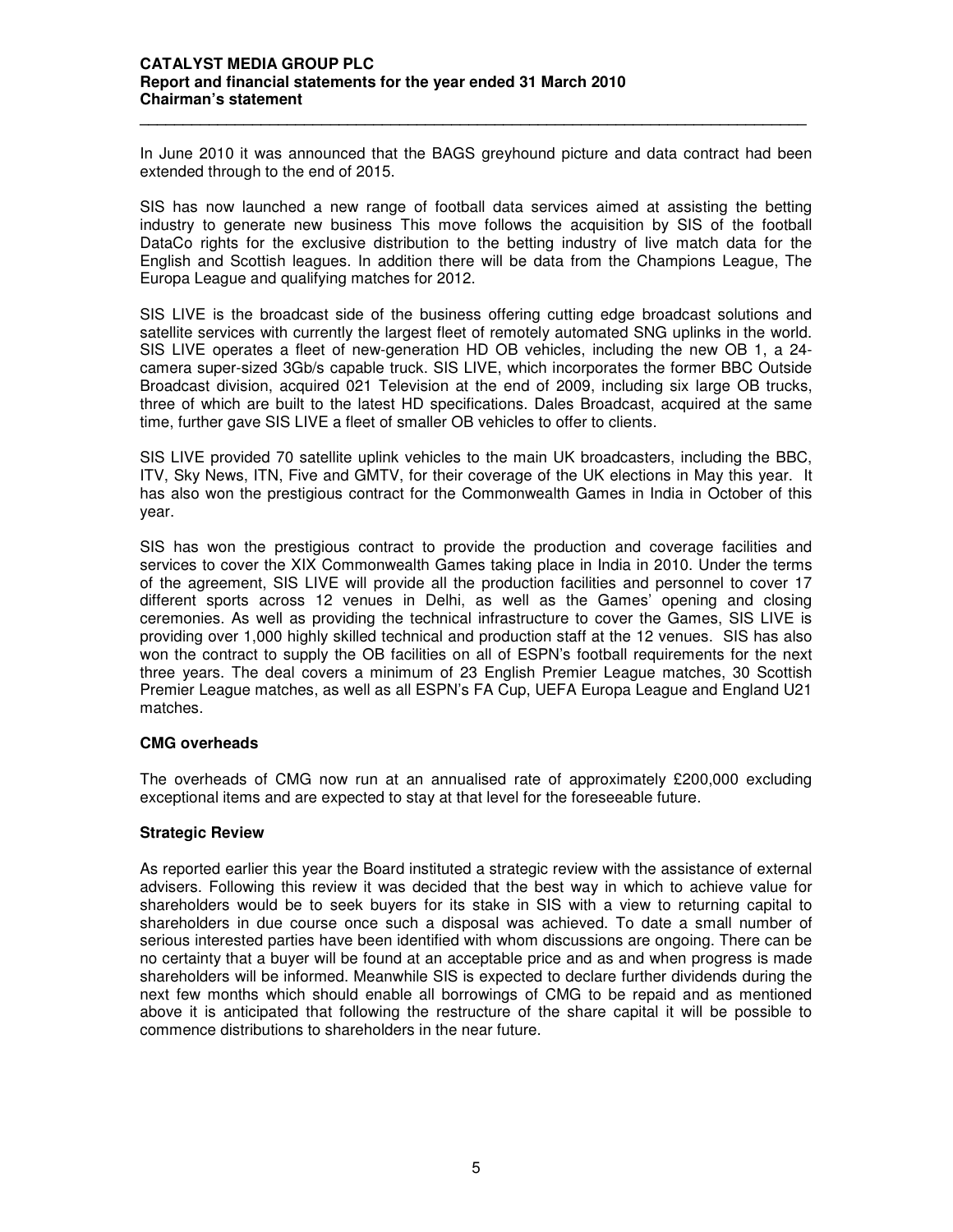#### **AGM**

Notice of the Annual General Meeting is attached. This will be held at 9.30am on Friday  $17<sup>th</sup>$ September at the office of Bircham Dyson Bell LLP, 50 Broadway, London SW1H 0BL.

**\_\_\_\_\_\_\_\_\_\_\_\_\_\_\_\_\_\_\_\_\_\_\_\_\_\_\_\_\_\_\_\_\_\_\_\_\_\_\_\_\_\_\_\_\_\_\_\_\_\_\_\_\_\_\_\_\_\_\_\_\_\_\_\_\_\_\_\_\_\_\_\_\_\_\_\_\_** 

The resolutions to be passed include one item of special business. This is a proposal to allow the Company to purchase shares in the market up to a limit of 15% of the issued share capital. While the company has no immediate plans to do so it does enable such action to be taken as and when the Board feels this would benefit shareholders.

#### **Conclusion**

This has been another positive year for CMG with our objectives which have been to wind down previous businesses and focus on the investment in SIS mostly achieved. Borrowings and overheads have also been reduced and both earnings and net assets per share have increased. Your Board is pleased with this progress and hopes to be in a position to update shareholders in relation to the various strategic objectives set out above during the course of the year to March 2011.

**Michael Rosenberg OBE Chairman** 

25 August 2010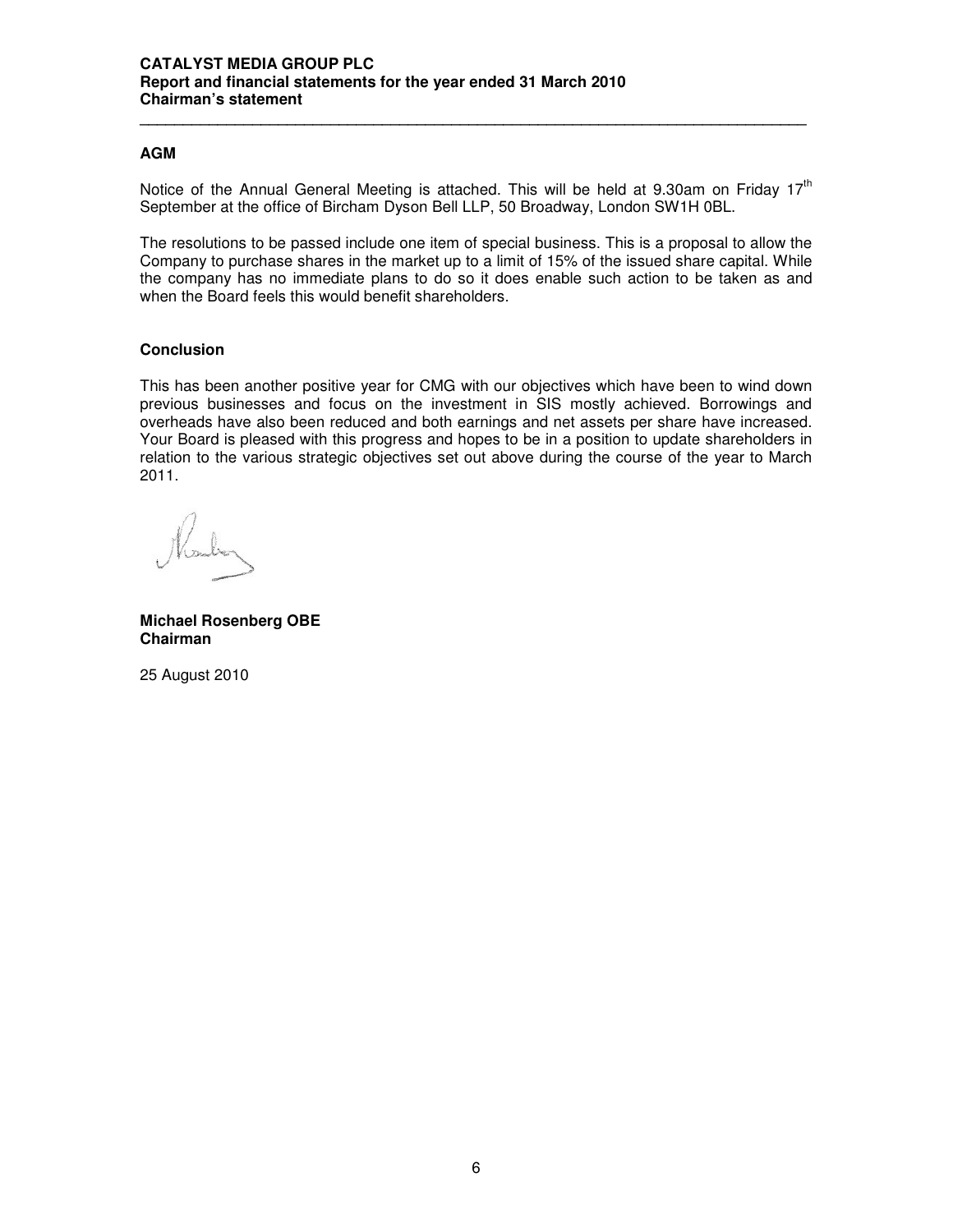#### **CATALYST MEDIA GROUP PLC Report and financial statements for the year ended 31 March 2010 Directors' Report**

The directors present their annual report and the audited financial statements for the year ended 31 March 2010.

**\_\_\_\_\_\_\_\_\_\_\_\_\_\_\_\_\_\_\_\_\_\_\_\_\_\_\_\_\_\_\_\_\_\_\_\_\_\_\_\_\_\_\_\_\_\_\_\_\_\_\_\_\_\_\_\_\_\_\_\_\_\_\_\_\_\_\_\_\_\_\_\_\_\_\_\_\_** 

#### **Financial reporting**

The financial statements for 2010 have been prepared in accordance with the Group's accounting policies under International Financial Reporting Standards (IFRSs) as adopted by the European Union.

#### **Results and dividends**

The Group made a profit (including its share of other comprehensive income / (loss) of associate) and after taxation of £3.8 million (2009: £2.8 million). Further details are shown in the Group Consolidated statement of comprehensive income on page 13.

The directors do not recommend a dividend.

#### **Principal activities and review of the business**

The principal activities of the business are outlined and reviewed in the Chairman's Statement. A review of the business is included within the Chairman's Statement.

#### **Principal risks and uncertainties**

#### **Investment in SIS**

The principal strategic investment of the Group is its 20.54% holding in Satellite Information Services (Holdings) Limited (SIS). The Group is entitled to appoint one director to the board of SIS which currently comprises ten directors, of which six are appointed by shareholders, three are independent and one is the chief executive. Although it can influence the board on strategic decisions, the Group is not in a position to control the day-to-day business and affairs of SIS other than with the support of other directors and a majority of shareholders of SIS.

SIS has adopted a dividend policy to pay out a proportion of its distributable earnings subject to cash flow considerations. However any future dividends paid by SIS are, inter alia, dependent on the profitability of SIS and the resolutions of the Board of SIS of to declare such dividends.

There are a number of risks and uncertainties associated with the business of SIS which could potentially have an adverse impact on the value of the Group's investment.

- SIS operates in competitive markets. This can result in downward pressure on prices and loss of customers. SIS aims to mitigate this risk by expanding the range of products and services it offers.
- The customers of SIS rely upon real time data and uninterrupted content delivery. Loss of content would result in reduced quality of services and potentially reduced income. Therefore SIS has adopted advanced disaster recovery solutions and has built back up facilities which are located around the country.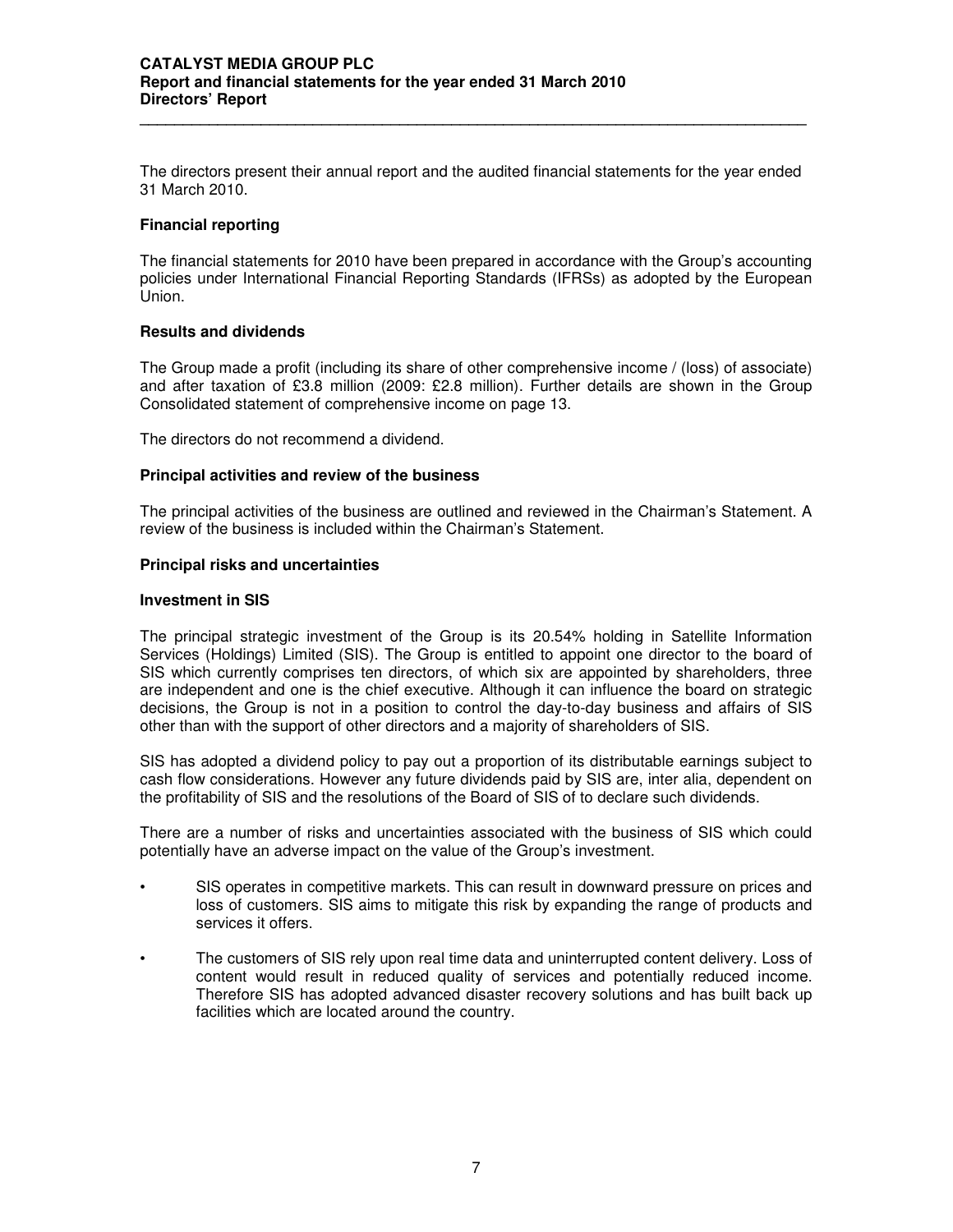#### **Financial risks**

Dividend income from the Group's investment in SIS is currently a major source of funding for the Group.

**\_\_\_\_\_\_\_\_\_\_\_\_\_\_\_\_\_\_\_\_\_\_\_\_\_\_\_\_\_\_\_\_\_\_\_\_\_\_\_\_\_\_\_\_\_\_\_\_\_\_\_\_\_\_\_\_\_\_\_\_\_\_\_\_\_\_\_\_\_\_\_\_\_\_\_\_\_** 

The Group is subject to financial risk through its exposure to financial assets and liabilities.

#### **Key Performance Indicators (KPIs)**

The Company's key performance indicators used by the Board in monitoring the general performance of the Group and its investments are:

#### **Earnings per share (EPS)**

EPS shows the relative performance year-on-year of the Group's profitability measured as an amount of profit or loss attributable to one equity share. The calculation of earnings per share is based on the weighted average number of issued ordinary shares in issue for the financial year and the profit/ (loss) after taxation attributable to ordinary shareholders. EPS in respect of continuing operations for the year and the previous year is shown in the Group consolidated statement of comprehensive income on page 13. The EPS shows an improvement in the performance of the Group from the previous year.

#### **Net asset value per share**

The net asset value per share of the Group is 105.0 pence (2009: 91.3 pence). The net asset value per share has improved over the year to 31 March 2010 mainly due to the receipt of a dividend from SIS and reduction in the year of debt from £3.8 million to £0.8 million. The net asset value of the Group at 31 March 2010 and 31 March 2009 is shown on the Group consolidated statement of financial position on page 14.

#### **Key Performance Indicators of Associate**

The directors additionally monitor the performance of SIS in order to evaluate the general performance of the Group.

#### **Directors**

The Directors of the Company during the year were:

| Chairman               |
|------------------------|
| Non-executive Director |
| Non-executive Director |
| Non-executive Director |
|                        |

The Company has Directors' and Officers liability insurance in place.

#### **Employees**

The Group had no other employees other than the Directors at 31 March 2010.

#### **Post-balance sheet events**

There were no significant post-balance sheet events.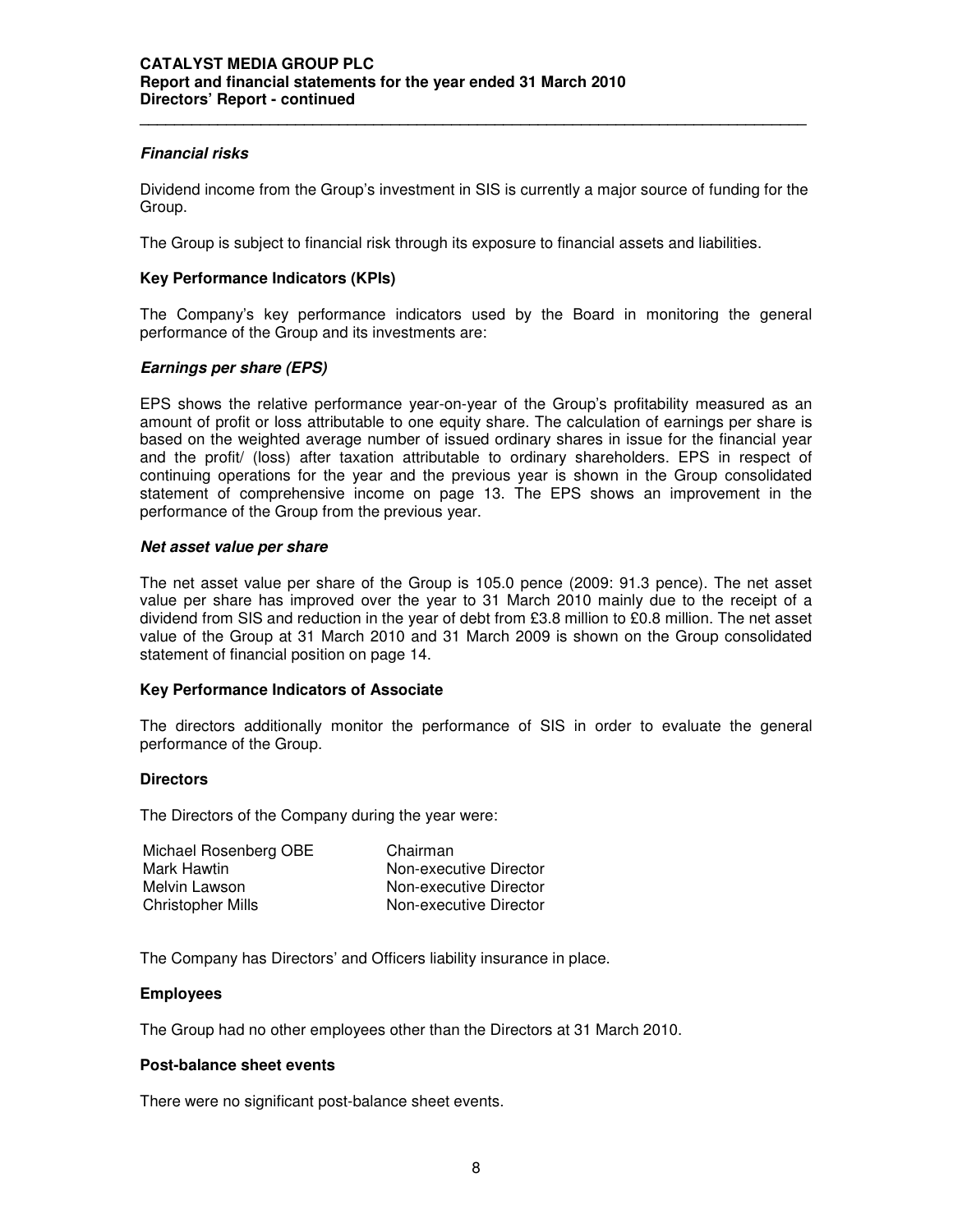#### **Policy and practice on the payment of creditors**

The policy of the Group is to settle supplier invoices within the terms and conditions of trade agreed with individual suppliers. At the year end the Group had an average of 19 days (2009 – 93 days) purchases outstanding.

**\_\_\_\_\_\_\_\_\_\_\_\_\_\_\_\_\_\_\_\_\_\_\_\_\_\_\_\_\_\_\_\_\_\_\_\_\_\_\_\_\_\_\_\_\_\_\_\_\_\_\_\_\_\_\_\_\_\_\_\_\_\_\_\_\_\_\_\_\_\_\_\_\_\_\_\_\_** 

#### **Political and charitable donations**

The Group made no political or charitable donations during the year (2009: £nil).

#### **Going concern**

The directors can report that based on the Group's budgets and financial projections, they have satisfied themselves that the business is a going concern. The Board has a reasonable expectation that the Company and Group have adequate resources and facilities to continue in operational existence for the foreseeable future and therefore the accounts are prepared on a going concern basis.

#### **Auditors**

In the case of each person who was a director at the time this report was approved:

- so far as that director was aware there was no relevant available information of which the Company's auditors were unaware: and
- that director has taken all steps that the director ought to have taken as a director to make himself or herself aware of any relevant audit information and to establish that the Company's auditors were aware of that information.

In accordance with Section 489 of the Companies Act 2006, H.W Fisher and Company offers itself for reappointment at the Annual General Meeting as auditors of the Company. Notice of which is set out on page 49.

#### **Corporate governance**

#### **Internal financial control**

The Group operates a system of internal financial control commensurate with its current size and activities, designed to ensure that the possibility of misstatement or loss is kept to a minimum. There is a comprehensive system in place for financial reporting and the Board receives a number of reports to enable it to carry out these functions in the most efficient manner. These procedures include the preparation of management accounts and other ad hoc reports. All transactions are subject to director approval and all payments require approval by a minimum of two directors. The Board has responsibility for the effectiveness of the internal financial control framework. Such a system can only provide reasonable and not absolute assurance against material misstatement. The Group does not currently have, nor considers there is currently a need for an internal audit function.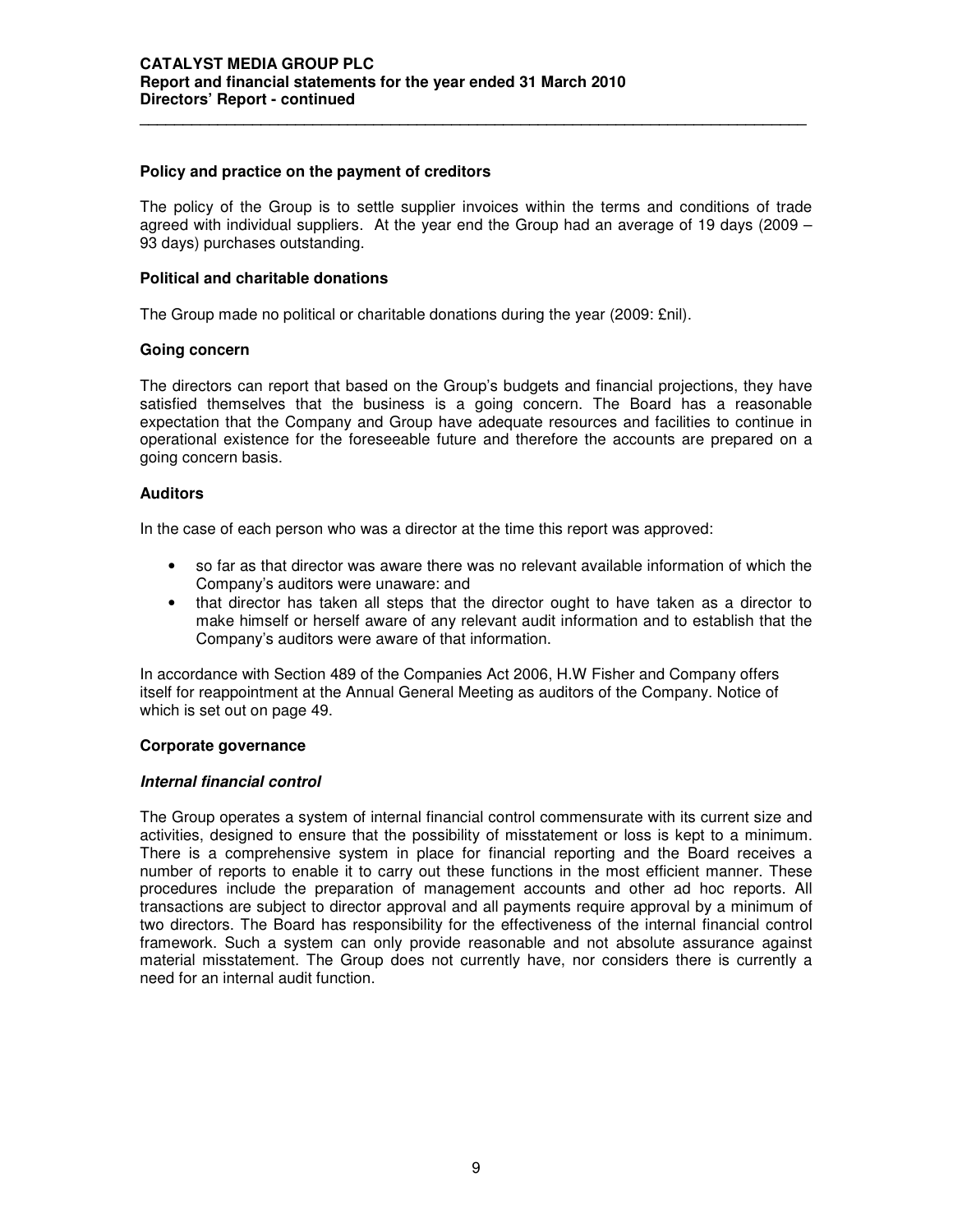#### **Directors' responsibilities**

The directors are responsible for preparing the Director's Report and the financial statements in accordance with applicable law and regulations.

**\_\_\_\_\_\_\_\_\_\_\_\_\_\_\_\_\_\_\_\_\_\_\_\_\_\_\_\_\_\_\_\_\_\_\_\_\_\_\_\_\_\_\_\_\_\_\_\_\_\_\_\_\_\_\_\_\_\_\_\_\_\_\_\_\_\_\_\_\_\_\_\_\_\_\_\_\_** 

Company law requires the directors to prepare Group and Parent Company financial statements for each financial year. Under that law the directors have elected to prepare the Group and the Parent Company financial statements in accordance with IFRS as adopted by the EU and applicable law.

Under company law the directors must not approve the financial statements unless they are satisfied that they give a true and fair view of the state of affairs of the Group and Parent Company and of their profit or loss for that period.

In preparing these financial statements, the directors are required to:

- select suitable accounting policies and then apply them consistently;

- make judgements and accounting estimates that are reasonable and prudent;

- state whether they have been prepared in accordance with IFRS as adopted by the EU; and

- prepare the financial statements on the going concern basis unless it is inappropriate to presume that the Group and the Parent company will continue in business.

The directors are responsible for keeping adequate accounting records that are sufficient to show and explain the Group and Parent Company's transactions and disclose with reasonable accuracy at any time the financial position of the Group or Parent Company and enable them to ensure that the financial statements comply with the Companies Act 2006. They are also responsible for safeguarding the assets of the Group and Parent company and hence for taking reasonable steps for the prevention and detection of fraud and other irregularities.

Financial statements are published on the Group's website in accordance with legislation in the United Kingdom governing the preparation and dissemination of financial statements, which may vary from legislation in other jurisdictions. The maintenance and integrity of the Group's website is the responsibility of the directors. The directors' responsibility also extends to the ongoing integrity of the financial statements contained therein.

#### **Annual General Meeting**

Notice of the Annual General Meeting of the Company for 2010 is on pages 49 to 50.

On behalf of the Board

Michael Rosenberg OBE Chairman

25 August 2010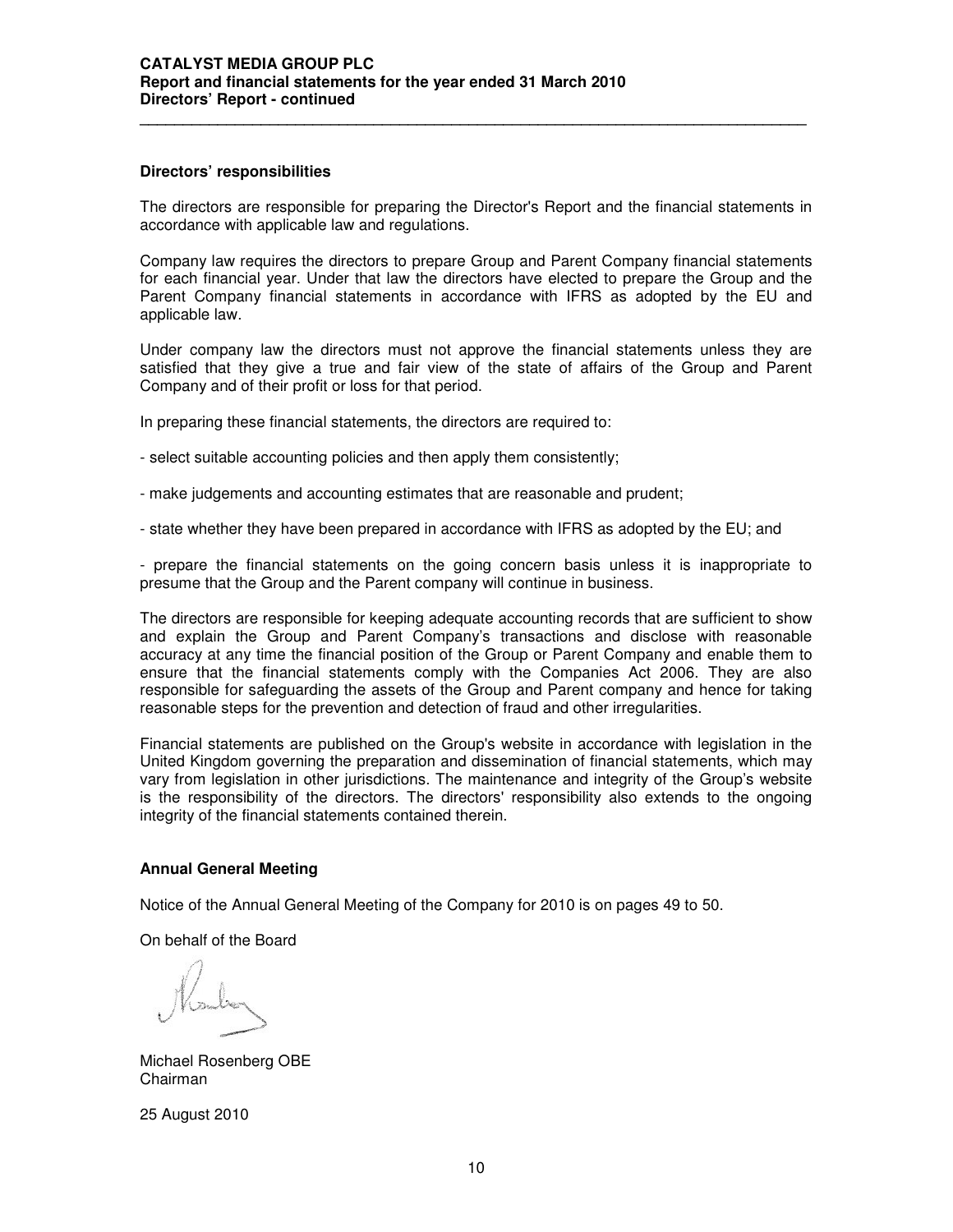### **H.W. FISHER & COMPANY**

**\_\_\_\_\_\_\_\_\_\_\_\_\_\_\_\_\_\_\_\_\_\_\_\_\_\_\_\_\_\_\_\_\_\_\_\_\_\_\_\_\_\_\_\_\_\_\_\_\_\_\_\_\_\_\_\_\_\_\_\_\_\_\_\_\_\_\_\_\_\_\_\_\_\_\_\_\_**

#### **Independent auditors' report to the shareholders of Catalyst Media Group plc**

We have audited the Group and Parent Company financial statements (the 'financial statements') of Catalyst Media Group plc for the year ended 31 March 2010 on pages 13 to 48 which comprise the Group Statement of Comprehensive Income, the Group and Parent Company Statements of Financial Position, the Group and parent Company Statements of Cash Flows, the Group and Parent Company Statements of Changes in Equity, and the related notes 1 to 29. The financial reporting framework that has been applied in their presentation is applicable law and International Financial Reporting Standards (IFRSs) as adopted by the European Union.

This report is made solely to the Company's members, as a body, in accordance with Chapter 3 of Part 16 of the Companies Act 2006. Our audit work has been undertaken so that we might state to the Company's members those matters we are required to state to them in an auditors' report and for no other purpose. To the fullest extent permitted by law, we do not accept or assume responsibility to anyone other than the Company and the Company's members as a body, for our audit work, for this report, or for the opinions we have formed.

#### **Respective responsibilities of directors and auditors**

As explained more fully in the Directors' Responsibilities Statement set out on page 9 the directors are responsible for the preparation of the financial statements and for being satisfied that they give a true and fair view.

Our responsibility is to audit the financial statements in accordance with applicable law and International Standards on Auditing (UK and Ireland). Those standards require us to comply with the Auditing Practices Board's Ethical Standard's for auditors.

#### **Scope of the audit**

An audit involves obtaining evidence about the amounts and disclosures in the financial statements sufficient to give reasonable assurance that the financial statements are free from material misstatement, whether caused by fraud or error. This includes an assessment of: whether the accounting policies are appropriate to the Group's circumstances and have been consistently applied and adequately disclosed; the reasonableness of significant accounting estimates made by the directors; and the overall presentation of the financial statements.

#### **Opinion**

In our opinion the financial statements:

- give a true and fair view of the state of the Group's and of the Parent Company's affairs as at 31 March 2010 and of the Group's profit for the year then ended;
- have been properly prepared in accordance with IFRSs as adopted by the European Union; and;
- have been prepared in accordance with the Companies Act 2006 and Article 4 of the IAS Regulations.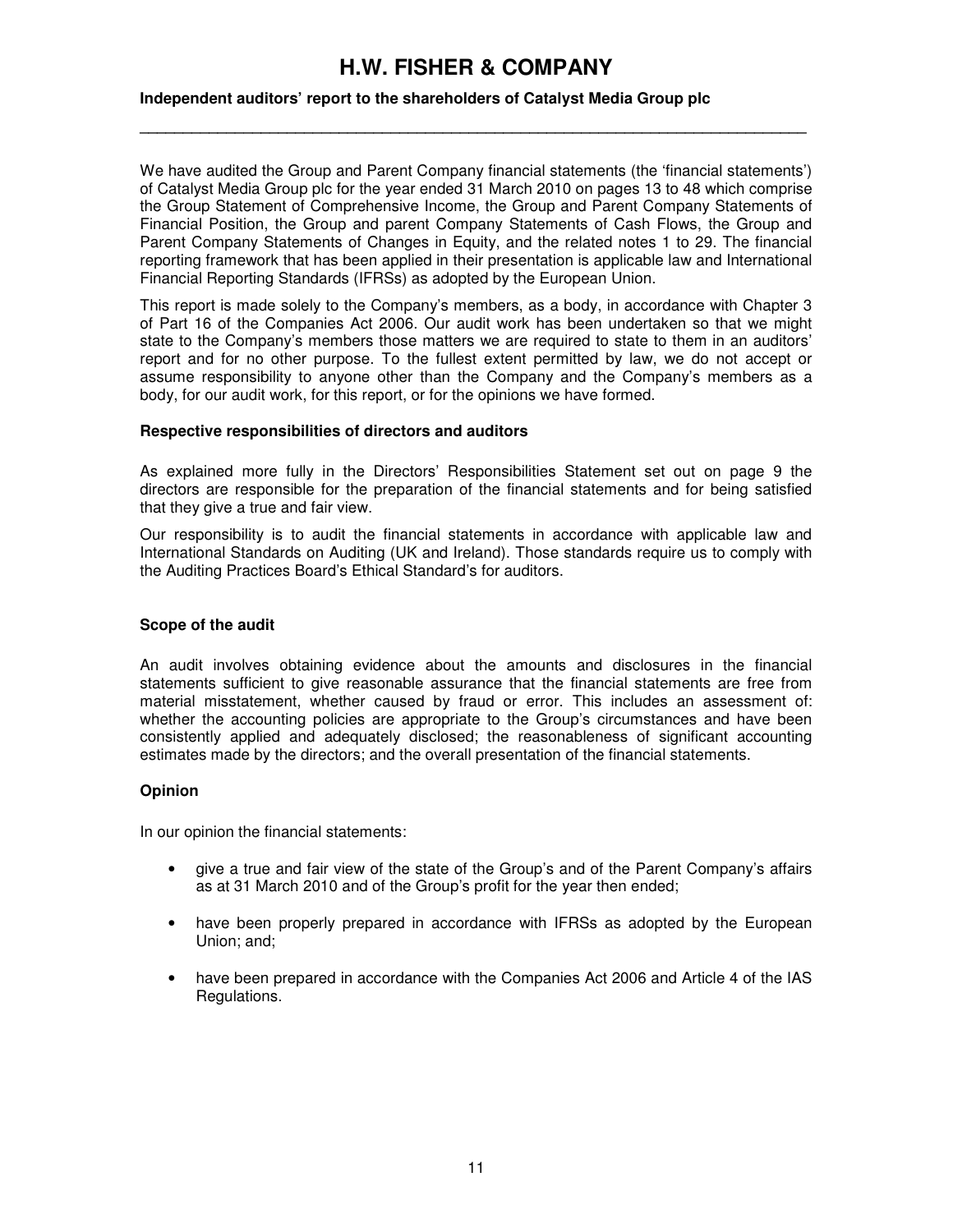### **H.W. FISHER & COMPANY**

#### **Independent auditors' report to the shareholders of Catalyst Media Group plc - continued \_\_\_\_\_\_\_\_\_\_\_\_\_\_\_\_\_\_\_\_\_\_\_\_\_\_\_\_\_\_\_\_\_\_\_\_\_\_\_\_\_\_\_\_\_\_\_\_\_\_\_\_\_\_\_\_\_\_\_\_\_\_\_\_\_\_\_\_\_\_\_\_\_\_\_\_\_**

#### **Opinion on other matters prescribed by the Companies Act 2006**

In our opinion the information given in the Directors' Report for the financial year for which the financial statements are prepared is consistent with the financial statements.

#### **Matters on which we are required to report by exception**

We have nothing to report in respect of the following matters where the Companies Act 2006 requires us to report to you if, in our opinion:

- adequate accounting records have not been kept, or returns adequate for our audit have not been received from branches not visited by us; or
- the financial statements are not in agreement with the accounting records and returns; or
- certain disclosures of directors' remuneration specified by law are not made; or
- we have not received all of the information and explanations we require for our audit.

**…………………………**

**Paul Beber (Senior Statutory Auditor)** 

#### **For and on behalf of H.W Fisher & Company**

Chartered Accountants Registered Auditors Acre House 11-15 William Road London NW1 3ER United Kingdom

25 August 2010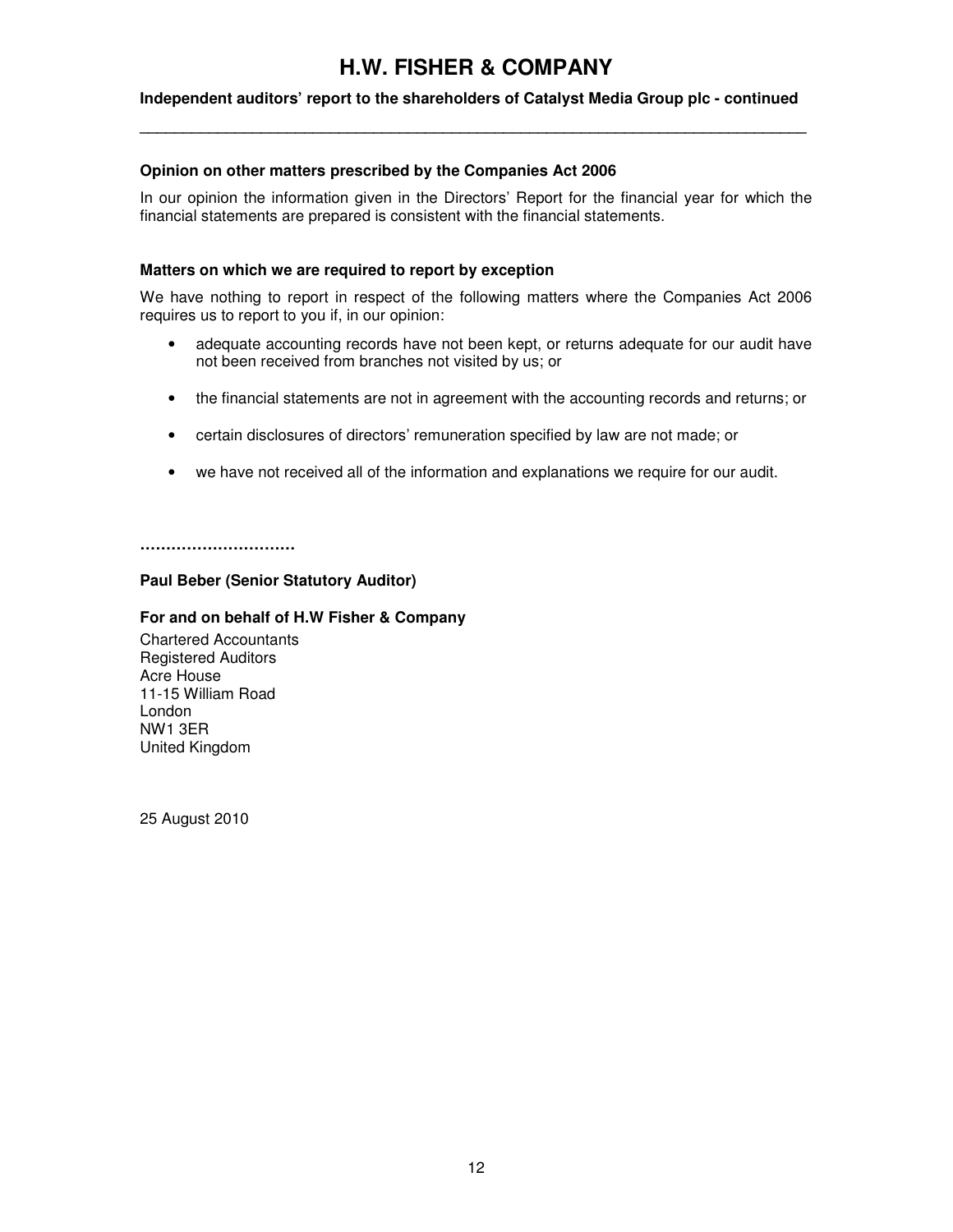#### **CATALYST MEDIA GROUP PLC Report and financial statements for the year ended 31 March 2010 Consolidated statement of comprehensive income**

**\_\_\_\_\_\_\_\_\_\_\_\_\_\_\_\_\_\_\_\_\_\_\_\_\_\_\_\_\_\_\_\_\_\_\_\_\_\_\_\_\_\_\_\_\_\_\_\_\_\_\_\_\_\_\_\_\_\_\_\_\_\_\_\_\_\_\_\_\_\_\_\_\_\_** 

|                                                            | <b>Note</b> | 2010<br>£                | 2009<br>As restated<br>£ |
|------------------------------------------------------------|-------------|--------------------------|--------------------------|
| Revenue                                                    | $\mathbf 2$ | 43,909                   | 92,392                   |
| Cost of sales                                              |             | (95, 292)                | (2,990)                  |
| Gross (loss) / profit                                      |             | (51, 383)                | 89,402                   |
| Administrative expenses<br>Impairment of development costs |             | (290, 212)               | (324, 651)<br>(66, 447)  |
| Total administrative expenses                              |             | (290, 212)               | (391,098)                |
| Operating loss                                             |             | (341, 595)               | (301, 696)               |
| Financial income                                           | 9           | 88                       | 32,322                   |
| <b>Financial costs</b><br>Net financial costs              | 10          | (201, 569)<br>(201, 481) | (906, 563)<br>(874, 241) |
| Share of profit of equity-accounted associate              | 1           | 3,812,224                | 3,402,657                |
| Profit before taxation                                     |             | 3,269,148                | 2,226,720                |
| <b>Taxation</b>                                            | 11          | 752,840                  | 310,000                  |
| Profit for the year from continuing operations             |             | 4,021,988                | 2,536,720                |
| Profit for the year from discontinued operations           | 4           |                          | 217,378                  |
| Profit for the year                                        |             | 4,021,988                | 2,754,098                |
| Share of other comprehensive (loss) / income of associate  | 1           | (184, 655)               | 11,502                   |
| Total comprehensive income for the year                    |             | 3,837,333                | 2,765,600                |
| Attributable to equity holders of the Company              |             | 3,837,333                | 2,765,600                |
| Earnings per share:                                        |             |                          |                          |
| <b>Basic</b>                                               | 12          | 14.29p                   | 9.79p                    |
| <b>Diluted</b>                                             | 12          | 14.29p                   | 9.79p                    |
| Earnings per share from continuing operations:             |             |                          |                          |
| <b>Basic</b>                                               | 12          | 14.29p                   | 9.01p                    |
| <b>Diluted</b>                                             | 12          | 14.29p                   | 9.01p                    |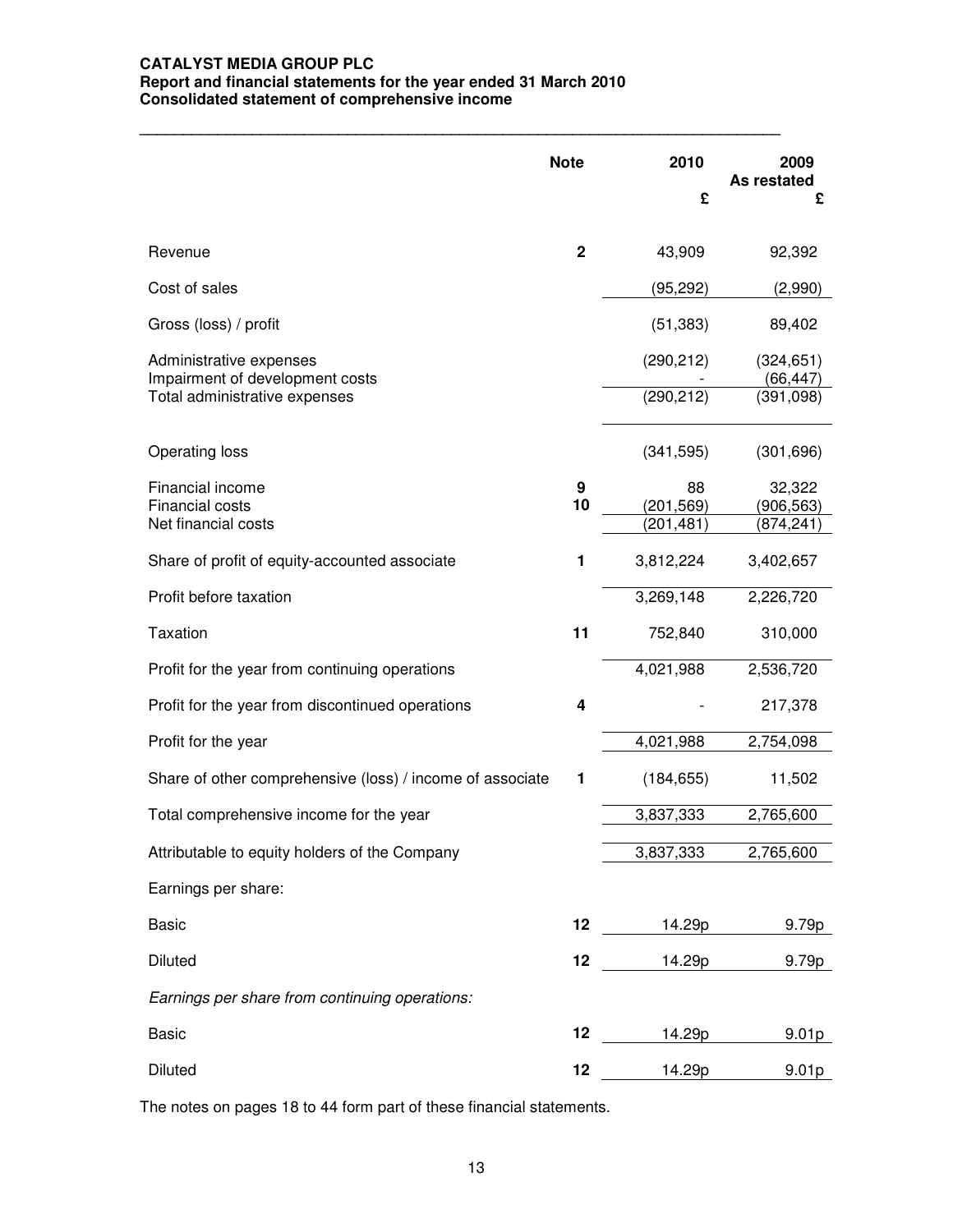#### **CATALYST MEDIA GROUP PLC Report and financial statements for the year ended 31 March 2010 Consolidated statement of financial position**

|                                                                      |             | 2010         | 2009<br>As restated |
|----------------------------------------------------------------------|-------------|--------------|---------------------|
|                                                                      | <b>Note</b> | £            | £                   |
| <b>Assets</b>                                                        |             |              |                     |
| <b>Non-current assets</b>                                            |             |              |                     |
| Intangible assets                                                    | 13          |              |                     |
| Property, plant and equipment<br>Investment in associate             | 14<br>1     |              | 278                 |
|                                                                      |             | 29,955,348   | 29,242,781          |
|                                                                      |             | 29,955,348   | 29,243,059          |
| <b>Current assets</b>                                                |             |              |                     |
| Trade and other receivables                                          | 16          | 82,592       | 232,319             |
| Corporation tax receivable                                           | 17          | 327,198      | 118,390             |
| Cash and cash equivalents                                            | 18          | 46,444       | 72,951              |
|                                                                      |             | 456,234      | 423,660             |
| <b>Total assets</b>                                                  |             | 30,411,582   | 29,666,719          |
| <b>Equity and liabilities</b>                                        |             |              |                     |
| Capital and reserves attributable to equity holders of<br>the parent |             |              |                     |
| Share capital                                                        | 19          | 9,243,197    | 9,243,197           |
| Share premium                                                        |             | 38,904,450   | 38,904,450          |
| Merger reserve                                                       |             | 2,402,674    | 2,402,674           |
| <b>Retained deficit</b>                                              |             | (21,007,910) | (24, 845, 243)      |
| <b>Total equity</b>                                                  |             | 29,542,411   | 25,705,078          |
|                                                                      |             |              |                     |
| <b>Non-current liabilities</b>                                       |             |              |                     |
| Interest-bearing loans and borrowings                                | 20          | 806,854      | 3,763,899           |
| <b>Current liabilities</b>                                           |             |              |                     |
| Trade and other payables                                             | 21          | 62,317       | 197,742             |
|                                                                      |             | 62,317       | 197,742             |
| <b>Total equity and liabilities</b>                                  |             | 30,411,582   | 29,666,719          |

**\_\_\_\_\_\_\_\_\_\_\_\_\_\_\_\_\_\_\_\_\_\_\_\_\_\_\_\_\_\_\_\_\_\_\_\_\_\_\_\_\_\_\_\_\_\_\_\_\_\_\_\_\_\_\_\_\_\_\_\_\_\_\_\_\_\_\_\_\_\_\_\_\_\_\_\_\_** 

The financial statements were approved by the Board of Directors and authorised for issue on 25 August 2010.

Michael Rosenberg OBE **Director** 

#### **Company registration number: 03955206**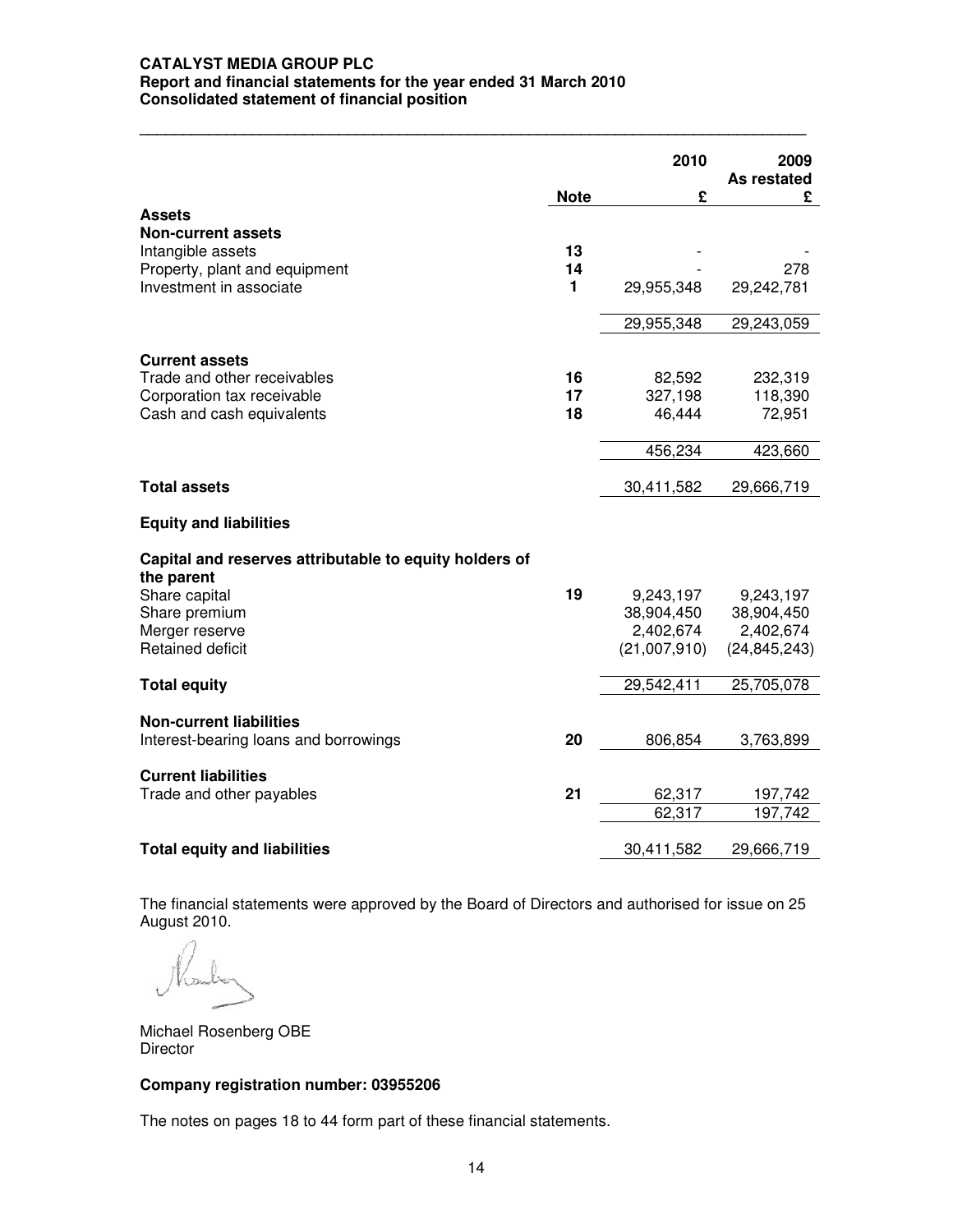#### **CATALYST MEDIA GROUP PLC Report and financial statements for the year ended 31 March 2010 Consolidated statement of cash flows**

|                                                                                                                     |             | 2010                     | 2009<br>As restated        |
|---------------------------------------------------------------------------------------------------------------------|-------------|--------------------------|----------------------------|
|                                                                                                                     | <b>Note</b> | £                        | £                          |
|                                                                                                                     |             |                          |                            |
| Cash flow from operating activities<br>Profit before taxation including discontinued operations<br>Adjustments for: |             | 3,269,148                | 2,444,098                  |
| Depreciation, amortisation and impairment<br>Share of profit from associate                                         |             | 278<br>(3,812,224)       | 66,927<br>(3,402,657)      |
| Loss from sale of subsidiary and interest in associate<br>Finance income                                            |             | (88)                     | (217, 378)<br>(32, 322)    |
| Finance expense<br>Corporation taxes recovered                                                                      |             | 201,569<br>544,032       | 1,010,499<br>492,133       |
| Net cash flow from operating activities before<br>changes in working capital                                        |             | 202,715                  | 361,300                    |
| Decrease/(increase) in trade and other receivables<br>(Decrease)/increase in trade and other payables               |             | 69,167<br>(135, 967)     | (6,652)<br>82,751          |
| Net cash flow used in operating activities                                                                          |             | 135,915                  | 437,399                    |
| <b>Investing activities</b><br>Dividend received                                                                    |             | 2,915,002                | 3,080,530                  |
| Interest received                                                                                                   |             | 88                       | 32,322                     |
| Net cash flow from investing activities                                                                             |             | 2,915,090                | 3,112,852                  |
| <b>Financing activities</b><br>Proceeds from long-term borrowings<br>Repayment of long-term borrowings              |             | 200,000<br>(3, 157, 045) | 3,763,899<br>(7,312,689)   |
| Interest paid                                                                                                       |             | (120, 467)               | (1, 137, 598)              |
| Net cash flow from financing activities                                                                             |             | (3,077,512)              | (4,686,388)                |
| Net decrease in cash and cash equivalents in the                                                                    |             |                          |                            |
| year<br>Cash and cash equivalents at the beginning of the year                                                      |             | (26, 507)<br>72,951      | (1, 136, 137)<br>1,209,088 |
| Cash and cash equivalents at the end of the year                                                                    | 18          | 46,444                   | 72,951                     |

**\_\_\_\_\_\_\_\_\_\_\_\_\_\_\_\_\_\_\_\_\_\_\_\_\_\_\_\_\_\_\_\_\_\_\_\_\_\_\_\_\_\_\_\_\_\_\_\_\_\_\_\_\_\_\_\_\_\_\_\_\_\_\_\_\_\_\_\_\_\_\_\_\_\_\_\_\_**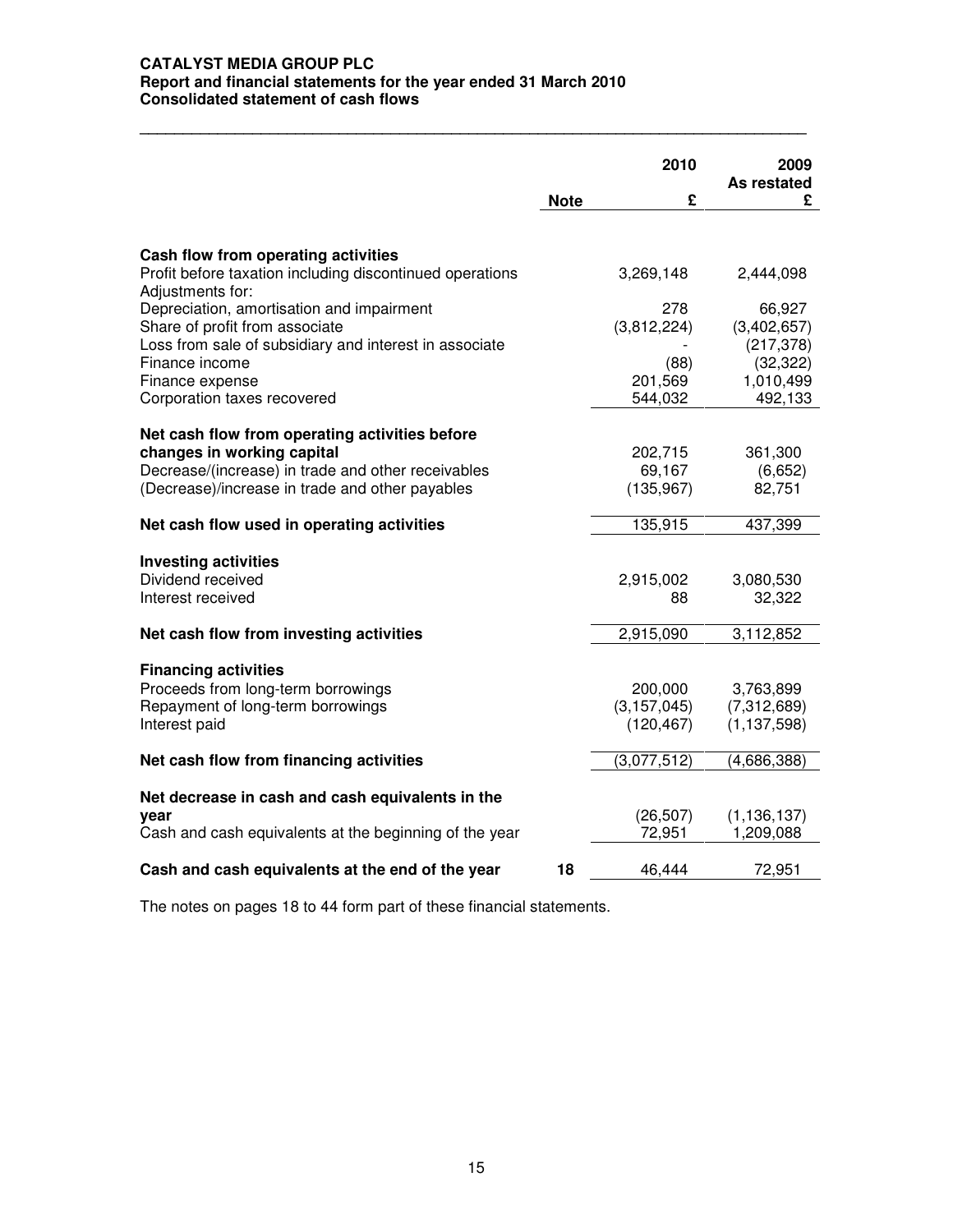#### **CATALYST MEDIA GROUP PLC Report and financial statements for the year ended 31 March 2010 Company statement of financial position**

|                                                                       | <b>Note</b> | 2010<br>£      | 2009<br>£      |
|-----------------------------------------------------------------------|-------------|----------------|----------------|
| <b>Assets</b>                                                         |             |                |                |
| <b>Non-current assets</b>                                             |             |                |                |
| Intangible assets                                                     | 13          |                |                |
| Property, plant and equipment                                         | 14          |                | 278            |
| Investments                                                           | 15          | 16,790,142     | 16,790,142     |
|                                                                       |             | 16,790,142     | 16,790,420     |
| <b>Current assets</b>                                                 |             |                |                |
| Trade and other receivables                                           | 16          | 2,893,828      | 2,840,966      |
| Corporation tax receivable                                            | 17          | 327,198        | 118,390        |
| Cash and cash equivalents                                             | 18          | 46,385         | 72,948         |
|                                                                       |             | 3,267,411      | 3,032,304      |
| <b>Total assets</b>                                                   |             | 20,057,553     | 19,822,724     |
| <b>Equity and liabilities</b>                                         |             |                |                |
| Capital and reserves attributable to equity holders of<br>the company |             |                |                |
| Share capital                                                         | 19          | 9,243,197      | 9,243,197      |
| Share premium                                                         |             | 38,904,450     | 38,904,450     |
| Merger reserve                                                        |             | 2,912,060      | 2,912,060      |
| <b>Retained deficit</b>                                               |             | (31, 104, 761) | (31, 475, 416) |
| <b>Total equity</b>                                                   |             | 19,954,946     | 19,584,291     |
| <b>Non-current liabilities</b>                                        |             |                |                |
| Interest-bearing loans and borrowings                                 | 20          |                |                |
| <b>Current liabilities</b>                                            |             |                |                |
| Trade and other payables                                              | 21          | 102,607        | 238,433        |
|                                                                       |             | 102,607        | 238,433        |
| <b>Total equity and liabilities</b>                                   |             | 20,057,553     | 19,822,724     |

The financial statements were approved by the Board of Directors and authorised for issue on 25 August 2010.

Michael Rosenberg OBE **Director** 

#### **Company registration number: 03955206**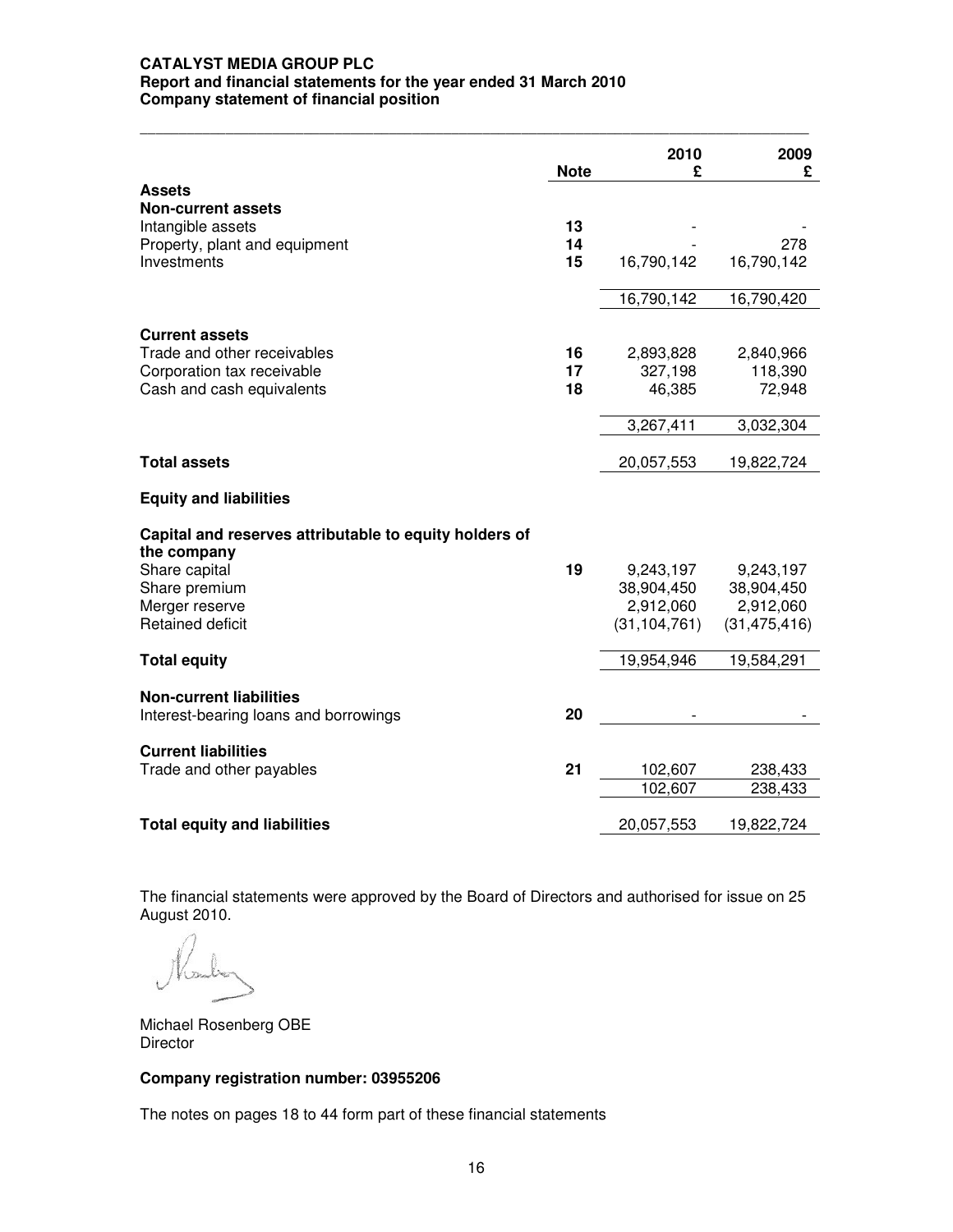#### **CATALYST MEDIA GROUP PLC Report and financial statements for the year ended 31 March 2010 Company statement of cash flows**

|                                                                                                                                                                            | Note | 2010<br>£                           | 2009<br>£                                               |
|----------------------------------------------------------------------------------------------------------------------------------------------------------------------------|------|-------------------------------------|---------------------------------------------------------|
| Cash flow from operating activities                                                                                                                                        |      |                                     |                                                         |
| Loss before taxation<br>Adjustments for:                                                                                                                                   |      | (327, 785)                          | (864, 118)                                              |
| Depreciation, amortisation and impairment<br>Finance income<br>Finance expense<br>Corporation taxes recovered<br>Profit on disposal of subsidiary                          |      | 278<br>(88)<br>2,751<br>544,032     | 327,582<br>(32, 237)<br>271,989<br>492,133<br>(12, 911) |
| Net cash flow from operating activities before<br>changes in working capital<br>(Increase)/decrease in trade and other receivables<br>Decrease in trade and other payables |      | 219,188<br>(107, 262)<br>(136, 368) | 182,438<br>2,619,255<br>(65, 154)                       |
| Net cash flow (used in)/from operating activities                                                                                                                          |      | (24, 442)                           | 2,736,539                                               |
| <b>Investing activities</b><br>Interest received<br>Disposal of investment in group company                                                                                |      | 88                                  | 32,237<br>12,911                                        |
| Net cash flow from investing activities                                                                                                                                    |      | 88                                  | 45,148                                                  |
| <b>Financing activities</b><br>Repayment of long-term borrowings<br>Interest paid                                                                                          |      | (2,209)                             | (3,500,000)<br>(373, 631)                               |
| Net cash flow from financing activities                                                                                                                                    |      | (2, 209)                            | (3,873,631)                                             |
| Net decrease in cash and cash equivalents in the year                                                                                                                      |      |                                     |                                                         |
| Cash and cash equivalents at the beginning of the year                                                                                                                     |      | (26, 563)<br>72,948                 | (1,091,944)<br>1,164,892                                |
| Cash and cash equivalents at the end of the year                                                                                                                           | 18   | 46,385                              | 72,948                                                  |

**\_\_\_\_\_\_\_\_\_\_\_\_\_\_\_\_\_\_\_\_\_\_\_\_\_\_\_\_\_\_\_\_\_\_\_\_\_\_\_\_\_\_\_\_\_\_\_\_\_\_\_\_\_\_\_\_\_\_\_\_\_\_\_\_\_\_\_\_\_\_\_\_\_\_\_\_\_**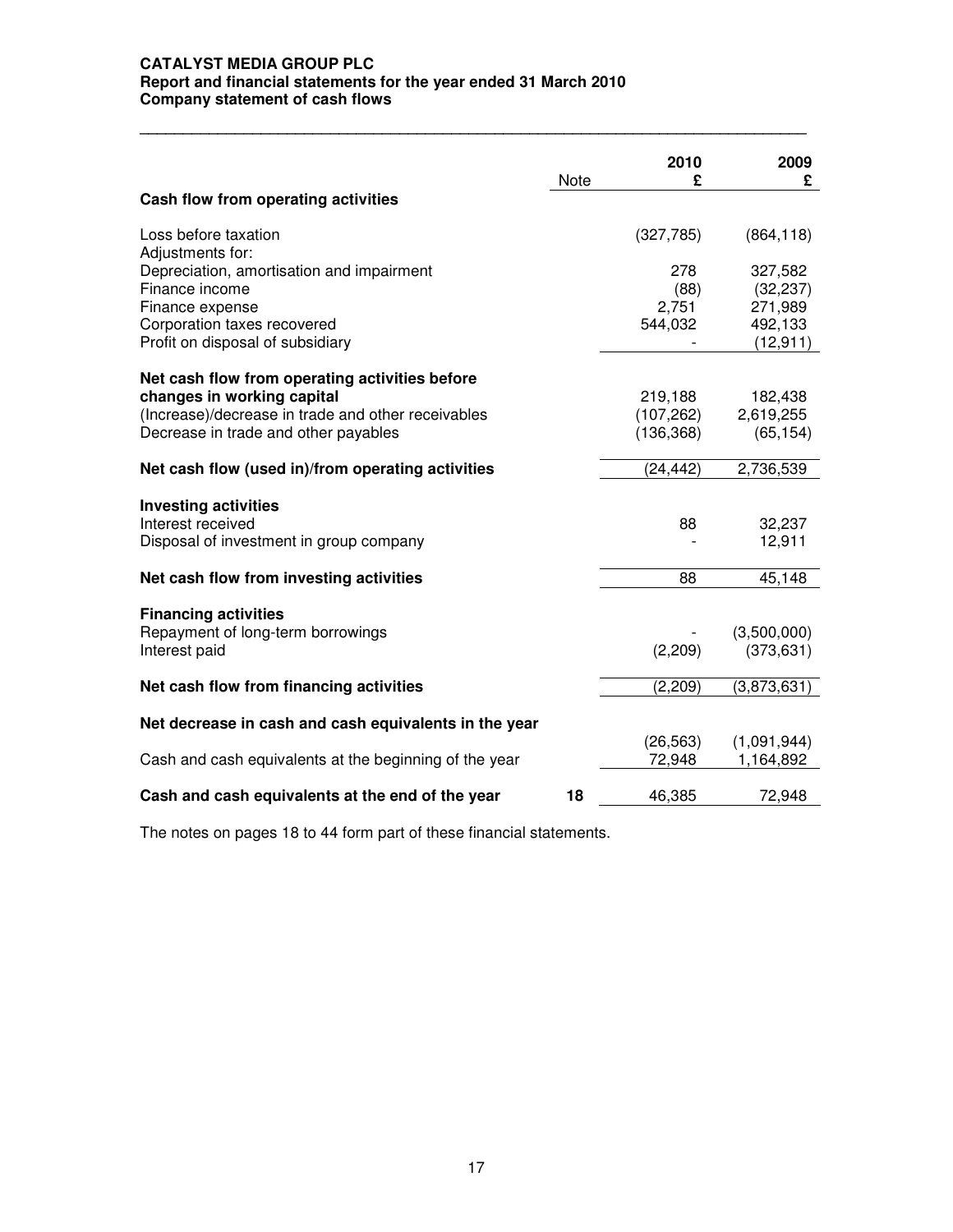| 1 Investment in associate<br>Year Ended 31 March 2010 | assets      | Share of net Fair Value of<br>Intangibles | Total       |
|-------------------------------------------------------|-------------|-------------------------------------------|-------------|
|                                                       | Group       | Group                                     | Group<br>£  |
| Cost                                                  |             |                                           |             |
| <b>At 1 April 2009</b>                                | 8,064,740   | 21,178,041                                | 29,242,781  |
| Share of profit                                       | 3,812,224   |                                           | 3,812,224   |
| Share of other comprehensive income                   | (184, 655)  |                                           | (184, 655)  |
| Dividend received                                     | (2,915,002) | -                                         | (2,915,002) |
| At 31 March 2010                                      | 8,777,307   | 21,178,041                                | 29,955,348  |

**\_\_\_\_\_\_\_\_\_\_\_\_\_\_\_\_\_\_\_\_\_\_\_\_\_\_\_\_\_\_\_\_\_\_\_\_\_\_\_\_\_\_\_\_\_\_\_\_\_\_\_\_\_\_\_\_\_\_\_\_\_\_\_\_\_\_\_\_\_\_\_\_\_\_\_\_\_** 

The Group's interest in the associate, Satellite Information Services (Holdings) Limited, a company incorporated in Great Britain, (SIS) is held by Alternateport Limited. Alternateport Limited holds an investment of 20.54% in the equity share capital of SIS and is entitled to appoint a director and alternate director to the SIS board. This right has been exercised since acquisition. Alternateport Limited is a wholly owned subsidiary of Catalyst Media Holdings Limited a wholly owned subsidiary of the Company. The intangible assets recognised upon acquisition of the Group's interest represent customer contracts and goodwill. These are subject to an annual impairment review.

| Share of profit of associate                     | 2010             | 2010             | 2009                   |
|--------------------------------------------------|------------------|------------------|------------------------|
|                                                  |                  |                  | As restated            |
|                                                  | <b>SIS Total</b> | <b>CMG share</b> | <b>CMG</b> share       |
|                                                  | £'000            | £'000            | £'000                  |
| Revenue:                                         |                  |                  |                        |
| UK racing                                        | 119,108          | 24,465           | 23,383                 |
| SIS live services                                | 55,618           | 11,424           | 11,431                 |
| Other services                                   | 23,473           | 4,821            | 4,815                  |
| Total revenue                                    | 198,199          | 40,710           | 39,629                 |
| Operating profit from ongoing operations (i)     | 26,567           | 5,457            | 5,506                  |
| Operating loss from acquisitions                 |                  |                  | (744)                  |
|                                                  | 26,567           | 5,457            | 4,762                  |
| Net interest payable                             | (1, 451)         | (298)            | (79)                   |
| Gain on disposal of subsidiary                   | 987              | 203              |                        |
| Profit before tax                                | 26,103           | 5,362            | 4,683                  |
| Taxation                                         | (7, 543)         | (1, 550)         | (1,280)                |
| Share of profit after taxation                   | 18,560           | 3,812            | 3,403                  |
| Net income from associate                        | 18,560           | 3,812            | 3,403                  |
|                                                  |                  |                  |                        |
| Other comprehensive income:                      |                  |                  | 16                     |
| Actuarial (loss)/gain<br>Deferred tax            | (1, 249)<br>350  | (257)<br>72      |                        |
|                                                  |                  | (185)            | (5)<br>$\overline{11}$ |
|                                                  | (899)            |                  |                        |
| Share of net assets and liabilities of associate |                  |                  |                        |
| Net assets (i)                                   | 141,211          | 29,005           | 20,535                 |
| Net liabilities (i)                              | (98,478)         | (20, 228)        | (12, 379)              |
| Net equity                                       | 42,733           | 8,777            | 8,156                  |
| Other adjustments                                |                  |                  | (91)                   |
|                                                  | 42,733           | 8,777            | 8,065                  |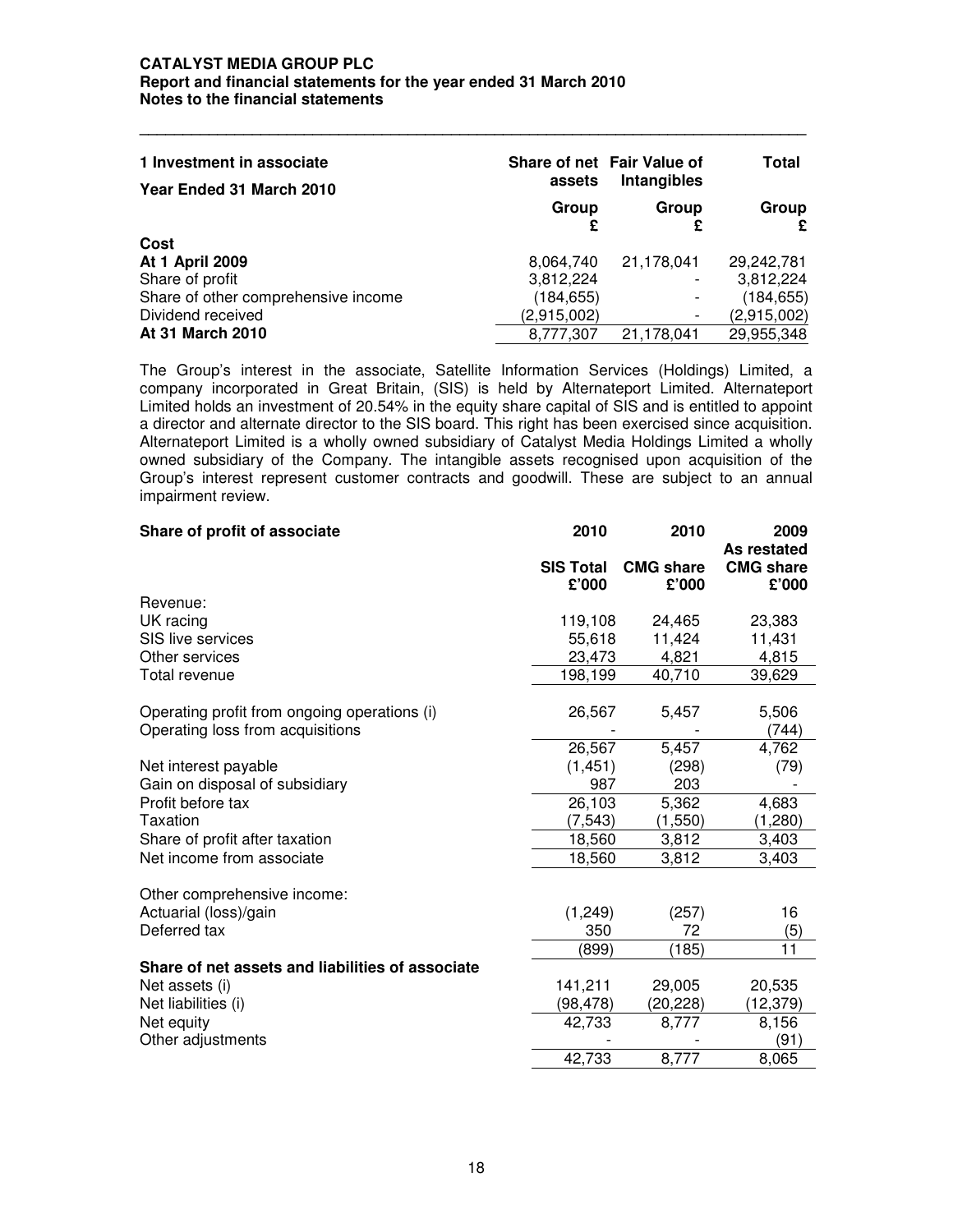#### **1 Investment in associate (continued)**

(i) The financial results for SIS are taken from its latest accounts to 31 March 2010, adjusted in order to align the accounting policies of SIS (whose accounts are prepared under UK GAAP) and CMG (whose accounts are prepared under International Financial Reporting Standards). Adjustments have been made in respect of the amortisation of goodwill and the recognition of the fair value of derivatives held by SIS as at the balance sheet date. The net effect of these adjustments is to increase the value of the investment in associate in the financial statements by £681k (2009: £300k).

**\_\_\_\_\_\_\_\_\_\_\_\_\_\_\_\_\_\_\_\_\_\_\_\_\_\_\_\_\_\_\_\_\_\_\_\_\_\_\_\_\_\_\_\_\_\_\_\_\_\_\_\_\_\_\_\_\_\_\_\_\_\_\_\_\_\_\_\_\_\_\_\_\_\_\_\_\_** 

The Group has restated its financial statements with respect to the above alignment of accounting policies, details of which are set out on note 28 to the financial statements.

| Year Ended 31 March 2009 (As restated) | assets      | Share of net Fair Value of<br>Intangibles | <b>Total</b> |
|----------------------------------------|-------------|-------------------------------------------|--------------|
|                                        | Group       | Group                                     | Group        |
| Cost                                   |             |                                           |              |
| <b>At 1 April 2008</b>                 | 7,731,111   | 21,178,041                                | 28,909,152   |
| Share of profit                        | 3,402,657   |                                           | 3,402,657    |
| Share of other comprehensive income    | 11,502      |                                           | 11,502       |
| Dividend received                      | (3,080,530) |                                           | (3,080,530)  |
| At 31 March 2009                       | 8,064,740   | 21,178,041                                | 29,242,781   |

#### **2 Revenue**

An analysis of the Group's revenue is as follows:

|        | 2009   |
|--------|--------|
| 43.909 | 92,392 |
| 43.909 | 92.392 |
|        | 2010   |

#### **3 Segmental analysis**

The directors have determined the Group's operating segments based on the management information that is reviewed in order to strategically operate the business.

The Group operates in two segments business administrative services and gaming activities. Business administrative services focuses on managing the strategic investment in Satellite Information Services (Holdings) Limited (SIS), including provision of non executive director services to SIS and the management of overheads. Gaming activities focuses on the development and running of online games.

Segmental performance is assessed based on the segment result after results of equity accounted investments, impairment charges, financial income, financial costs and before taxation expense.

The Company derives more than 10% of its revenues from SIS. All segmental revenues, profits or losses, assets and liabilities are attributable to UK operations.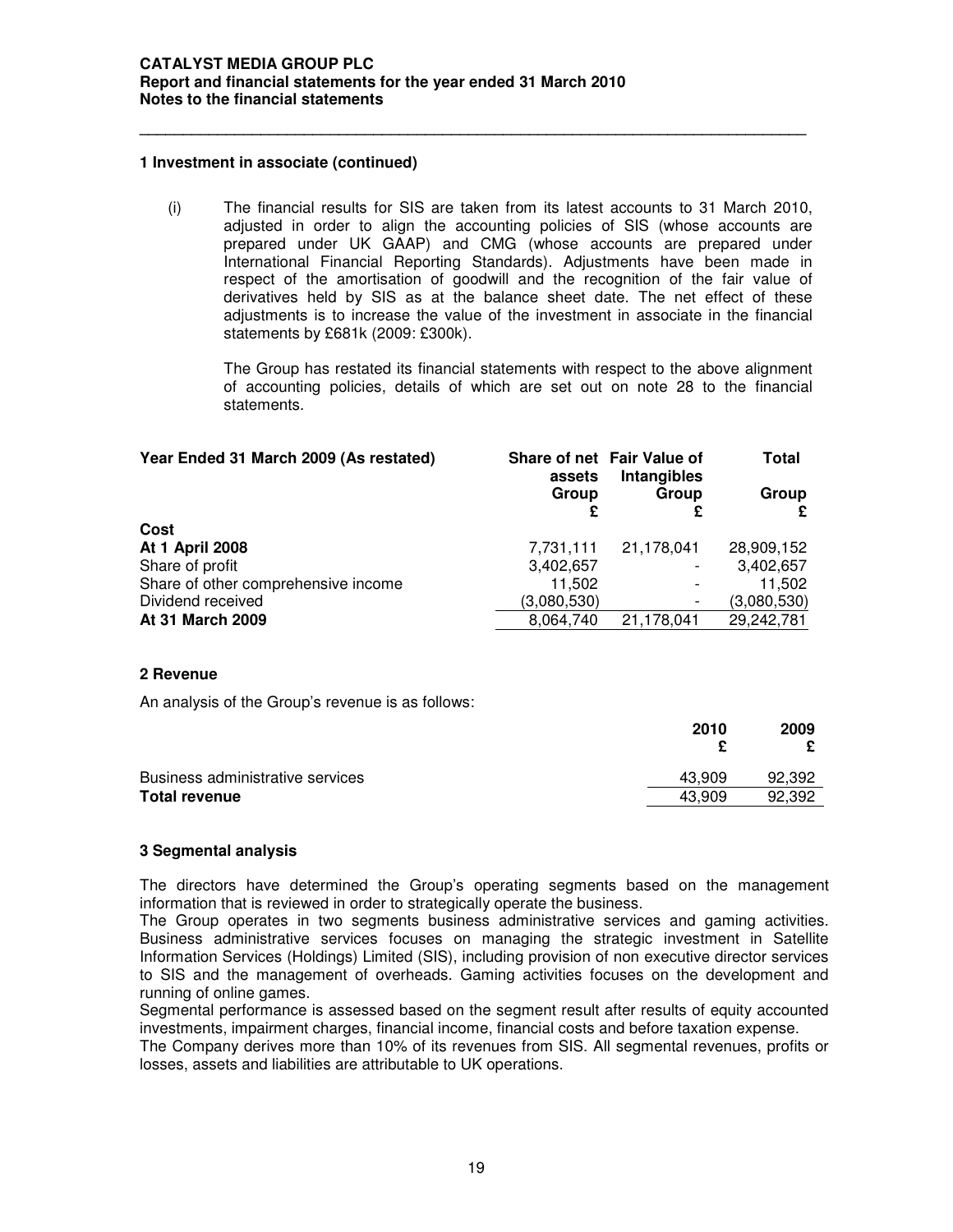**\_\_\_\_\_\_\_\_\_\_\_\_\_\_\_\_\_\_\_\_\_\_\_\_\_\_\_\_\_\_\_\_\_\_\_\_\_\_\_\_\_\_\_\_\_\_\_\_\_\_\_\_\_\_\_\_\_\_\_\_\_\_\_\_\_\_\_\_\_\_\_\_\_\_\_\_\_** 

| 3 Segmental analysis (continued)                                                                                                                 |                                                                                |                               |                                                               |
|--------------------------------------------------------------------------------------------------------------------------------------------------|--------------------------------------------------------------------------------|-------------------------------|---------------------------------------------------------------|
| Year ended 31 March 2010                                                                                                                         | <b>Business</b><br>administrative<br>services<br>(including SIS<br>investment) | Gaming<br>activities          | <b>Total (per</b><br>consolidated<br>financial<br>statements) |
|                                                                                                                                                  | £                                                                              | £                             | £                                                             |
| <b>Segment revenue</b>                                                                                                                           | 43,909                                                                         |                               | 43,909                                                        |
| Operating loss (before impairment)                                                                                                               | (246, 303)                                                                     | (95, 292)                     | (341, 595)                                                    |
| Financial income<br><b>Financial costs</b><br>Share of profit of associate (note 1)<br>Segment profit / (loss)                                   | 88<br>(201, 569)<br>3,812,224<br>3,364,440                                     | (95, 292)                     | 88<br>(201, 569)<br>3,812,224<br>3,269,148                    |
| Tax<br>Share of other comprehensive loss of<br>associate                                                                                         | 752,840<br>(184, 655)                                                          |                               | 752,840<br>(184, 655)                                         |
| Consolidated profit / (loss) for the year                                                                                                        | 3,932,625                                                                      | (95, 292)                     | 3,837,333                                                     |
| Segment assets                                                                                                                                   | 30,411,582                                                                     |                               | 30,411,582                                                    |
| Segment liabilities                                                                                                                              | (869, 171)                                                                     | $\overline{\phantom{0}}$      | (869, 171)                                                    |
| Net assets                                                                                                                                       | 29,542,411                                                                     |                               | 29,542,411                                                    |
| Year ended 31 March 2009<br>As restated                                                                                                          | <b>Business</b><br>administrative<br>services<br>(including SIS<br>investment) | Gaming<br>activities          | <b>Total (per</b><br>consolidated<br>financial<br>statements) |
| <b>Segment revenue</b>                                                                                                                           | £<br>92,392                                                                    | £<br>$\overline{\phantom{0}}$ | £<br>92,392                                                   |
| Operating loss (before impairment)                                                                                                               | (235, 249)                                                                     |                               | (235, 249)                                                    |
| Impairment charges<br>Financial income<br><b>Financial costs</b><br>Share of profit of associate (note 1)<br>Profit from discontinued operations | (66, 447)<br>32,322<br>(906, 563)<br>3,402,657<br>217,378                      |                               | (66, 447)<br>32,322<br>(906, 563)<br>3,402,657<br>217,378     |
| Segment profit<br>Tax<br>Share of other comprehensive income                                                                                     | 2,444,098<br>310,000<br>11,502                                                 |                               | 2,444,098<br>310,000<br>11,502                                |
| of associate<br>Consolidated profit for the year                                                                                                 | 2,765,600                                                                      | $\overline{\phantom{0}}$      | 2,765,600                                                     |
| Segment assets                                                                                                                                   | 29,666,719                                                                     |                               | 29,666,719                                                    |
| Segment liabilities                                                                                                                              | (3,961,641)                                                                    | $\overline{\phantom{a}}$      | (3,961,641)                                                   |
| Net assets                                                                                                                                       | 25,705,078                                                                     |                               | 25,705,078                                                    |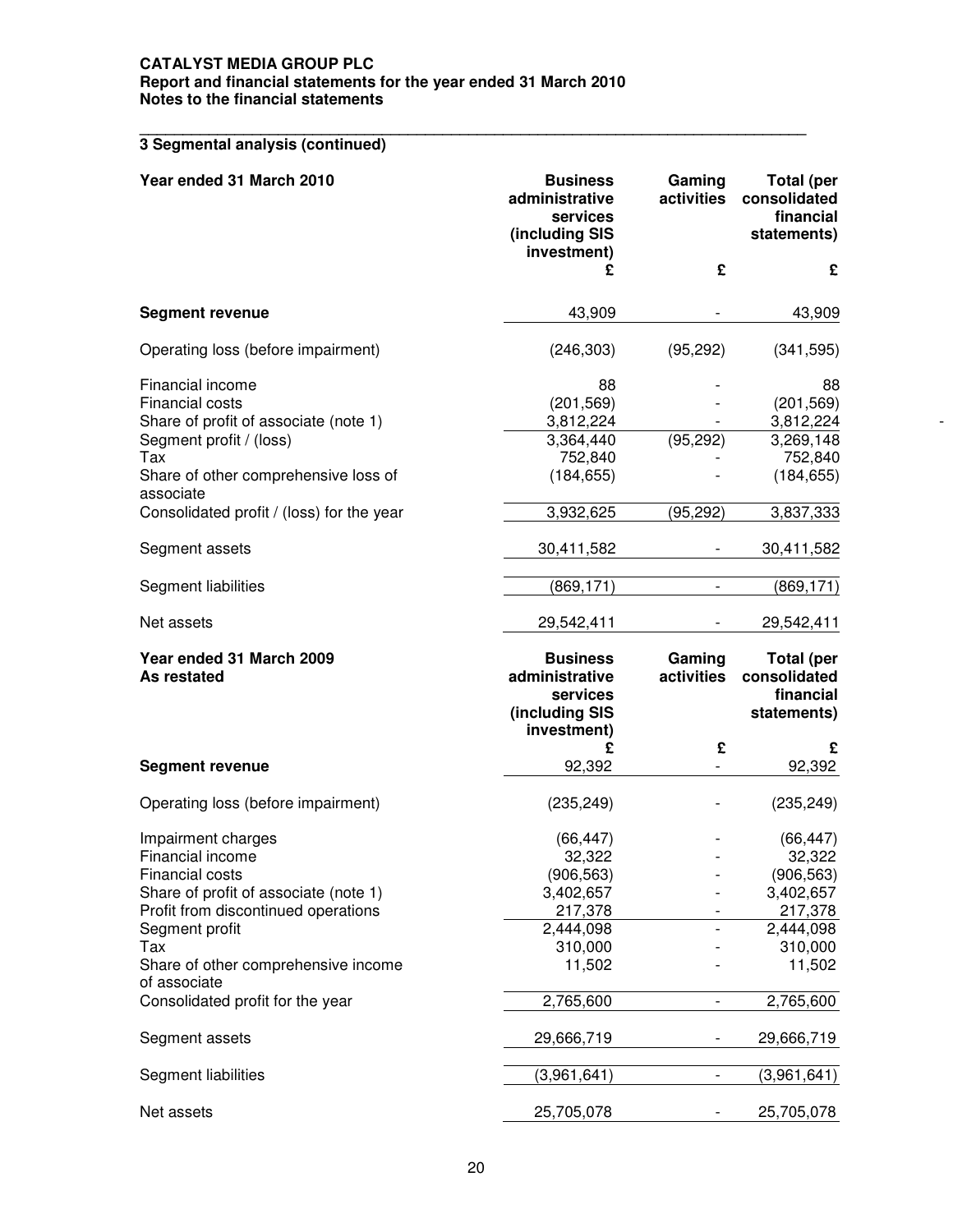| <b>4 Discontinued operations</b>                            | <b>Note</b> | 2010<br>£      | 2009<br>£ |
|-------------------------------------------------------------|-------------|----------------|-----------|
| Revenue                                                     |             |                |           |
| Cost of sales                                               |             |                |           |
| Gross profit                                                |             |                |           |
| Administrative expenses                                     |             |                | (20)      |
| Interest income                                             |             |                | 16        |
| Loss before taxation                                        |             | $\overline{a}$ | (4)       |
| Profit on disposal                                          |             |                | 217,382   |
| Profit before taxation                                      |             |                | 217,378   |
| Earnings per share arising from discontinued<br>operations: |             |                |           |
| <b>Basic</b>                                                | 12          |                | 0.8p      |
| <b>Diluted</b>                                              | 12          |                | 0.8p      |

**\_\_\_\_\_\_\_\_\_\_\_\_\_\_\_\_\_\_\_\_\_\_\_\_\_\_\_\_\_\_\_\_\_\_\_\_\_\_\_\_\_\_\_\_\_\_\_\_\_\_\_\_\_\_\_\_\_\_\_\_\_\_\_\_\_\_\_\_\_\_\_\_\_\_\_\_\_** 

During the prior year, the Group sold its subsidiaries, Newsplayer Limited and Newsplayer International Limited. The net liabilities and non current assets attributable to the discontinued operations were £Nil (2009: £Nil).

Included within net cash flow from operating activities are cash inflows of £Nil (2009: £225,000) attributed to the discontinued operations. There is no impact on investing or financing cash flows.

#### **5 Operating loss (Group)**

|                                             | 2010<br>£ | 2009      |
|---------------------------------------------|-----------|-----------|
| Operating loss for the year is stated after |           |           |
| charging/(crediting):                       |           |           |
| Depreciation of plant and equipment         | 278       | 480       |
| Staff costs (see note 6)                    | (3, 425)  | 36,460    |
| Foreign exchange losses / (gains)           | 4,188     | (21, 376) |
| Impairment of intangible assets             |           | 66.447    |
| Auditors' remuneration (note 8)             | 10.000    | 19.184    |
| Operating lease rentals                     | 45,306    | 50,000    |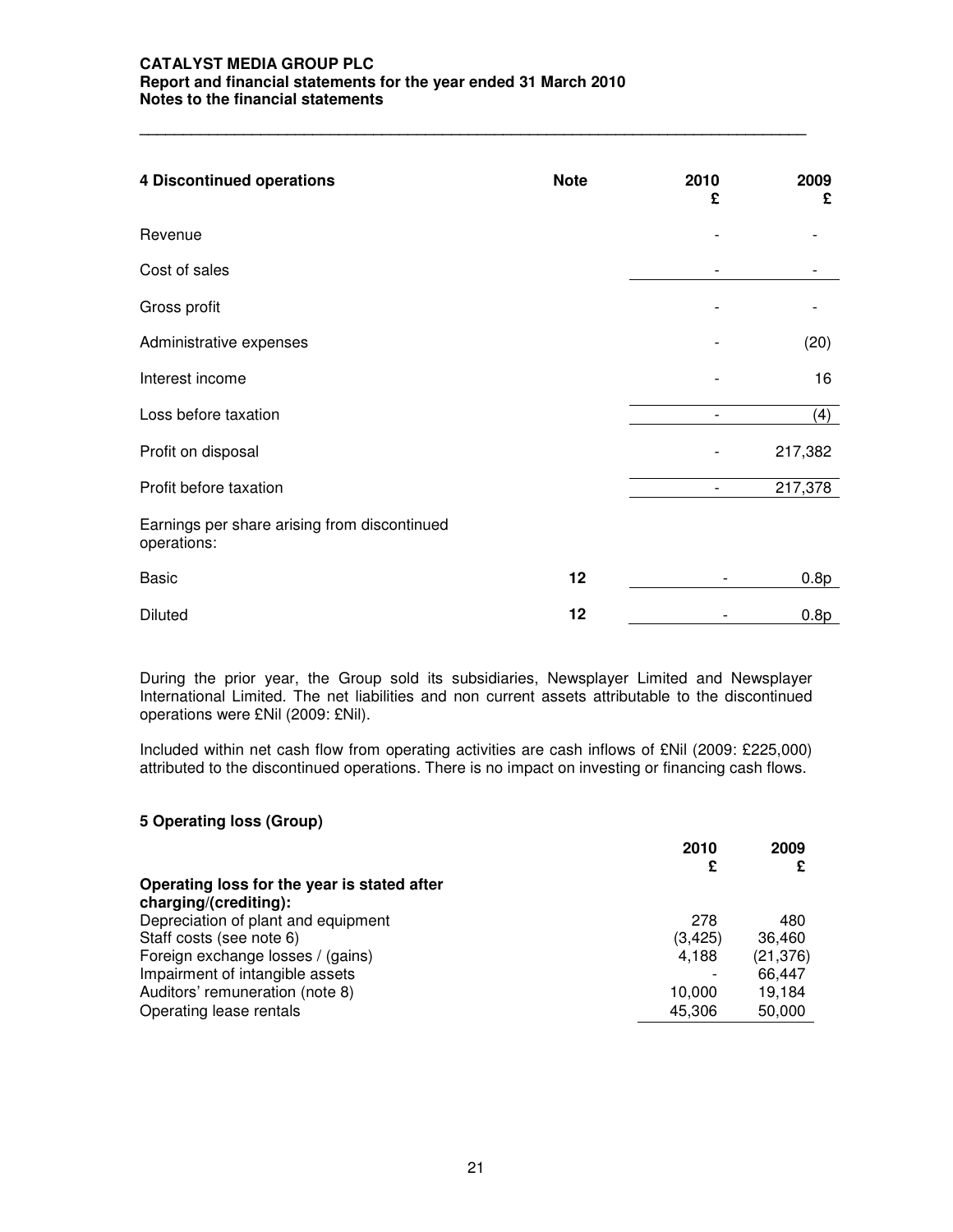#### **5 Operating loss (Company)**

|                                             | 2010<br>£ | 2009      |
|---------------------------------------------|-----------|-----------|
| Operating loss for the year is stated after |           |           |
| charging/(crediting):                       |           |           |
| Depreciation of plant and equipment         | 278       | 480       |
| Staff costs (see note 6)                    | (3, 425)  | 36.460    |
| Foreign exchange (gains)/losses             | 4.188     | (21, 376) |
| Auditors remuneration (note 8)              | 3,000     | 5.000     |
| Operating lease rentals                     | 45.306    | 50,000    |

**\_\_\_\_\_\_\_\_\_\_\_\_\_\_\_\_\_\_\_\_\_\_\_\_\_\_\_\_\_\_\_\_\_\_\_\_\_\_\_\_\_\_\_\_\_\_\_\_\_\_\_\_\_\_\_\_\_\_\_\_\_\_\_\_\_\_\_\_\_\_\_\_\_\_\_\_\_** 

#### **6 Staff numbers and costs (Group and Company)**

There were no staff other than the non executive directors during the current year and additionally there was one executive director in the prior year.

Staff costs excluding executive and non executive directors were:

|                       | 2010     | 2009   |
|-----------------------|----------|--------|
| Wages and salaries    | (3, 425) | 34,338 |
| Social security costs |          | 1,923  |
| Other staff benefits  |          | 199    |
|                       | (3,425)  | 36,460 |

#### **7 Directors' emoluments**

Directors' emoluments for the period that each individual served as a director were as follows:

|                                 | 2010   | 2009   |
|---------------------------------|--------|--------|
| Salaries and fees               | 49,375 | 57.654 |
| Compensation for loss of office |        | 25,000 |
| Other staff benefits            |        | 199    |
|                                 | 49.375 | 82.853 |

#### **8 Auditors' remuneration (Group and Company)**

|                                                                  | 2010   | 2009   |  |
|------------------------------------------------------------------|--------|--------|--|
|                                                                  |        |        |  |
| Fees payable for the audit of the Group's financial statements   | 7.000  | 14.184 |  |
| Fees payable for the audit of the Company's financial statements | 3.000  | 5.000  |  |
|                                                                  | 10.000 | 19.184 |  |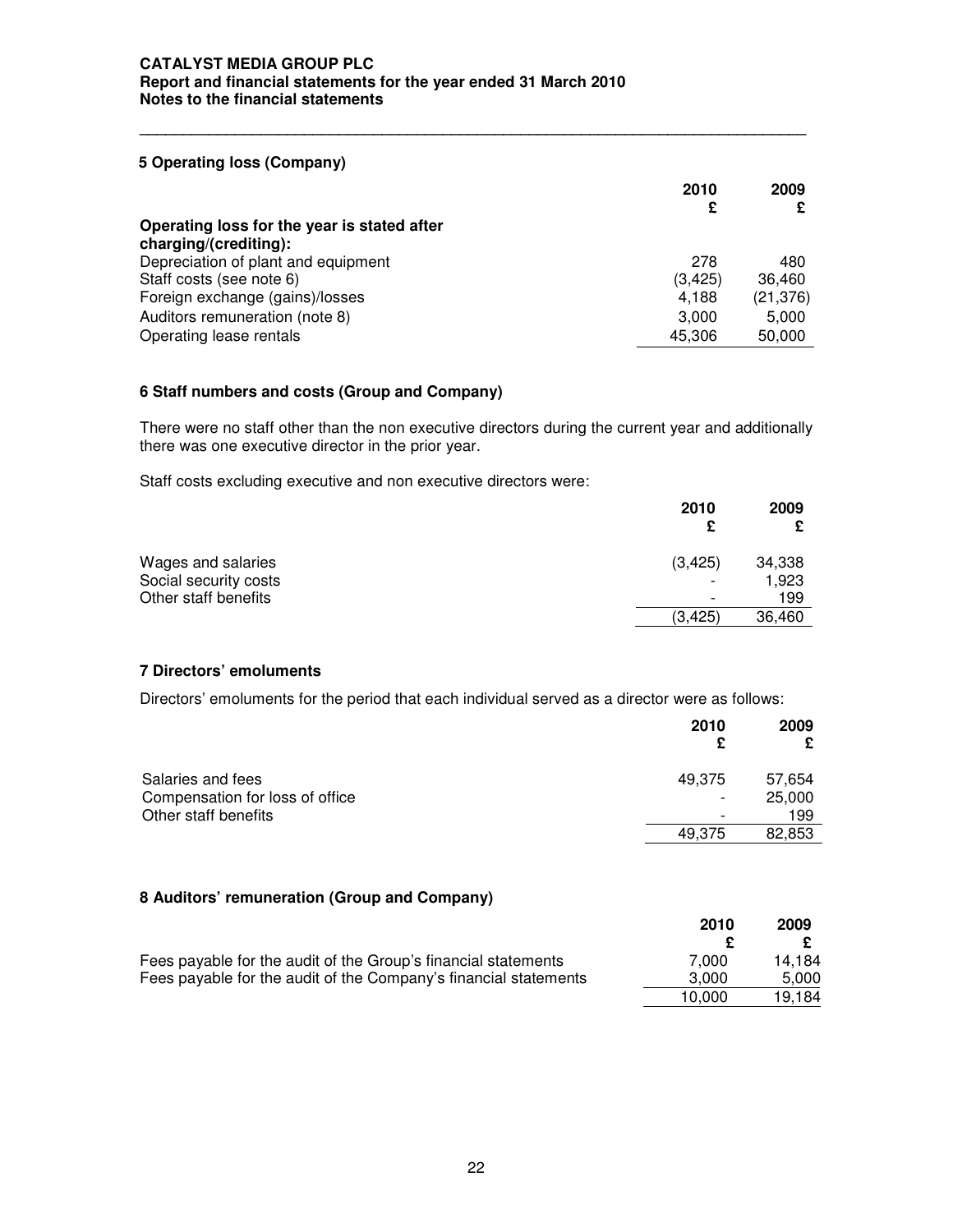| 9 Financial income                                                                          | 2010<br>Group<br>£           | 2009<br>Group                | 2010<br>Company<br>£         | 2009<br>Company<br>£ |
|---------------------------------------------------------------------------------------------|------------------------------|------------------------------|------------------------------|----------------------|
| Interest receivable                                                                         | 88                           | 32,322                       | 88                           | 32,237               |
| <b>10 Financial costs</b>                                                                   | 2010<br>Group<br>£           | 2009<br>Group<br>£           | 2010<br>Company<br>£         | 2009<br>Company<br>£ |
| Interest payable<br>Amortisation of borrowing costs                                         | 121,009<br>80,560<br>201,569 | 835,499<br>71,064<br>906,563 | 3,282<br>3,282               | 271,987<br>271,987   |
| 11 Taxation (Group)                                                                         |                              |                              | 2010<br>£                    | 2009<br>£            |
| Current tax<br>Under-provision in respect of prior periods<br>Total tax credit for the year |                              |                              | 692,900<br>59,940<br>752,840 | 310,000<br>310,000   |

**\_\_\_\_\_\_\_\_\_\_\_\_\_\_\_\_\_\_\_\_\_\_\_\_\_\_\_\_\_\_\_\_\_\_\_\_\_\_\_\_\_\_\_\_\_\_\_\_\_\_\_\_\_\_\_\_\_\_\_\_\_\_\_\_\_\_\_\_\_\_\_\_\_\_\_\_\_** 

The difference between the total tax credit shown above and the amount calculated by applying the standard rate of UK corporation tax to the profit before tax is as follows:

#### Factors affecting tax charge for the year

The tax assessed for the period is lower than the standard rate of corporation tax in the UK of 28% (2009 -28%).

|                                                                                                                                                     | 2010                                                     | 2009<br>As restated    |
|-----------------------------------------------------------------------------------------------------------------------------------------------------|----------------------------------------------------------|------------------------|
|                                                                                                                                                     | £                                                        | £                      |
| Profit before tax including discontinued activities                                                                                                 | 3,269,148                                                | 2,444,098              |
| Tax on loss at standard rate of $28\%$ (2009 – 28%)                                                                                                 | 915,361                                                  | 684,347                |
| Expenses not deductible for tax purposes<br>Income not taxable<br>Utilised tax losses<br>Under-provision in respect of prior periods<br>Other items | 20.699<br>(1,067,422)<br>(563,664)<br>(59, 940)<br>2,126 | (41,603)<br>(952, 744) |
| Current tax credit                                                                                                                                  | (752,840)                                                | (310,000)              |

#### **Factors that may affect the future tax charge**

Deferred tax has not been provided in respect of timing differences relating primarily to revenue losses and management expenses as there is insufficient evidence that the benefit of the losses will be recovered. The amount of the asset not recognised is £1,250,100 (2009: £1,814,200). The above deferred tax asset has been calculated based on a UK tax rate of 28% as applicable at 31 March 2010.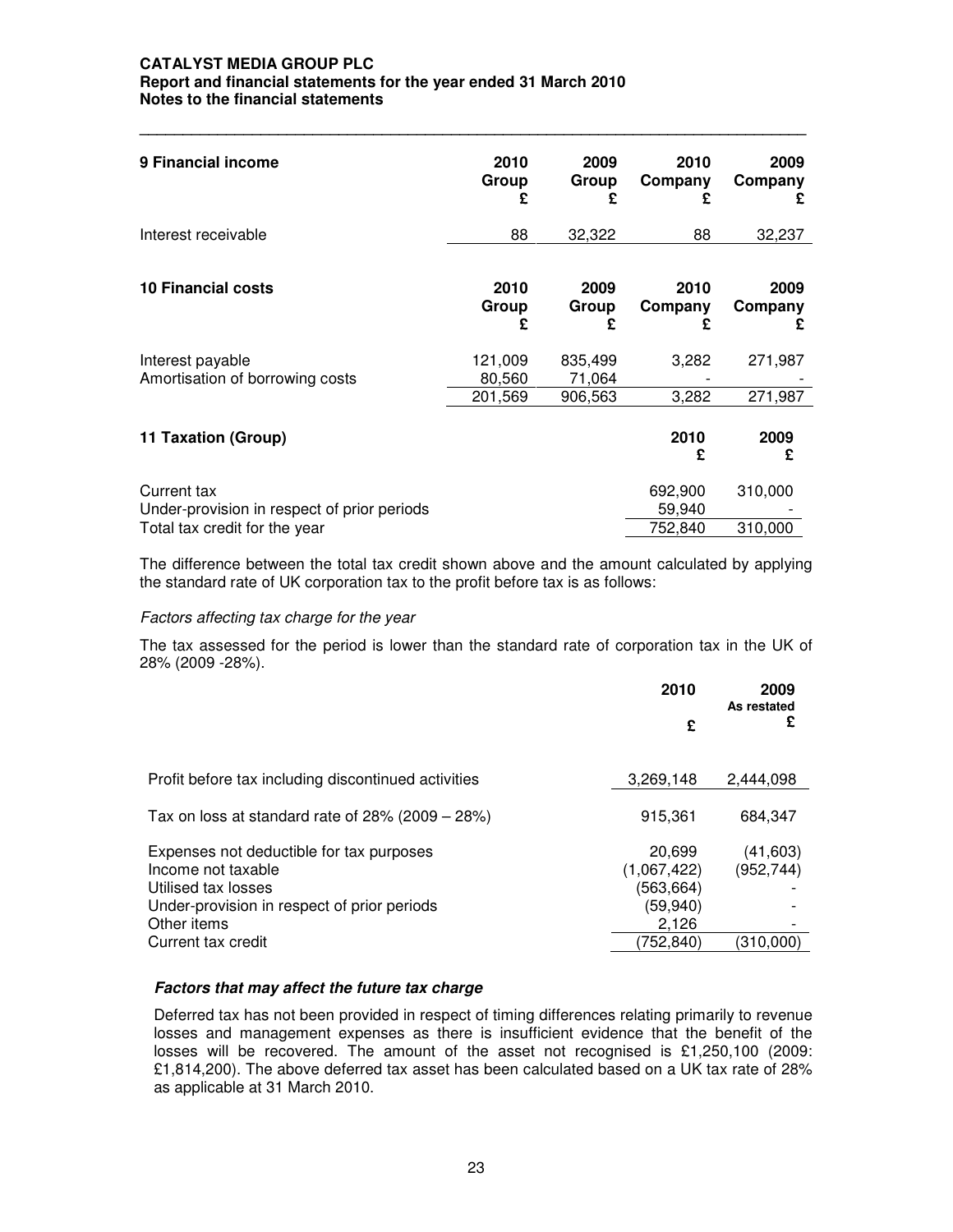#### **12 Earnings per share (diluted and undiluted)**

 The calculation of the basic earnings per share is based upon the net profit after tax and minority interests attributable to ordinary shareholders of £4,021,988 (2009: £2,754,098) and a weighted average number of shares in issue for the year of 28,143,197 (2009: 28,143,197).

**\_\_\_\_\_\_\_\_\_\_\_\_\_\_\_\_\_\_\_\_\_\_\_\_\_\_\_\_\_\_\_\_\_\_\_\_\_\_\_\_\_\_\_\_\_\_\_\_\_\_\_\_\_\_\_\_\_\_\_\_\_\_\_\_\_\_\_\_\_\_\_\_\_\_\_\_\_** 

The calculation of the basic earnings per share arising in respect of continuing operations is based upon the net profit after tax and minority interests attributable to ordinary shareholders of £4,021,988 (2009: £2,536,720) and a weighted average number of shares in issue for the year of 28,143,197 (2009: 28,143,197).

The calculation of the basic earnings per share arising from discontinued operations (note 4) is based upon the net profit after tax and minority interests attributable to ordinary shareholders of £nil (2009: £217,378) and a weighted average number of shares in issue for the year of 28,143,197 (2009: 28,143,197).

#### **Diluted earnings per share**

The share warrants referred to in note 19 are not dilutive and subsequent to the balance sheet date, have lapsed.

Reconciliation of shares in issue:

|                                            | Year ended<br>31 March<br>2010 | Year ended<br>31 March<br>2009 |
|--------------------------------------------|--------------------------------|--------------------------------|
| Weighted average number of shares in issue | 28,143,197                     | 28,143,197                     |
|                                            | 28,143,197                     | 28,143,197                     |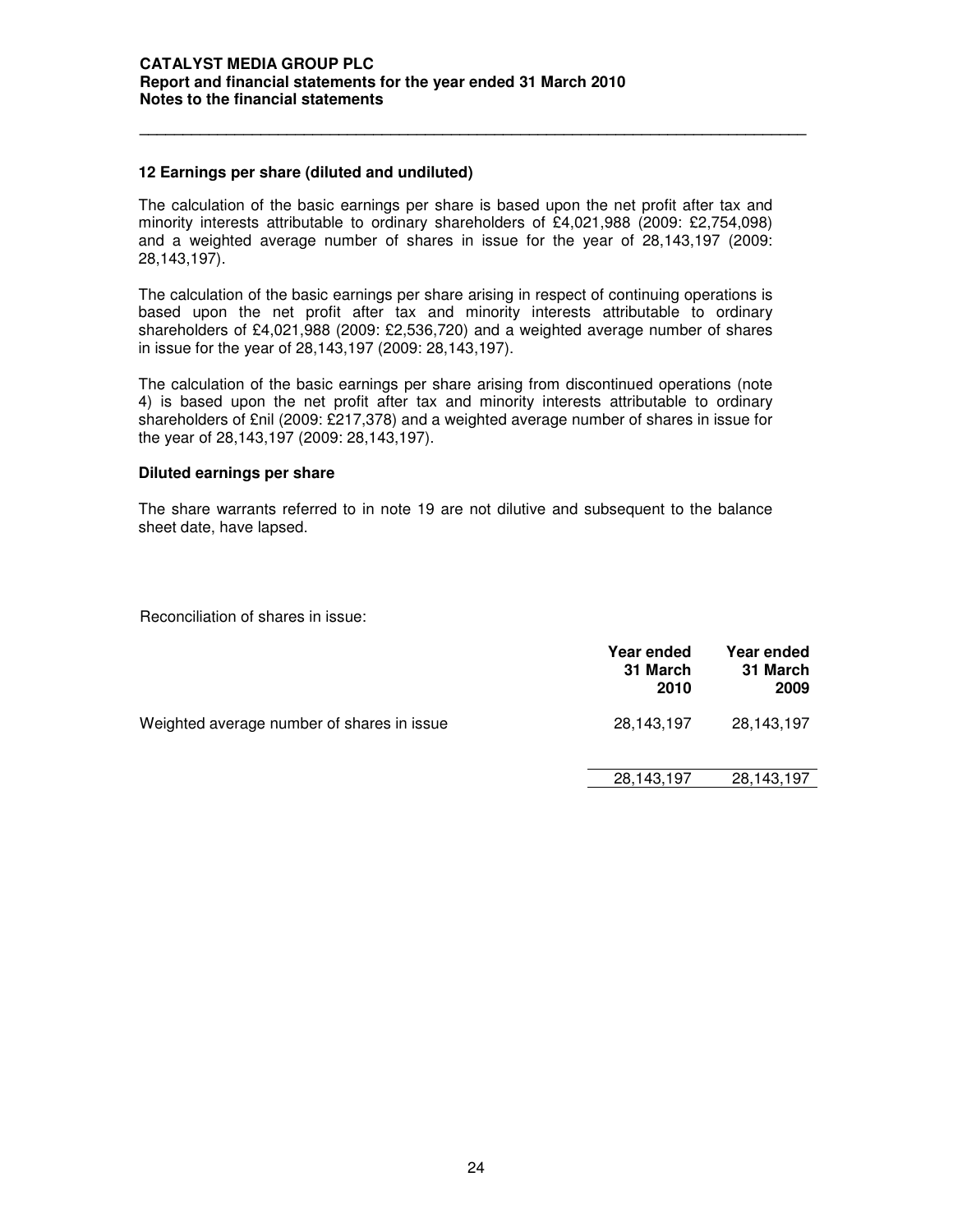#### **13 Intangible assets**

| Year Ended 31 March 2010                             | <b>Development</b><br>expenditure | <b>Licences</b> | Total         |
|------------------------------------------------------|-----------------------------------|-----------------|---------------|
| Group                                                | 2010<br>£                         | 2010<br>£       | 2010          |
| Cost                                                 |                                   |                 |               |
| At 31 March 2009 and 31 March 2010                   | 152,747                           | 950,000         | 1,102,747     |
| Amortisation                                         |                                   |                 |               |
| At 31 March 2009 and 31 March 2010                   | (152,747)                         | (950,000)       | (1, 102, 747) |
| Net book value<br>At 31 March 2009 and 31 March 2010 |                                   |                 |               |

**\_\_\_\_\_\_\_\_\_\_\_\_\_\_\_\_\_\_\_\_\_\_\_\_\_\_\_\_\_\_\_\_\_\_\_\_\_\_\_\_\_\_\_\_\_\_\_\_\_\_\_\_\_\_\_\_\_\_\_\_\_\_\_\_\_\_\_\_\_\_\_\_\_\_\_\_\_** 

| Year Ended 31 March 2010                             |                         |
|------------------------------------------------------|-------------------------|
| Company                                              | <b>Licences</b><br>2010 |
| Cost<br>At 31 March 2009 and 31 March 2010           | 950,000                 |
| Amortisation<br>At 31 March 2009 and 31 March 2010   | (950,000)               |
| Net book value<br>At 31 March 2009 and 31 March 2010 |                         |

In accordance with IAS 38 and as described in note 29 to financial statements the directors assess intangible assets at each reporting date for impairment.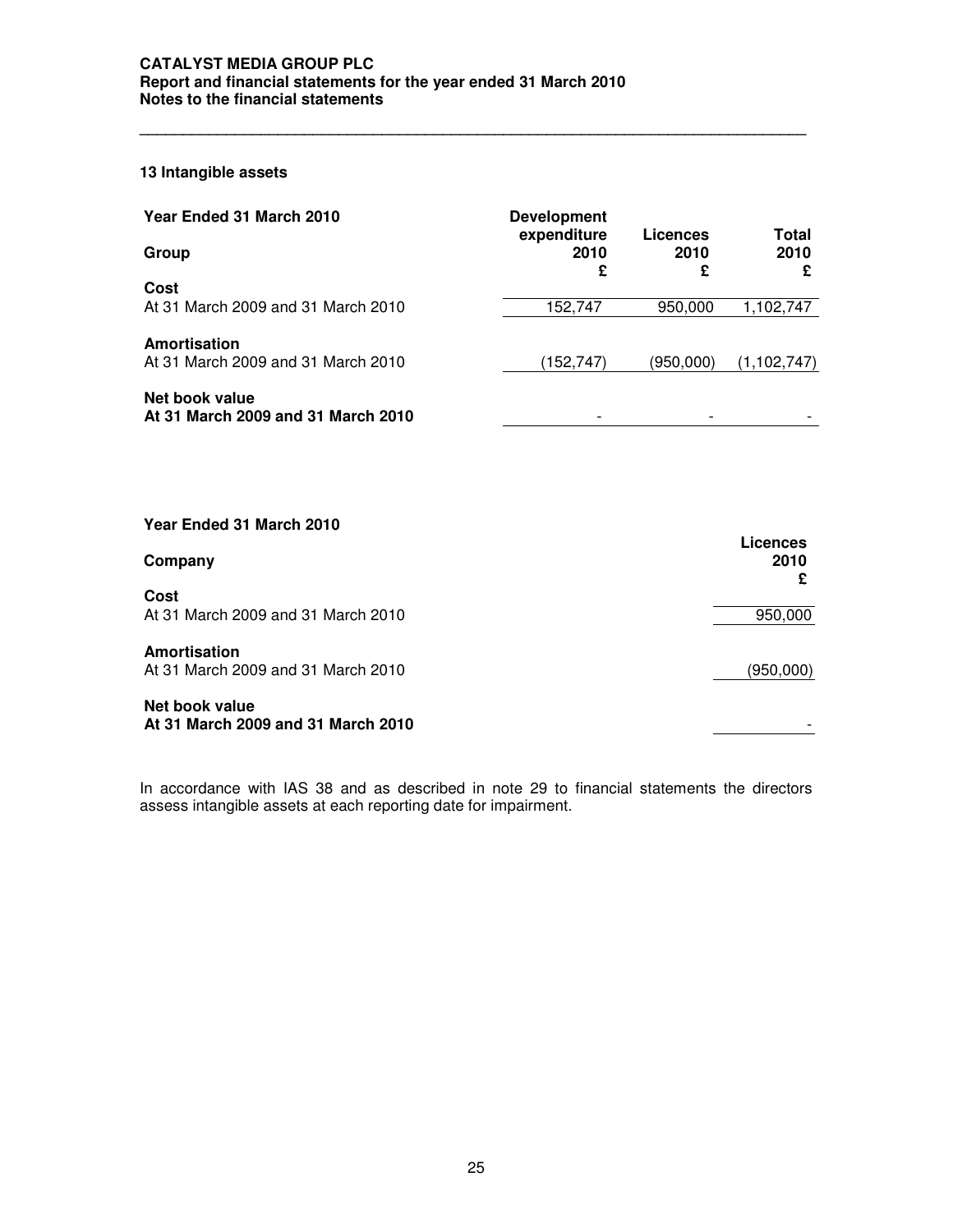#### **13 Intangible assets (continued)**

| Year Ended 31 March 2009                                                        | <b>Development</b><br>expenditure | <b>Licences</b> | Total<br>2009<br>£                   |
|---------------------------------------------------------------------------------|-----------------------------------|-----------------|--------------------------------------|
| Group                                                                           | 2009<br>£                         | 2009<br>£       |                                      |
| Cost                                                                            |                                   |                 |                                      |
| At 31 March 2008 and 31 March 2009                                              | 152,747                           | 950,000         | 1,102,747                            |
| <b>Amortisation</b>                                                             |                                   |                 |                                      |
| At 1 April 2008                                                                 | (129, 254)                        | (907, 046)      | (1,036,300)                          |
| Impairment charge                                                               | (23, 493)                         | (42, 954)       | (66, 447)                            |
| At 31 March 2009                                                                | (152, 747)                        | (950,000)       | (1, 102, 747)                        |
| Net book value<br>At 31 March 2009                                              |                                   |                 |                                      |
| At 31 March 2008                                                                | 23,493                            | 42,954          | 66,447                               |
| Year Ended 31 March 2009                                                        |                                   |                 |                                      |
| Company                                                                         |                                   |                 | <b>Licences</b><br>2009<br>£         |
| Cost                                                                            |                                   |                 |                                      |
| At 31 March 2008 and 31 March 2009                                              |                                   |                 | 950,000                              |
| <b>Amortisation</b><br>At 1 April 2008<br>Impairment charge<br>At 31 March 2009 |                                   |                 | (907, 046)<br>(42, 954)<br>(950,000) |
| Net book value                                                                  |                                   |                 |                                      |

**\_\_\_\_\_\_\_\_\_\_\_\_\_\_\_\_\_\_\_\_\_\_\_\_\_\_\_\_\_\_\_\_\_\_\_\_\_\_\_\_\_\_\_\_\_\_\_\_\_\_\_\_\_\_\_\_\_\_\_\_\_\_\_\_\_\_\_\_\_\_\_\_\_\_\_\_\_** 

| <b>INGLIDUUN VAIUG</b> |        |
|------------------------|--------|
| At 31 March 2009       |        |
| At 31 March 2008       | 42.954 |
|                        |        |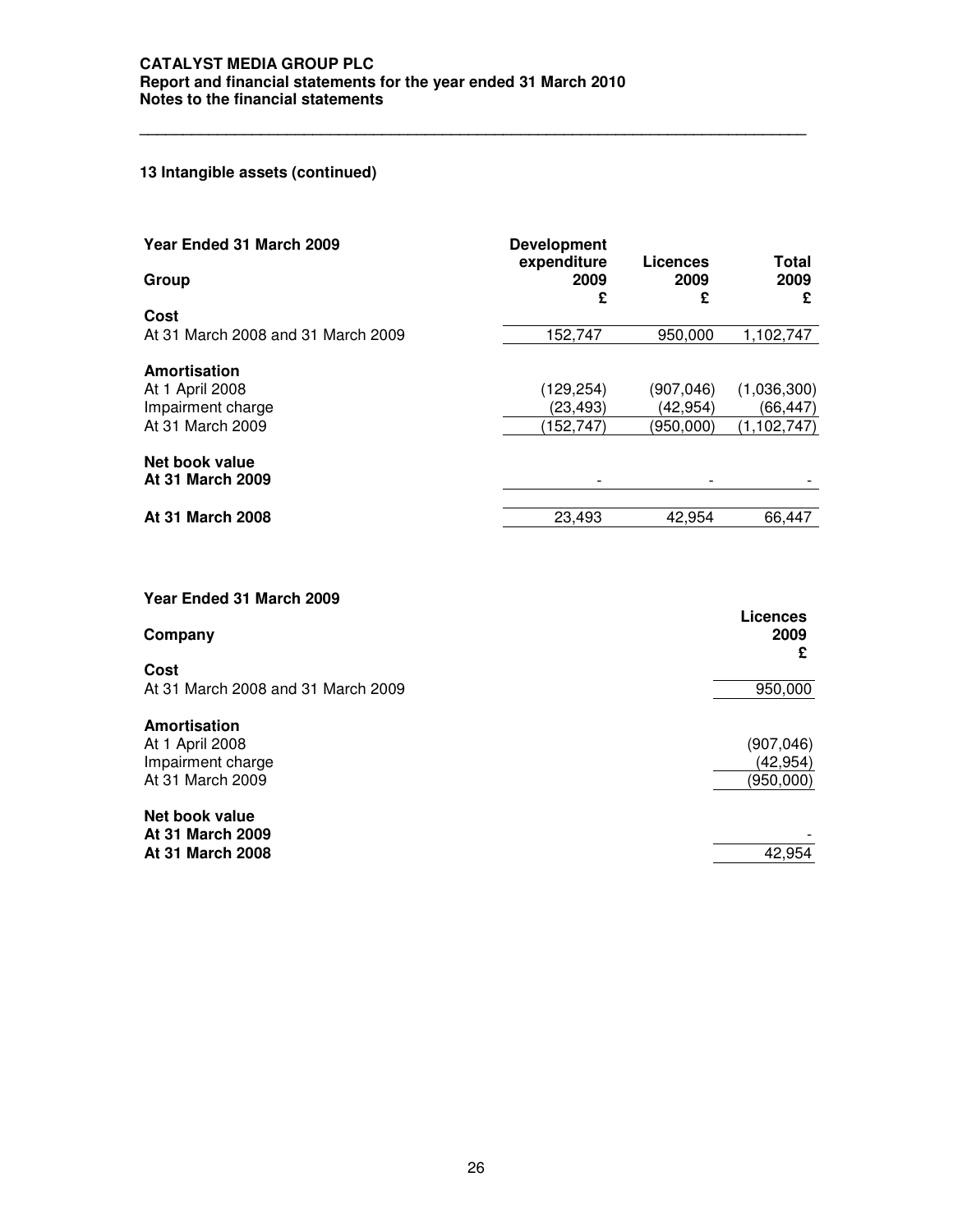#### **14 Property, plant and equipment**

| Year Ended 31 March 2010<br><b>Group and Company</b>                                              | <b>Office</b><br>equipment<br>2010<br>£ |
|---------------------------------------------------------------------------------------------------|-----------------------------------------|
| Cost<br>At 1 April 2009<br>Disposals<br>At 31 March 2010                                          | 91,026<br>(90, 357)<br>669              |
| <b>Depreciation</b><br>At 1 April 2009<br>On disposals<br>Charge for the year<br>At 31 March 2010 | (90, 748)<br>90,357<br>(278)<br>(669)   |
| Net book value<br>At 31 March 2010                                                                |                                         |
| At 31 March 2009                                                                                  | 278                                     |
| Year Ended 31 March 2009<br><b>Group and Company</b>                                              | <b>Office</b><br>equipment<br>2009      |
| <b>Cost</b><br>At 1 April 2008<br><b>Additions</b><br>At 31 March 2009                            | £<br>90,357<br>669<br>91,026            |
| <b>Depreciation</b><br>At 1 April 2008<br>Charge for the year<br>At 31 March 2009                 | (90, 268)<br>(480)<br>(90, 748)         |
| Net book value<br>At 31 March 2009                                                                | 278                                     |

**\_\_\_\_\_\_\_\_\_\_\_\_\_\_\_\_\_\_\_\_\_\_\_\_\_\_\_\_\_\_\_\_\_\_\_\_\_\_\_\_\_\_\_\_\_\_\_\_\_\_\_\_\_\_\_\_\_\_\_\_\_\_\_\_\_\_\_\_\_\_\_\_\_\_\_\_\_** 

At 31 March 2008 89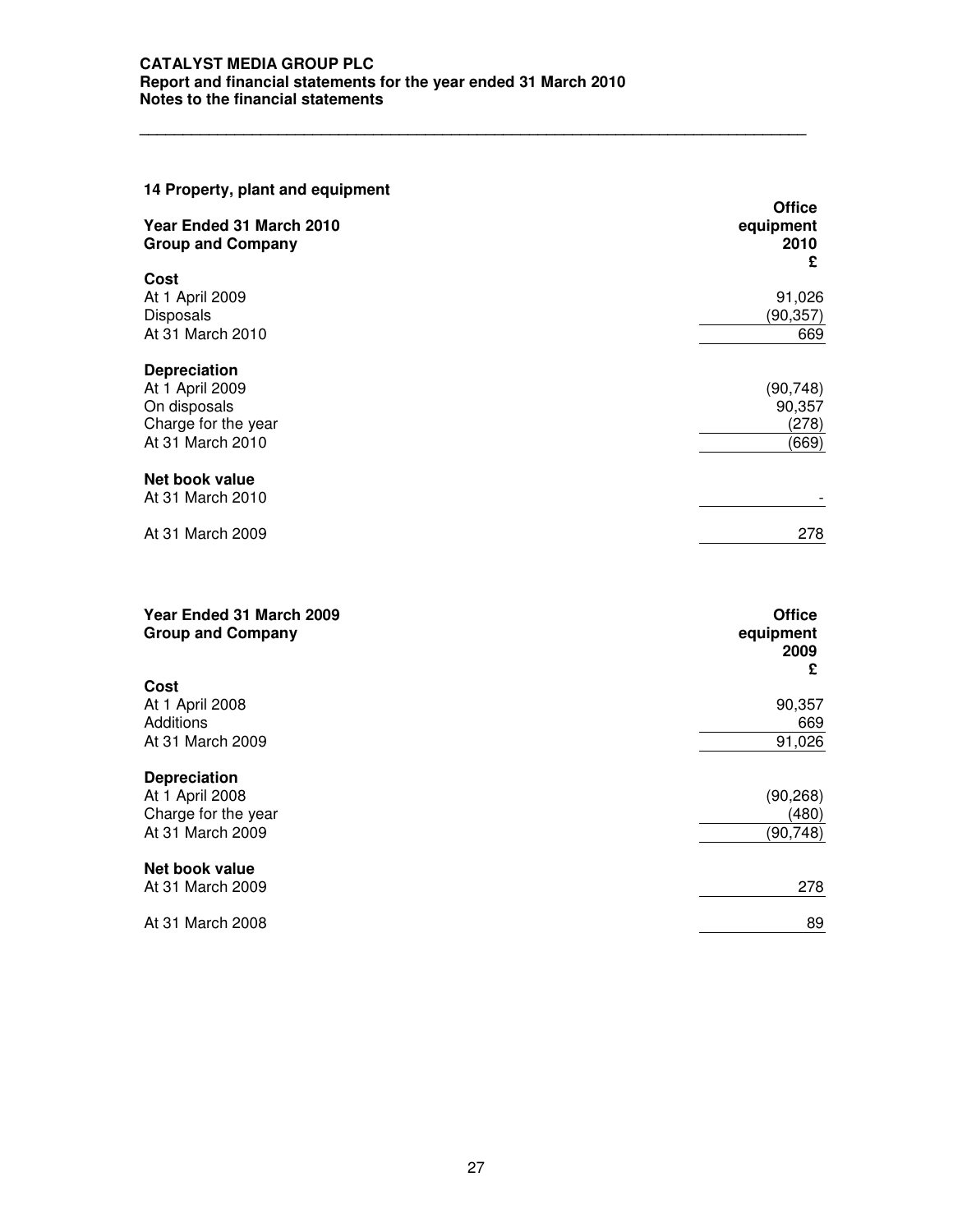| <b>15 Investments</b>                                | <b>Shares in</b><br><b>subsidiaries</b> |
|------------------------------------------------------|-----------------------------------------|
| Year Ended 31 March 2010                             | Company                                 |
| Cost<br>At 31 March 2009 and 31 March 2010           | 18,421,761                              |
| Provision for diminution in value                    | (1,631,619)                             |
| Net book value<br>At 31 March 2009 and 31 March 2010 | 16,790,142                              |

**\_\_\_\_\_\_\_\_\_\_\_\_\_\_\_\_\_\_\_\_\_\_\_\_\_\_\_\_\_\_\_\_\_\_\_\_\_\_\_\_\_\_\_\_\_\_\_\_\_\_\_\_\_\_\_\_\_\_\_\_\_\_\_\_\_\_\_\_\_\_\_\_\_\_\_\_\_** 

Details of the investments are as follows:

|                                 | <b>Country of</b><br>incorporation<br>and operation Activity |                           | Percentage<br>of ordinary<br>shares held (%) |
|---------------------------------|--------------------------------------------------------------|---------------------------|----------------------------------------------|
| Spoof.com Limited               | Great Britain                                                | Non trading               | 100                                          |
| Alternateport Limited*          | Great Britain                                                | <b>Investment Company</b> | 100                                          |
| Catalyst Media Holdings Limited | Great Britain                                                | <b>Investment Company</b> | 100                                          |
| <b>CMG Ventures Limited**</b>   | Great Britain                                                | Non trading               | 100                                          |

- \* A subsidiary of Catalyst Media Holdings Limited
- \*\* On 17 May 2010, an application was made to the Registrar to strike off this company.

In August 2009 the dormant subsidiaries VideoTV Plc, Catalyst Media Services Limited and Stable Technology Investment Limited were dissolved.

Betelguese LLP was also dissolved during the prior year.

| Year Ended 31 March 2009                            | <b>Shares in</b><br>subsidiaries<br>Company |
|-----------------------------------------------------|---------------------------------------------|
| Cost<br>At 31 March 2008 and 31 March 2009          | 18,421,761                                  |
| Provision for diminution in value<br>Net book value | (1,631,619)                                 |
| At 31 March 2008 and 31 March 2009                  | 16,790,142                                  |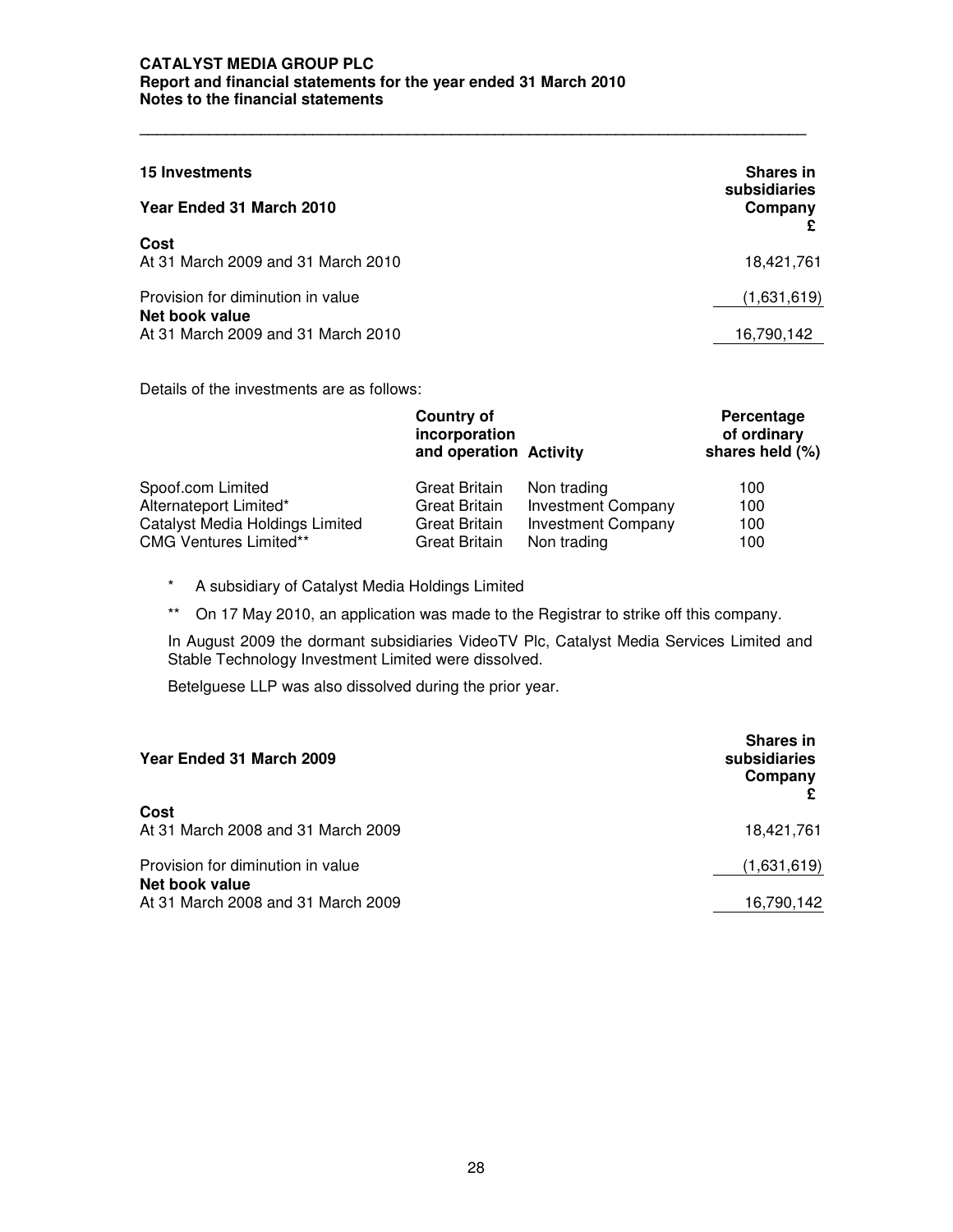| 16 Trade and other receivables  | 2010<br>Group<br>£ | 2009<br>Group | 2010<br>Company | 2009<br>Company |
|---------------------------------|--------------------|---------------|-----------------|-----------------|
| Trade debtors                   | 1.410              | 4.546         | 1.410           | 4.546           |
| Amounts owed by Group companies |                    |               | 2,834,612       | 2,729,588       |
| Prepayments                     | 37,131             | 150,034       | 13,755          | 46,098          |
| Other debtors                   | 44,051             | 77,739        | 44.051          | 60,734          |
|                                 | 82,592             | 232,319       | 2,893,828       | 2,840,966       |

**\_\_\_\_\_\_\_\_\_\_\_\_\_\_\_\_\_\_\_\_\_\_\_\_\_\_\_\_\_\_\_\_\_\_\_\_\_\_\_\_\_\_\_\_\_\_\_\_\_\_\_\_\_\_\_\_\_\_\_\_\_\_\_\_\_\_\_\_\_\_\_\_\_\_\_\_\_** 

| 17 Corporation tax receivable | 2010<br>Group<br>£ | 2009<br>Group<br>£ | 2010<br>Company<br>£ | 2009<br>Company |
|-------------------------------|--------------------|--------------------|----------------------|-----------------|
| Consortium relief receivable  | 327,198            | 118,390            | 327,198              | 118,390         |
| 18 Cash and cash equivalents  | 2010<br>Group<br>£ | 2009<br>Group<br>£ | 2010<br>Company<br>£ | 2009<br>Company |
| Cash at bank                  | 46.444             | 72,951             | 46,385               | 72,948          |

Cash and cash equivalents comprise cash only.

| 19 Share capital                              | 2010<br>Group<br>and<br>Company | 2009<br>Group<br>and<br>Company |
|-----------------------------------------------|---------------------------------|---------------------------------|
| Called up, allotted and fully paid:           |                                 |                                 |
| 28,143,197 ordinary shares of 10 pence each   | 2,814,319                       | 2,814,319                       |
| 714,319,736 deferred shares of 0.9 pence each | 6,428,878                       | 6,428,878                       |
|                                               | 9,243,197                       | 9,243,197                       |

At the balance sheet date there were 180,000 warrants in issue (2009: 180,000) exercisable at any time up to and including 27 May 2010 at £2.50 per share. There were, in addition, further warrants in issue for 1 per cent of the issued share capital of the Company at £4.00 per share exercisable at any time up to and including 4 August 2010. None of the warrants were exercised by these dates and all of the warrants have now lapsed.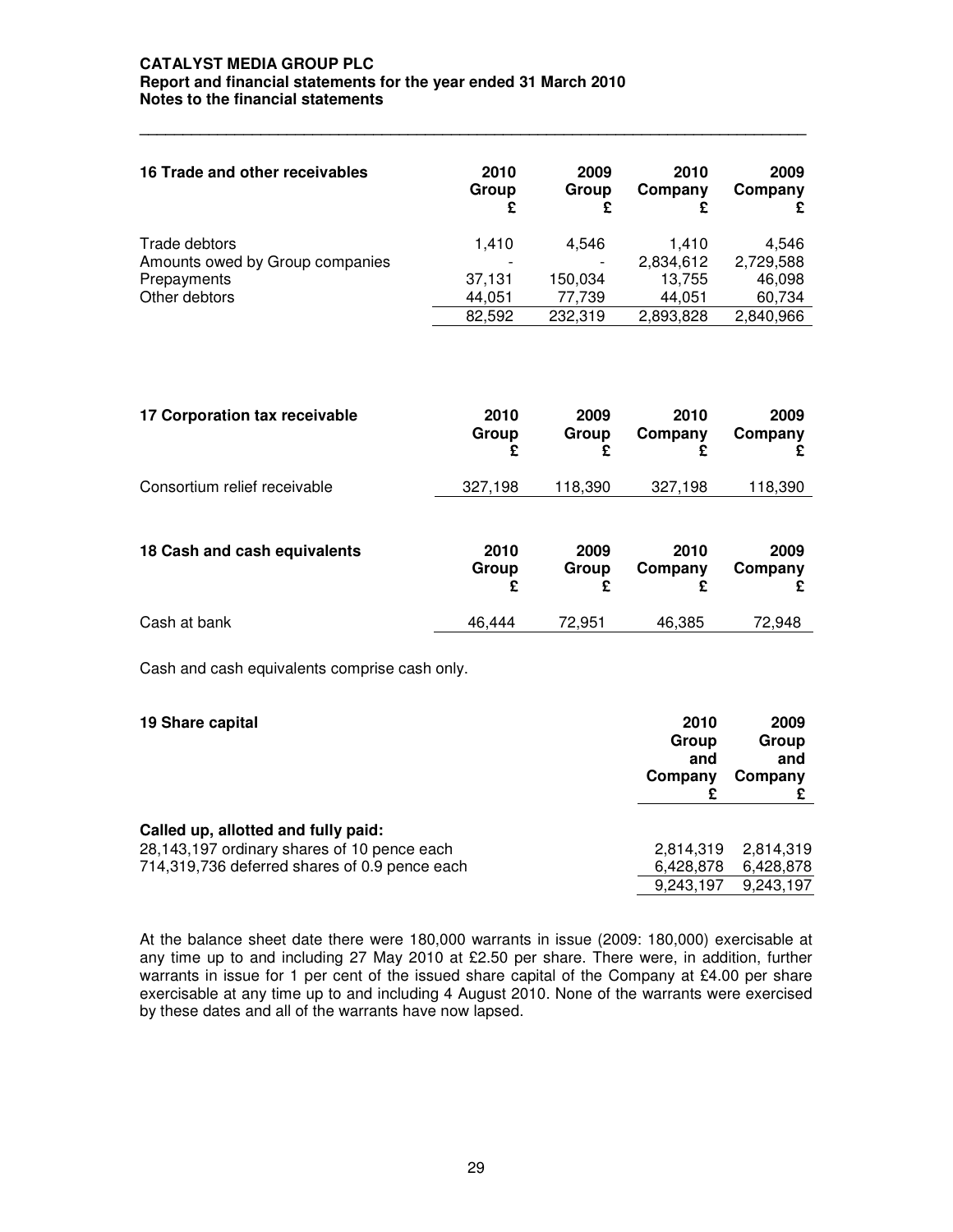#### **20 Interest-bearing loans and borrowings**

|                                | Non-current<br>Group<br>2010 | Non-current<br>Group<br>2009 | Non-current<br>Company<br>2010 | Non-current<br>Company<br>2009 |
|--------------------------------|------------------------------|------------------------------|--------------------------------|--------------------------------|
| Bank loan                      | 606,854                      | 3,763,899                    | $\overline{\phantom{0}}$       |                                |
| Bank revolving credit facility | 200,000                      |                              |                                |                                |
|                                | 806,854                      | 3,763,899                    |                                |                                |

**\_\_\_\_\_\_\_\_\_\_\_\_\_\_\_\_\_\_\_\_\_\_\_\_\_\_\_\_\_\_\_\_\_\_\_\_\_\_\_\_\_\_\_\_\_\_\_\_\_\_\_\_\_\_\_\_\_\_\_\_\_\_\_\_\_\_\_\_\_\_\_\_\_\_\_\_\_** 

On 9 October 2008, Catalyst Media Holdings Limited refinanced its loan with National Westminster Bank Plc which is due to be repaid no later than 31 December 2011. Interest is rolled up into the loan balance and is payable at 3% margin above LIBOR. The Group is required to apply all SIS dividends received against this loan in priority to other uses. The loan is also secured by a fixed and floating charge over the Group's assets.

The loan facility includes a further revolving credit facility of £500,000 available to the Group up until 31 December 2011. As at the year end £200,000 had been drawn down by the Group.

#### **Effective interest rates and repricing analysis**

 In respect of income-earning financial assets and interest-bearing financial liabilities, the following table indicates their effective average interest rates in the year to 31 March 2010 and the periods in which they mature or, if earlier, are repriced.

|                        | <b>Effective</b><br>interest<br>rate | Group<br>Total<br>£ | Group<br><b>Current</b><br>£ | Group<br>$1 - 2$ Years<br>£ | Group<br>$2 - 5$<br>Years<br>£ |
|------------------------|--------------------------------------|---------------------|------------------------------|-----------------------------|--------------------------------|
|                        |                                      | 2010                | 2010                         | 2010                        | 2010                           |
| Cash at bank and other |                                      |                     |                              |                             |                                |
| deposits               | 0.1%                                 | 46.444              | 46,444                       |                             | $\overline{\phantom{a}}$       |
| Bank borrowings        | 3.98%                                | 806,854             | -                            | 806,854                     |                                |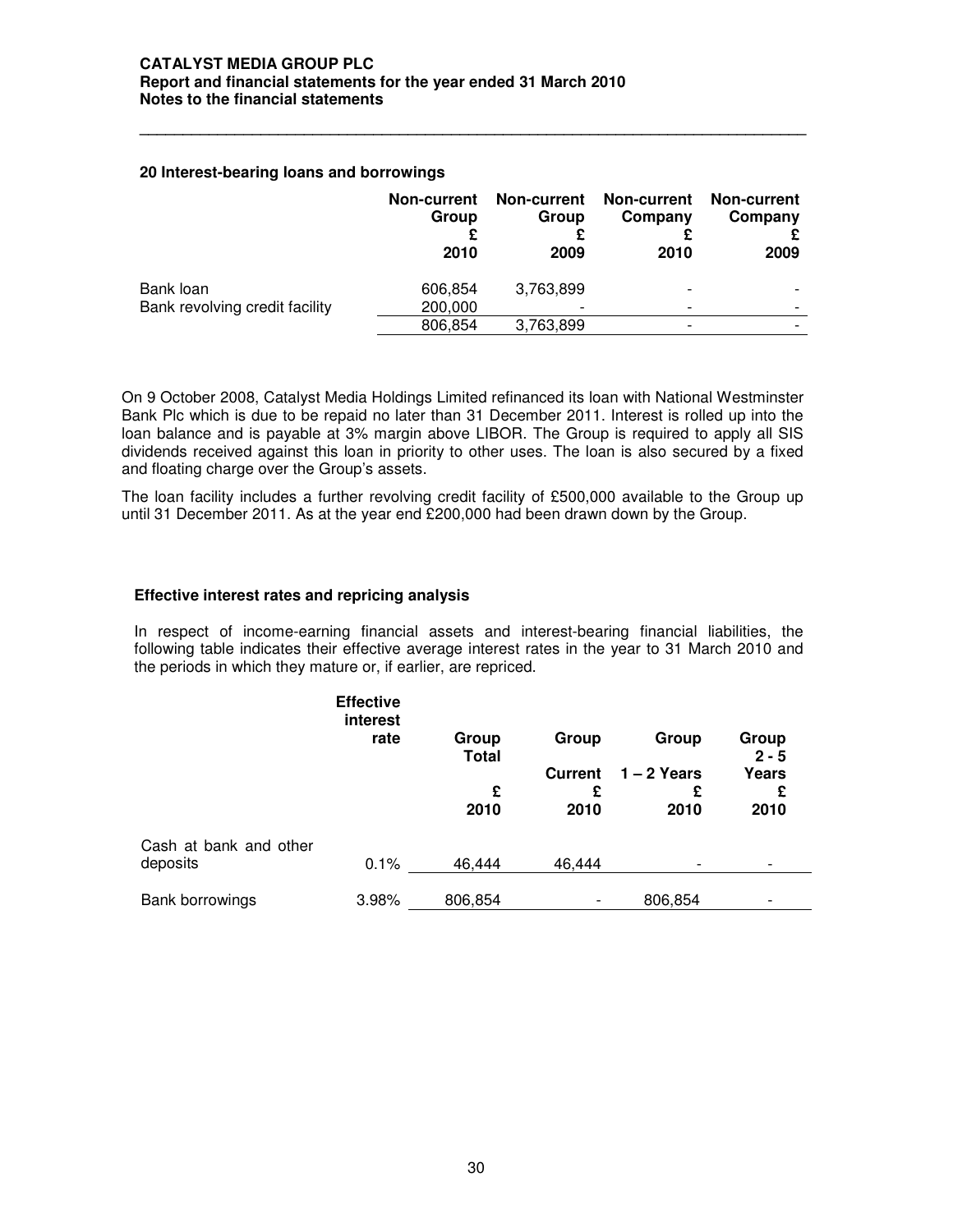**20 Interest-bearing loans and borrowings (continued)**

| zu interest-bearing idans and borrowings (continued)                                                                                 |                                      |                                      |                                        |                                       |                                                 |  |  |
|--------------------------------------------------------------------------------------------------------------------------------------|--------------------------------------|--------------------------------------|----------------------------------------|---------------------------------------|-------------------------------------------------|--|--|
|                                                                                                                                      | <b>Effective</b><br>interest<br>rate | Company<br><b>Total</b><br>£<br>2010 | Company<br><b>Current</b><br>£<br>2010 | Company<br>$1 - 2$ Years<br>£<br>2010 | Company<br>2 - 5 Years<br>£<br>2010             |  |  |
| Cash at bank and other<br>deposits                                                                                                   | 0.1%                                 | 46,385                               | 46,385                                 |                                       |                                                 |  |  |
| 21 Trade and other payables                                                                                                          |                                      | 2010<br>Group<br>£                   | 2009<br>Group<br>£                     | 2010<br>Company<br>£                  | 2009<br>Company<br>£                            |  |  |
| Trade payables<br>Amounts due to Group companies<br>Other tax and social security<br>Other creditors<br>Accruals and deferred income |                                      | 20,381<br>41,936                     | 82,731<br>(5,052)<br>30,005<br>90,058  | 20,381<br>40,693<br>41,533            | 82,731<br>40,691<br>(5,052)<br>30,005<br>90,058 |  |  |
|                                                                                                                                      |                                      | 62,317                               | 197,742                                | 102,607                               | 238,433                                         |  |  |

**\_\_\_\_\_\_\_\_\_\_\_\_\_\_\_\_\_\_\_\_\_\_\_\_\_\_\_\_\_\_\_\_\_\_\_\_\_\_\_\_\_\_\_\_\_\_\_\_\_\_\_\_\_\_\_\_\_\_\_\_\_\_\_\_\_\_\_\_\_\_\_\_\_\_\_\_\_** 

Trade payables are all due within one year.

#### **22 Financial instruments**

In common with other businesses, the Group and Company (the 'Group') is exposed to risks that arise from its use of financial instruments. This note describes the Group's objectives, policies and processes for managing those risks and the methods used to measure them. Further quantitative information in respect of these risks is presented throughout these financial statements.

The significant accounting policies regarding financial instruments are disclosed in note 29.

Proceeds from the issue of the Company's shares in previous periods and dividend income received from SIS have been utilised to reduce interest-bearing loans and borrowings within the Group and also to reduce the Company's indebtedness to Group companies. There have been no substantive changes in the Group's exposure to financial instrument risks, its objectives, policies and processes for managing those risks or the methods used to measure them from previous periods unless otherwise stated in this note.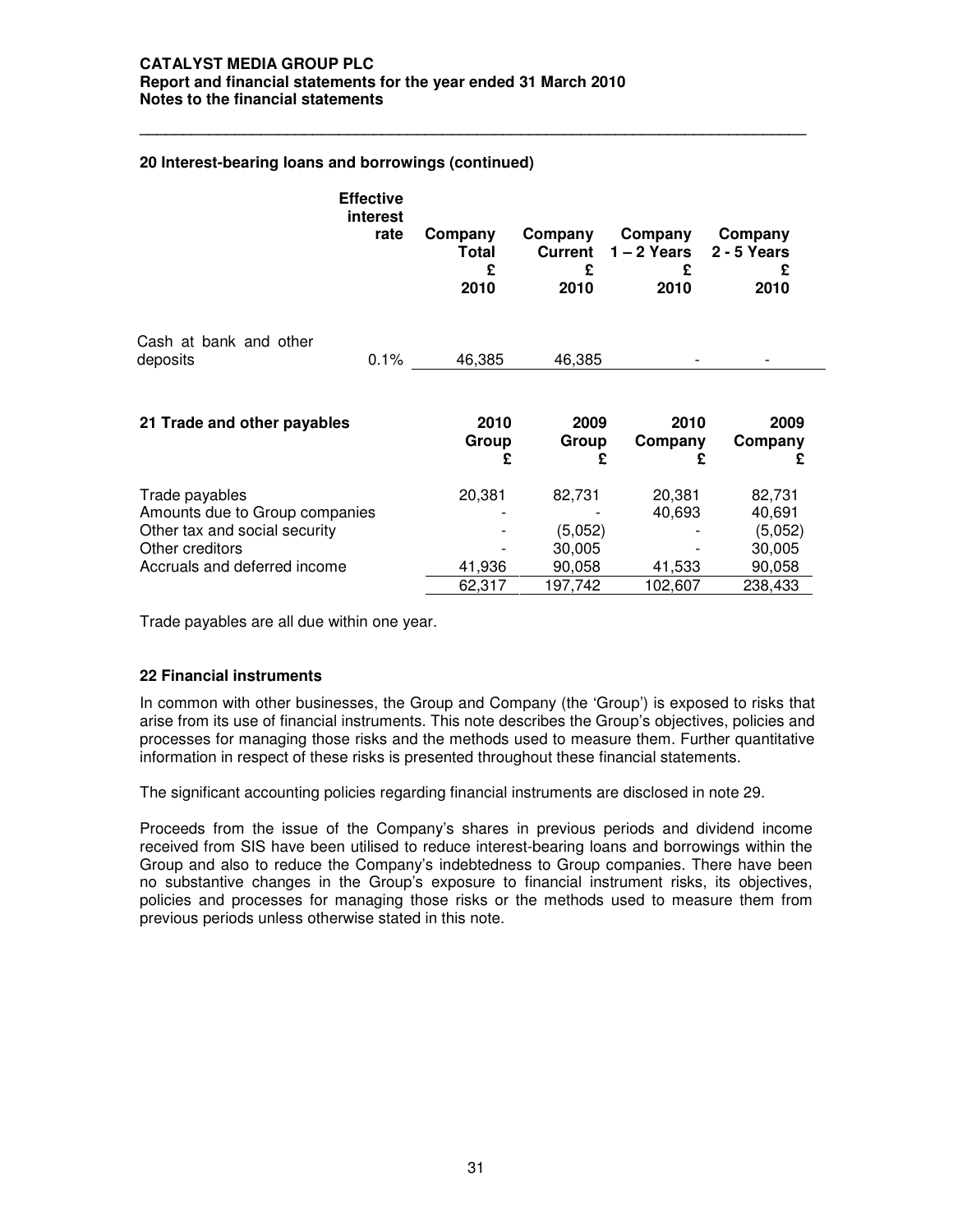#### **22 Financial instruments (continued)**

#### **Principal financial instruments**

The principal financial instruments used by the Group, from which financial instrument risk arises, are as follows:

**\_\_\_\_\_\_\_\_\_\_\_\_\_\_\_\_\_\_\_\_\_\_\_\_\_\_\_\_\_\_\_\_\_\_\_\_\_\_\_\_\_\_\_\_\_\_\_\_\_\_\_\_\_\_\_\_\_\_\_\_\_\_\_\_\_\_\_\_\_\_\_\_\_\_\_\_\_** 

| Group                                            | 2010<br>£ | 2009<br>£   |
|--------------------------------------------------|-----------|-------------|
| <b>Financial assets</b>                          |           |             |
| Loans and receivables                            |           |             |
| Trade and other receivables                      | 82,592    | 232,319     |
| Cash and cash equivalents                        | 46,444    | 72,951      |
| <b>Financial liabilities</b>                     |           |             |
| Financial liabilities measured at amortised cost |           |             |
| Trade and other payables                         | (62, 317) | (197, 742)  |
| Interest-bearing loans and borrowings            | (806,854) | (3,763,899) |
| Company                                          | 2010      | 2009        |
|                                                  | £         | £           |
| <b>Financial assets</b>                          |           |             |
| Loans and receivables                            |           |             |
| Trade and other receivables                      | 59,216    | 111,378     |
| Cash and cash equivalents                        | 46,385    | 72,948      |
| <b>Financial liabilities</b>                     |           |             |
| Financial liabilities measured at amortised cost |           |             |
| Trade and other payables                         | (102,607) | (238,433)   |

#### **General objectives, policies and processes**

The Board has overall responsibility for the determination of the Group's risk management objectives and policies and, while retaining ultimate responsibility for them, it has delegated the authority for designing and operating processes that ensure the effective implementation of the objectives and policies to the Group's finance function. The Board receives regular reports from financial consultants through which it reviews the effectiveness of the processes put in place and the appropriateness of the objectives and policies it sets.

The overall objective of the Board is to set polices that seek to reduce risk as far as possible without unduly affecting the Group's competitiveness and flexibility. Further details regarding these policies are set out below:

#### Credit risk

Credit risk arises principally from the Group's and Company's trade and other receivables. It is the risk that the counterparty fails to discharge its obligation in respect of the instrument. The maximum exposure to credit risk equals the carrying value of these items in the financial statements.

Credit risk with cash and cash equivalents is reduced by placing funds with banks with high credit ratings.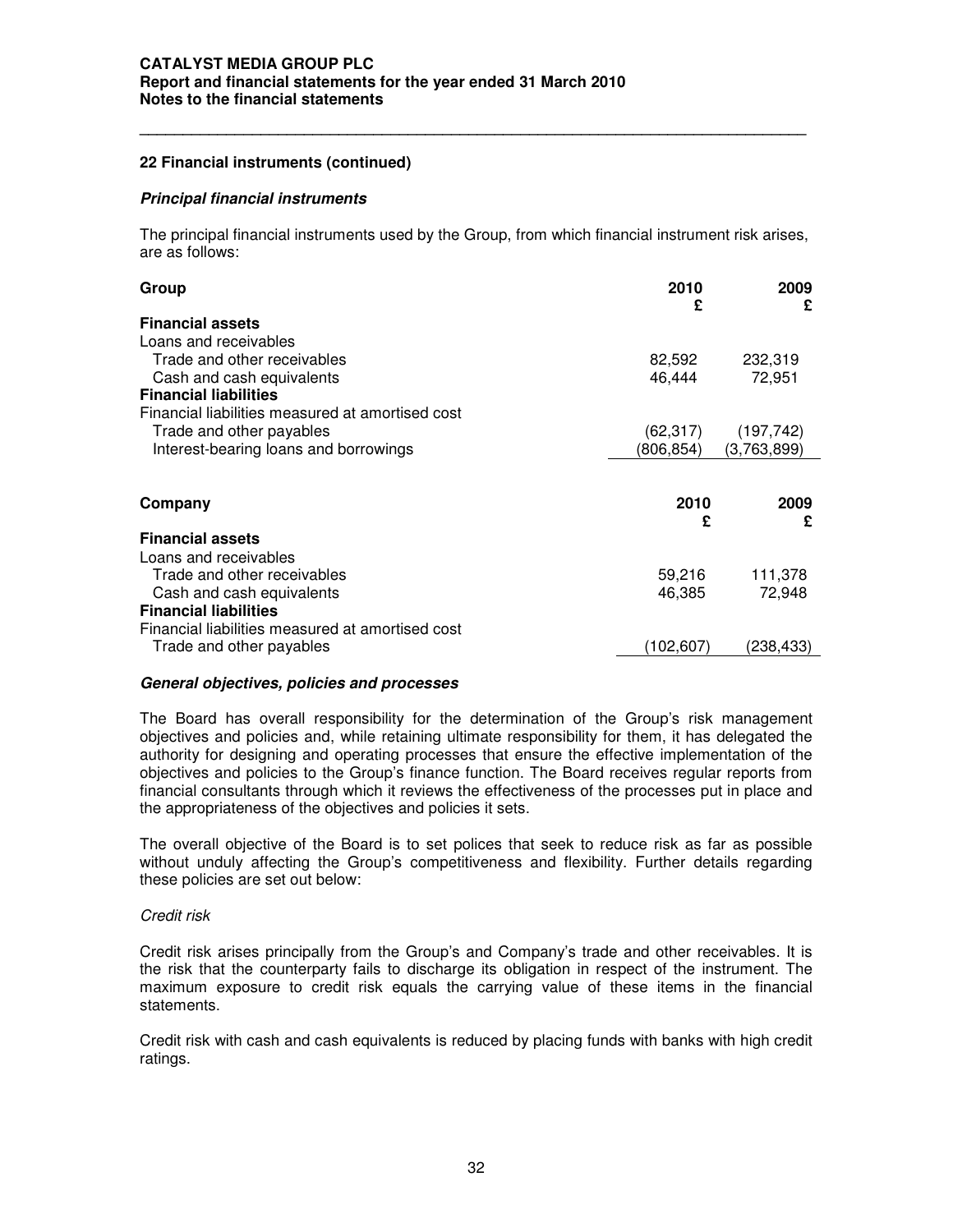#### **22 Financial instruments (continued)**

#### Liquidity risk

Liquidity risk arises from the Group's and Company's management of working capital and the amount of funding committed to its gaming software development programme. It is the risk that the Group will encounter difficulty in meeting its financial obligations as they fall due.

**\_\_\_\_\_\_\_\_\_\_\_\_\_\_\_\_\_\_\_\_\_\_\_\_\_\_\_\_\_\_\_\_\_\_\_\_\_\_\_\_\_\_\_\_\_\_\_\_\_\_\_\_\_\_\_\_\_\_\_\_\_\_\_\_\_\_\_\_\_\_\_\_\_\_\_\_\_** 

The Group's policy is to ensure that it will always have sufficient cash to allow it to meet its liabilities when they become due. The principal liabilities of the Group and Company arise in respect of administrative expenditure, trade and other payables and the servicing of interestbearing debt. Trade and payables are all payable within three months.

Further discussion of the Group's liquidity position is set out in the Directors' Report and further information in respect of the Group and Company interest-bearing indebtedness is disclosed in note 20.

The Board receives cash flow projections on a regular basis as well as information on cash balances.

#### Interest rate risk

The Group and the Company are exposed to interest rate risk in respect of its interest-bearing loans and borrowings which are variable rate instruments. The Group and Company are also exposed to interest rate risk in respect of surplus funds held on deposit. The Board does not currently undertake hedging arrangements.

#### **Interest rate table**

The following table demonstrates the sensitivity to a reasonable and possible change in interest rates, with all other variables held constant, of the Group's profit before tax, excluding share of profit of associate (through the impact on floating rate borrowings) and cash flows.

|          | Change in<br>rate | 2010<br>£ | Change in<br>rate | 2009<br>£ |
|----------|-------------------|-----------|-------------------|-----------|
| Sterling | $-0.5%$           | 4,034     | $-0.5%$           | 18,819    |
|          | $-1.0\%$          | 8,069     | $-1.0\%$          | 37,639    |
|          | $-1.5%$           | 12,103    | $-1.5%$           | 56,458    |
| Sterling | 0.5%              | (4,034)   | 0.5%              | (18, 819) |
|          | $1.0\%$           | (8,069)   | $1.0\%$           | (37, 639) |
|          | 1.5%              | (12,103)  | 1.5%              | (56,458)  |

| <b>Fair value of financial liabilities</b> | 2010<br>c | 2009      |
|--------------------------------------------|-----------|-----------|
| Bank loans                                 | 806.854   | 3.763.899 |
| Trade and other payables                   | 62.317    | 197.742   |
|                                            | 869.171   | 3.961.641 |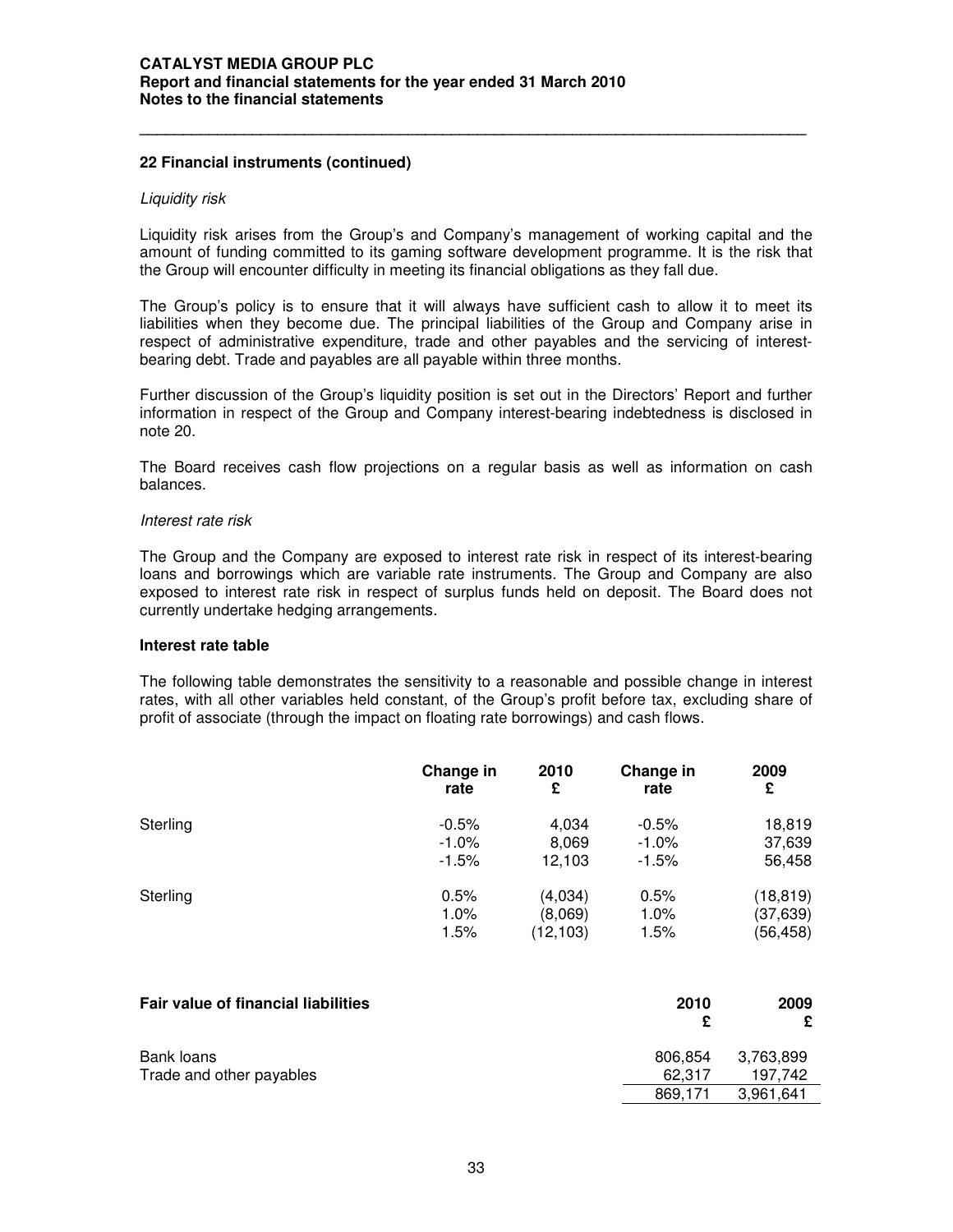#### **22 Financial instruments (continued)**

The fair value of the bank loan has been calculated at 31 March 2010 as the interest rate is variable LIBOR rate plus a margin which the directors consider reflects current interest rates and current spreads for the entity. The fair value of trade and other payables is equal to the book values.

**\_\_\_\_\_\_\_\_\_\_\_\_\_\_\_\_\_\_\_\_\_\_\_\_\_\_\_\_\_\_\_\_\_\_\_\_\_\_\_\_\_\_\_\_\_\_\_\_\_\_\_\_\_\_\_\_\_\_\_\_\_\_\_\_\_\_\_\_\_\_\_\_\_\_\_\_\_** 

#### **Capital**

The Group considers its capital to comprise its ordinary share capital, share premium, merger reserve and the retained deficit as its capital reserves. In managing its capital, the Group's objectives are to provide a return for its equity shareholders through distributions and capital growth. Going forward the Group will seek to maintain a gearing ratio that balances risks and returns at an acceptable level and also to maintain a sufficient funding base to enable the Group to meet its working capital needs.

Details of the Group and Company capital are disclosed in the Group and Company statement of changes in equity.

There have been no other significant changes to the Group's management objectives, policies and processes in the year nor has there been any change in what the Group considers to be capital.

#### Currency risk

The Group and the Company are not exposed to any significant currency risk.

| 23 Operating lease commitments | 2010<br><b>Property</b><br>leases<br>Group<br>and<br>Company | 2009<br><b>Property</b><br>leases<br>Group<br>and<br>Company<br>£ |
|--------------------------------|--------------------------------------------------------------|-------------------------------------------------------------------|
| Within one year                | $\overline{\phantom{a}}$                                     | 45,833                                                            |

#### **24 Post-balance sheet events**

There are no significant post-balance sheet events arising since 31 March 2010 other than those already disclosed within these financial statements.

#### **25 Capital commitments**

There were no capital commitments outstanding at 31 March 2010 for the Group or the Company.

#### **26 Ultimate Controlling party**

There was no ultimate controlling party in the current or the prior year.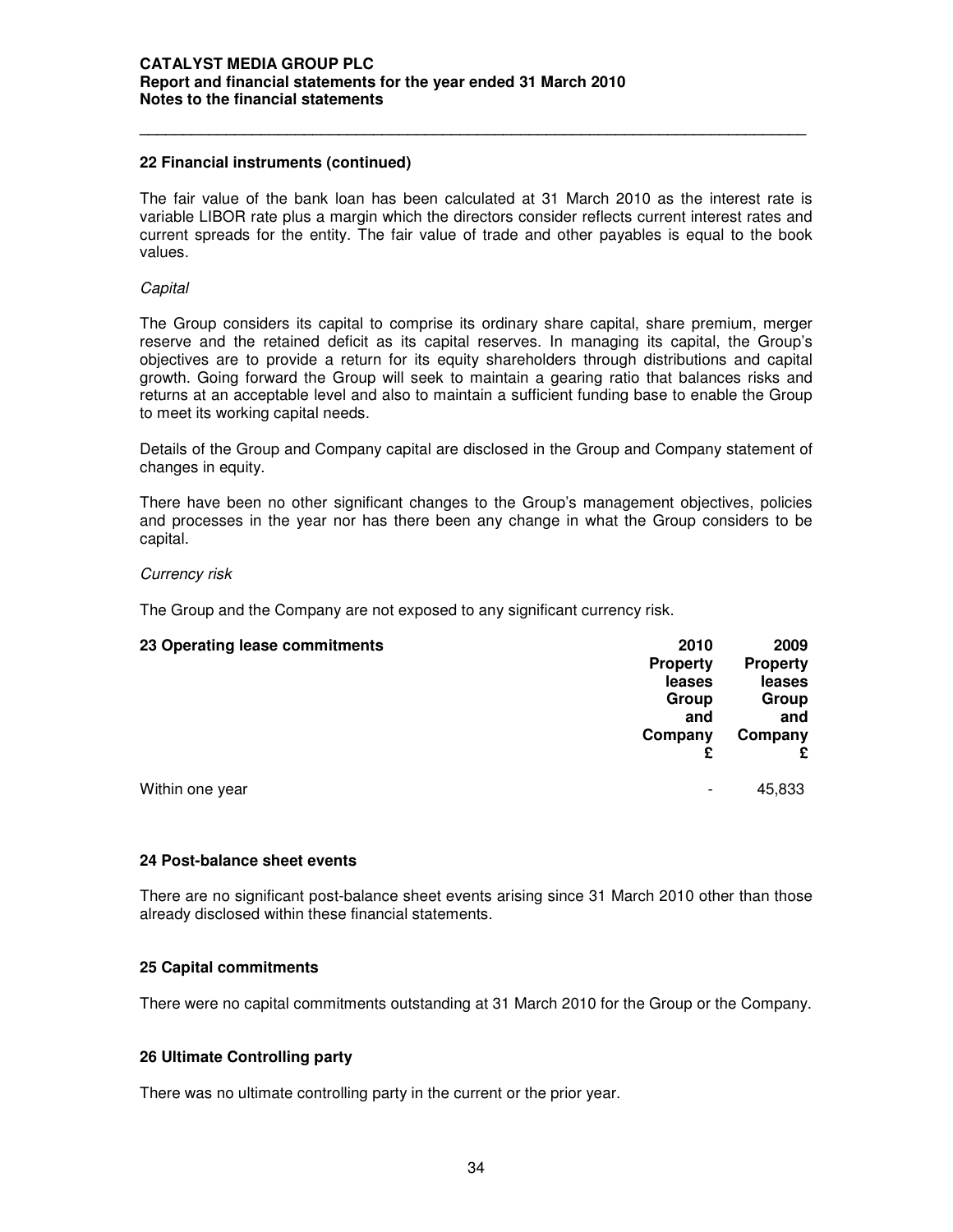#### **27 Related party transactions**

Northern Atlantic Value LLP (NAV) and Oryx International Growth Fund Limited (together known as NASCIT), of which Christopher Mills is a director, made a loan facility to the Company of £4 million on 10 April 2007 of which £3.5 million was drawn down. The loan facility was fully repaid during the year ended 31 March 2009. During the year the Group paid interest totalling £nil (2009: £271,939) on the outstanding balance. NAV have an interest in 3,500,000 ordinary shares of 10p each which represented 12.44% of the total issued share capital of the Company.

**\_\_\_\_\_\_\_\_\_\_\_\_\_\_\_\_\_\_\_\_\_\_\_\_\_\_\_\_\_\_\_\_\_\_\_\_\_\_\_\_\_\_\_\_\_\_\_\_\_\_\_\_\_\_\_\_\_\_\_\_\_\_\_\_\_\_\_\_\_\_\_\_\_\_\_\_\_** 

During the year, Satellite Information Services (Holdings) Limited paid the Group £25,000 (2009: £25,000) in respect of fees for the services of the directors. In addition Satellite Information Services (Holdings) Limited paid the Group £544,032 (2009: £492,133) in respect of consortium relief payments.

During the year, Christopher Mills provided a short term loan to the Group of £150,000. The purpose of the loan was to enable the Group to accelerate the reduction in its loan with National Westminster Bank Plc. The loan from Christopher Mills was repaid before the year end together with interest accrued at a rate of 12% per annum of £2,712.

Melvin Lawson and his associated companies ("Lawson") has an interest in 3,615,486 ordinary shares of 10p each in Catalyst Media Group plc representing 12.85% of the total issued share capital of the Company.

Mark Hawtin has an interest in 2,010,117 ordinary shares of 10p each in Catalyst Media Group plc representing 7.14% of the total issued share capital of the Company.

Michael Rosenberg has an interest in 10,520 ordinary shares of 10p each in Catalyst Media Group plc representing 0.04% of the total issued share capital of the Company.

|                 |                                 | Compensation                          |                                    |                           |
|-----------------|---------------------------------|---------------------------------------|------------------------------------|---------------------------|
|                 | Salary and<br>fees<br>2010<br>£ | <b>Other</b><br>benefits<br>2010<br>£ | for loss of<br>office<br>2010<br>£ | <b>Total</b><br>2010<br>£ |
| M Rosenberg OBE | 19,375                          |                                       |                                    | 19,375                    |
| M Hawtin        | 10,000                          | $\overline{a}$                        | $\overline{\phantom{a}}$           | 10,000                    |
| C Mills         | 10,000                          |                                       |                                    | 10,000                    |
| M Lawson        | 10,000                          |                                       |                                    | 10,000                    |
|                 | 49,375                          |                                       |                                    | 49,375                    |

|                 | Compensation                    |                                       |                                    |                           |
|-----------------|---------------------------------|---------------------------------------|------------------------------------|---------------------------|
|                 | Salary and<br>fees<br>2009<br>£ | <b>Other</b><br>benefits<br>2009<br>£ | for loss of<br>office<br>2009<br>£ | <b>Total</b><br>2009<br>£ |
| A Prestwich     | 12,654                          | 199                                   | 25,000                             | 37,853                    |
| M Rosenberg OBE | 15,000                          | $\overline{\phantom{a}}$              |                                    | 15,000                    |
| M Hawtin        | 10,000                          | -                                     | ۰                                  | 10,000                    |
| C Mills         | 10,000                          |                                       | ۰                                  | 10,000                    |
| M Lawson        | 10,000                          |                                       |                                    | 10,000                    |
|                 | 57,654                          | 199                                   | 25,000                             | 82,853                    |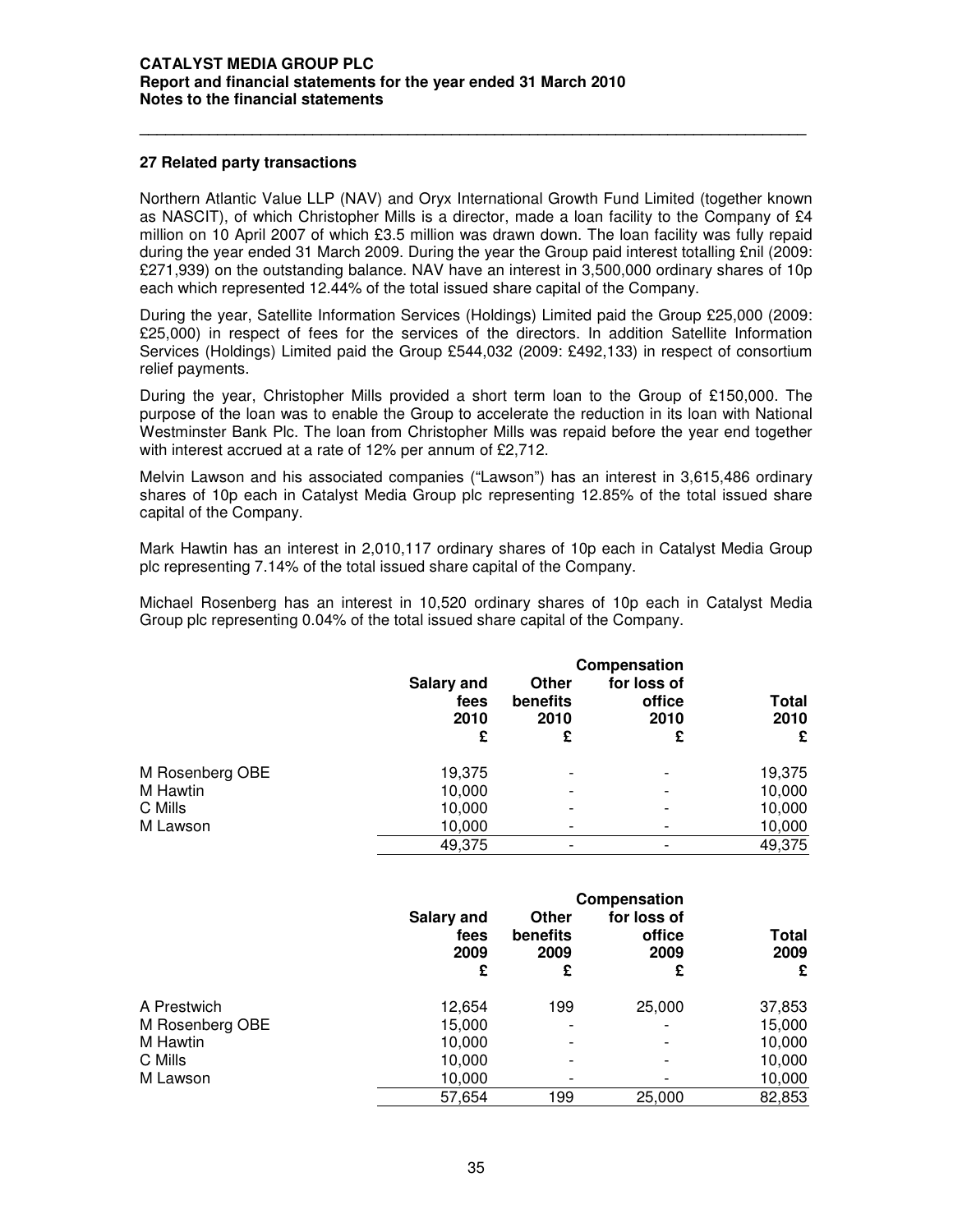#### **28 Restatement**

The Group has restated its financial statements as at 31 March 2009 as a result of a material prior period misstatement. The Group's equity accounted associate SIS prepares its financial statements in accordance with UK GAAP. The adjustments required as a result of the alignment of accounting policies between SIS and CMG has given rise to the restatement as detailed below.

**\_\_\_\_\_\_\_\_\_\_\_\_\_\_\_\_\_\_\_\_\_\_\_\_\_\_\_\_\_\_\_\_\_\_\_\_\_\_\_\_\_\_\_\_\_\_\_\_\_\_\_\_\_\_\_\_\_\_\_\_\_\_\_\_\_\_\_\_\_\_\_\_\_\_\_\_\_** 

The Group's opening retained earnings as at 1 April 2009 have been increased by £299,884 from the previously reported figure of £25,145,127.

| <b>Effect on Balance Sheet</b>          | As<br>previously<br>stated<br>2009<br>£ | As restated<br>2009<br>£         | <b>Restatement</b><br>2009<br>£ |
|-----------------------------------------|-----------------------------------------|----------------------------------|---------------------------------|
| Investment in associate                 | 28,942,897                              | 29.242.781                       | 299.884                         |
| Retained earnings<br>Increase in equity | (25,145,127)<br>(25, 145, 127)          | (24, 845, 243)<br>(24, 845, 243) | 299,884<br>299,884              |

| <b>Effect on Income Statement</b>                               | As<br>previously<br>stated<br>2009<br>£ | As restated<br>2009<br>£ | <b>Restatement</b><br>2009<br>£ |
|-----------------------------------------------------------------|-----------------------------------------|--------------------------|---------------------------------|
| Increase in share of profit from<br>equity accounted investment | 3,102,773                               | 3.402,657                | 299,884                         |
| Increase in profit for the year from<br>continuing operations   | 3,102,773                               | 3,402,657                | 299,884                         |

| <b>Effect on Earnings per share</b> | As<br>previously<br>stated<br>2009<br>р | 2009<br>р | As restated Restatement<br>2009 |
|-------------------------------------|-----------------------------------------|-----------|---------------------------------|
| Earnings per share                  | 8.8                                     | 9.8       |                                 |

There was no cash flow impact as a result of the restatement. Additionally, there was no material difference arising from the above restatement of the Group's Statement of Financial Position as at 1 April 2008 compared with that previously reported as at 31 March 2008. Therefore no Statement of financial position as at 1 April 2008 has been prepared.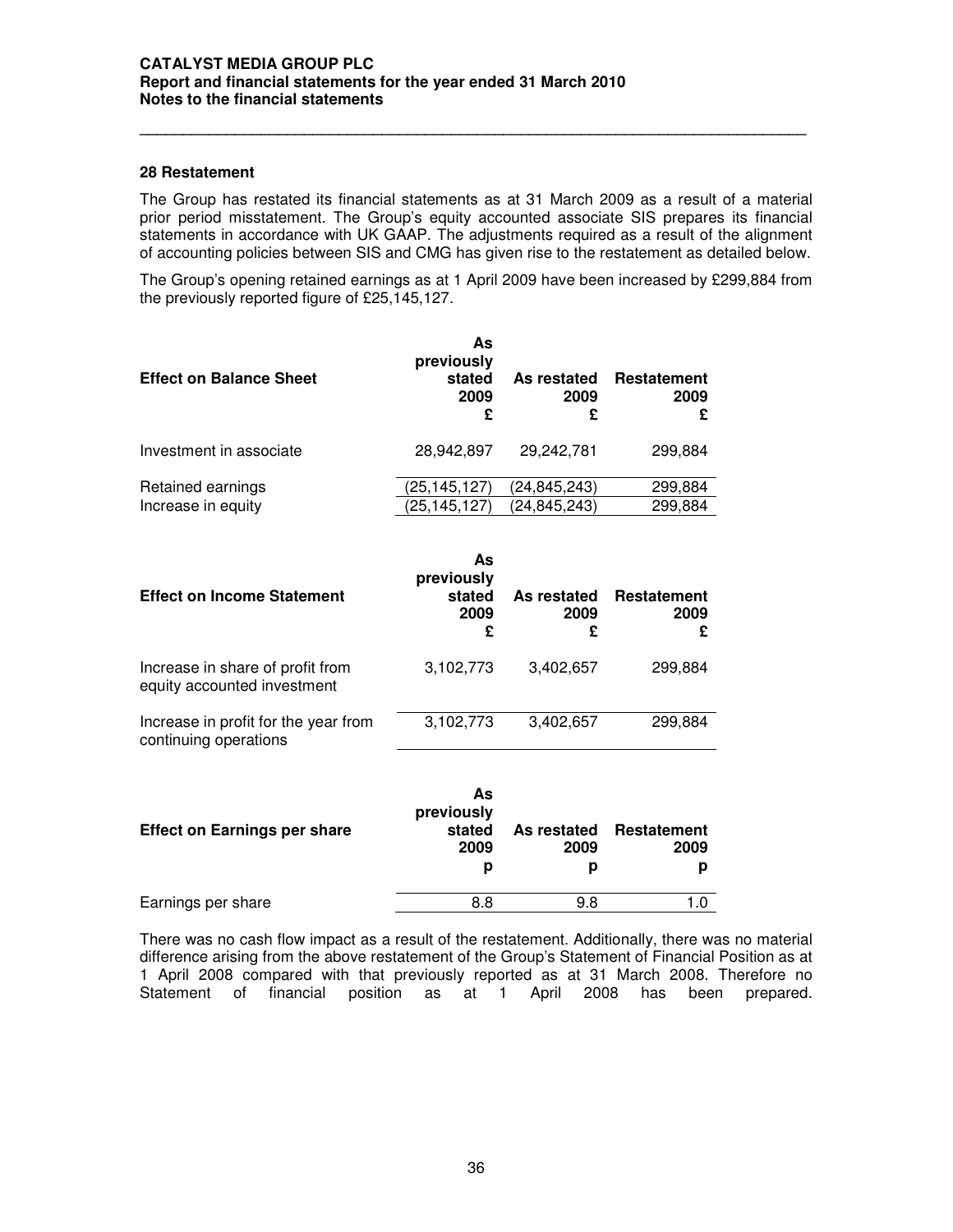#### **29 Basis of preparation and significant accounting policies**

These consolidated financial statements of Catalyst Media Group plc have been prepared in accordance with accepted International Financial Reporting Standards (IFRSs), International Accounting Standards (IAS) and International Financial Reporting Interpretations Committee (IFRIC) interpretations (collectively "IFRSs") as adopted for use in the European Union and as issued by the International Accounting Standards Board and with those parts of the Companies Act 2006 applicable to companies reporting under IFRS.

**\_\_\_\_\_\_\_\_\_\_\_\_\_\_\_\_\_\_\_\_\_\_\_\_\_\_\_\_\_\_\_\_\_\_\_\_\_\_\_\_\_\_\_\_\_\_\_\_\_\_\_\_\_\_\_\_\_\_\_\_\_\_\_\_\_\_\_\_\_\_\_\_** 

Catalyst Media Group plc is a publicly limited company registered in England and Wales where it is domiciled for tax purposes.

The financial statements are prepared under the historical cost convention.

#### **Companies Act s408 exemption**

The Company has taken advantage of the exemptions allowed under section 408 of the Companies Act 2006 and has not presented its own income statement in these financial statements. The Group profit for the year included a loss on ordinary activities after tax of £363,161 (2009: loss of £727,118) in respect of the Company which is dealt with in the financial statements of the parent Company.

#### **New financial reporting requirements**

The Group has applied the following financial reporting standards for the first time in preparing its financial statements for the year ended 31 March 2010. The impact on the Group financial statements is set out below:

IAS 1 (revised 2007) replaces IAS 1 (revised 2003) and is effective for financial periods beginning on or after 1 January 2009. This standard requires the Group to introduce the concept of 'total comprehensive income', which represents the change in equity during a period. In applying this revision to IAS 1, a 'consolidated statement of comprehensive income' has been introduced which replaces the 'consolidated income statement'. Comparative information has been represented so that it complies with the revised standard. Share of other comprehensive income of associate has been included as an additional line in the consolidated income statement. The impact is presentational only and the total comprehensive income for the year for the year ended 31 March 2009 has not been restated.

IFRS 8 is applicable for financial periods beginning on or after 1 January 2009 and requires the Group to report information about its operating segments, the operating results of which are regularly reviewed by the Group's chief operating decision makers (the Board of directors) in order to make decisions about the allocation of resources and to assess performance.

IFRS 7 is applicable for financial periods beginning on or after 1 January 2009 and provides enhanced disclosures about fair value measurements and liquidity risk.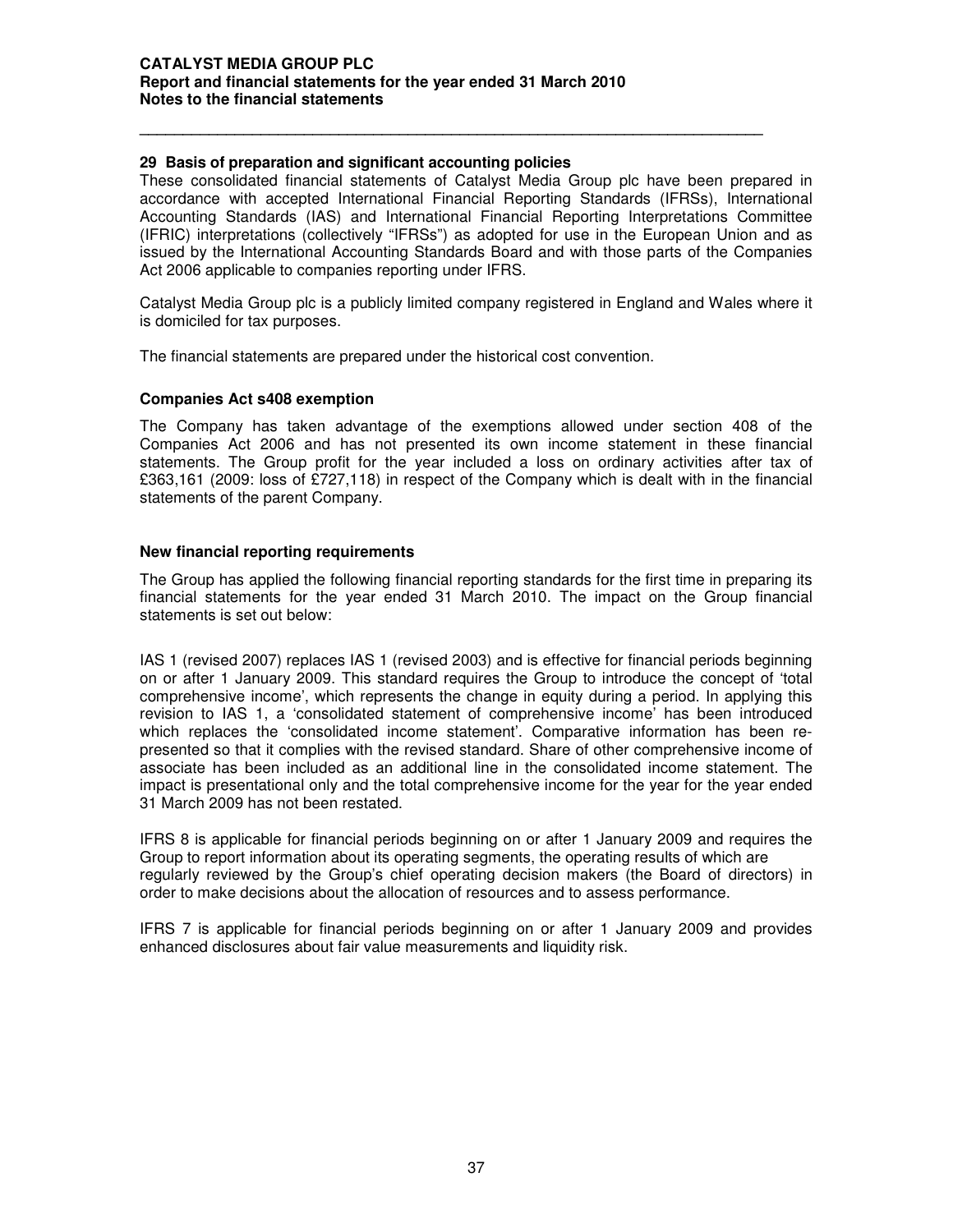#### **Standards, interpretations and amendments to published standards not yet effective**

**\_\_\_\_\_\_\_\_\_\_\_\_\_\_\_\_\_\_\_\_\_\_\_\_\_\_\_\_\_\_\_\_\_\_\_\_\_\_\_\_\_\_\_\_\_\_\_\_\_\_\_\_\_\_\_\_\_\_\_\_\_\_\_\_\_\_\_\_\_\_\_\_** 

At the date of authorisation of these consolidated financial statements, the IASB and IFRIC have issued the following standards and interpretations which are effective for annual accounting periods beginning on or after the stated effective date. These standards and interpretations are not effective for and have not been applied in the preparation of these consolidated financial statements:

- **IAS 1: Presentation of Financial Statements (Amended 2009) (effective as of 1 January 2010)**
- IAS 7: Statement of Cash Flows (Amended 2009) (effective as of 1 January 2010)
- Disclosing IAS 24: Related Party Disclosures (Amended 2009) (effective as of 1 January 2011)
- IAS 27: Consolidated and Separate Financial Statements (Amended 2008) (effective as of 1 July 2009, 30 June 2009 and 1 July 2010)
- **IFM 19.5 28: Investments in Associates (Amended 2009) (effective as of 1 July 2009)**
- ICH IAS 36: Impairment of Assets (Amended 2009) (effective as of 1 January 2010)
- IAS 39: Financial Instruments: Recognition and Measurement (Amended 2008 and 2009) (effective 1 July 2009)
- IFRS 1: First-time Adoption of International Financial Reporting Standards (Amended 2008) (Revised 2008) (effective as of 1 July 2009)
- IFRS 3: Business Combinations (Revised 2008) (effective as of 1 July 2009)
- IFRS 8: Operating Segments (Amended 2009) (effective as of 1 January 2010)
- IFRS 9: Financial Instruments (Amended 2009) (effective as of 1 January 2013)
- **IFRIC Interpretation 16: Hedges of a Net Investment in a Foreign Operation (effective as of 1** October 2008 – not yet endorsed by the EU)
- IFRIC 17: Distributions of Non-Cash Assets to owners (effective as of 1 July 2009).
- **IFRIC 18: Transfers of Assets from Customers (effective as of 1 July 2009 not yet endorsed** by the EU.)
- IFRIC 19: Extinguishing Financial Liabilities with Equity Instruments effective as of 1 July 2009).

The Directors anticipate that the adoption of these standards and interpretations will not have a material impact on the Group's financial statements in the period of initial adoption with the exception of IFRS 3: Business Combinations (Revised), which will require transaction costs arising on business combinations to be expensed to the income statement as opposed to the existing treatment of capitalisation, in the event that acquisitions are undertaken

#### **Basis of consolidation**

The consolidated financial statements include the results of the Company and all of its subsidiary undertakings. A subsidiary is an entity controlled, directly or indirectly, by the Group. Control is the power to govern the financial and operating policies of the entity so as to obtain benefits from its activities.

The financial statements of subsidiaries are included in the consolidated financial statements from the date that control commences until the date that control ceases. The results of subsidiaries have been included from the date of acquisition using the merger method of accounting or the acquisition method of accounting as appropriate.

The consolidated financial statements present the results of the Company and its subsidiaries ("the Group") as if they formed a single entity. Inter-company transactions and balances between Group companies are therefore eliminated in full.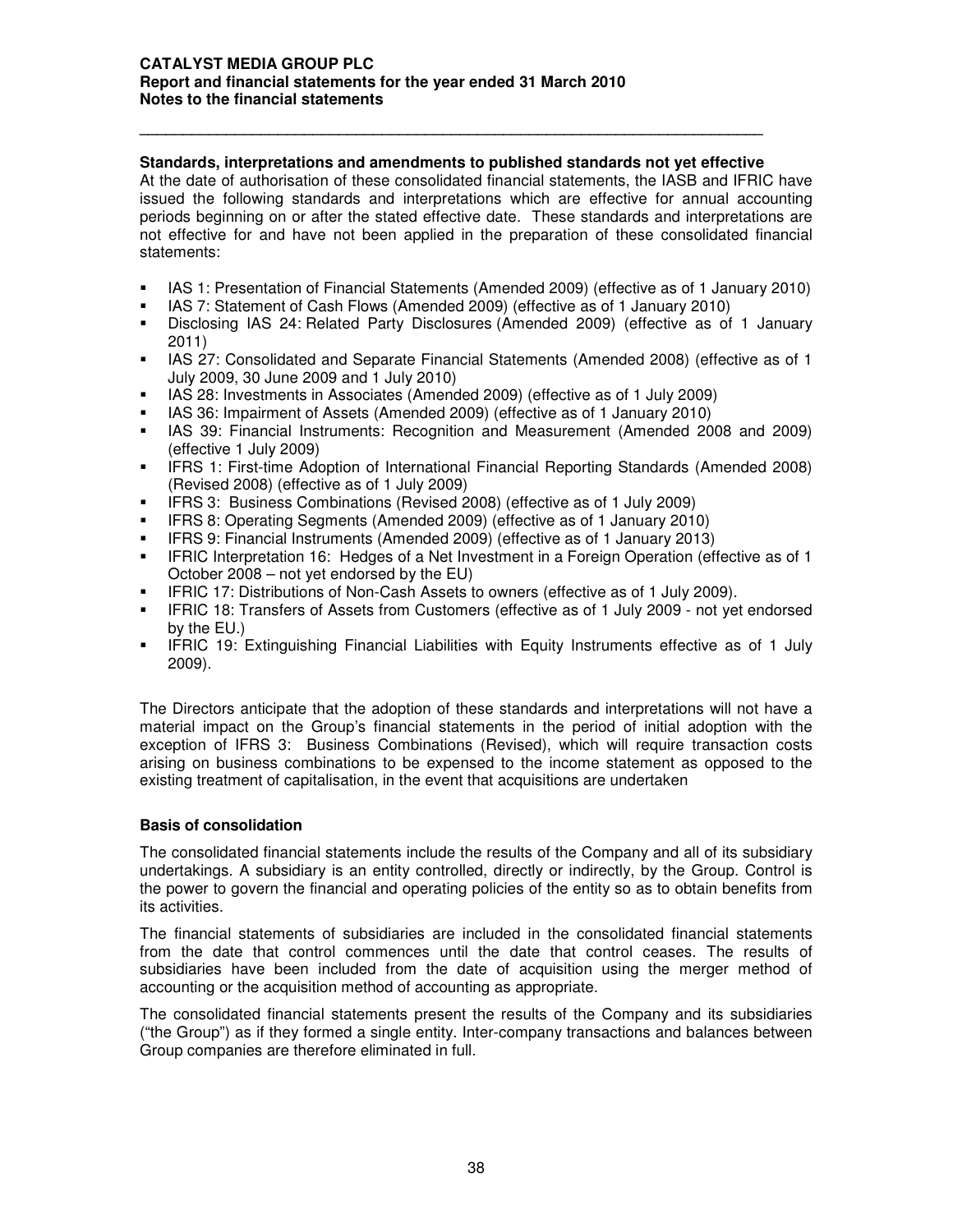Minority interests represent the portion of profit or loss and net assets not held by the Group and are presented separately in the income statement and within equity in the consolidated balance sheet, separately from parent shareholders' equity.

**\_\_\_\_\_\_\_\_\_\_\_\_\_\_\_\_\_\_\_\_\_\_\_\_\_\_\_\_\_\_\_\_\_\_\_\_\_\_\_\_\_\_\_\_\_\_\_\_\_\_\_\_\_\_\_\_\_\_\_\_\_\_\_\_\_\_\_\_\_\_\_\_** 

#### **Investments in subsidiaries**

Fixed asset investments in subsidiary undertakings are shown at cost. The cost of acquisition includes directly attributable professional fees and other expenses incurred in connection with the acquisition.

#### **Intangible assets**

Intangible assets acquired separately are measured on initial recognition at cost. The cost of intangible assets acquired in a business combination is fair value as at the date of acquisition. Following initial recognition, intangible assets are carried at cost less any accumulated amortisation and any accumulated impairment losses. Internally generated intangible assets, excluding capitalised development costs, are not capitalised and expenditure is reflected in profit or loss in the year in which the expenditure is incurred.

Intangible assets have useful lives that are finite and are subject to an annual impairment review.

Gains or losses arising from derecognition of an intangible asset are measured as the difference between the net disposal proceeds and the carrying amount of the asset and are recognised in profit or loss when the asset is derecognised.

#### **Goodwill**

Goodwill acquired separately is measured on initial recognition at cost. Following initial recognition, goodwill is not amortised but is reviewed annually for impairment.

#### **Development expenditure**

Research costs are expensed as incurred. Development expenditure on an individual project is recognised as an intangible asset when the Group can demonstrate the technical feasibility of completing the intangible asset so that it will be available for use or sale, its intention to complete and its ability to use or sell the asset, how the asset will generate future economic benefits, the availability of resources to complete the asset and the ability to measure reliably the expenditure during development. Following initial recognition of the development expenditure as an asset, the cost model is applied requiring the asset to be carried at cost less any accumulated amortisation and accumulated impairment losses. Amortisation of the asset begins when development is complete and the asset is available for use. It is amortised over the period of expected future benefit. During the period of development, the asset is tested for impairment annually.

#### **Licences**

Licence rights acquired are amortised over the period of the licence to exploit such rights, typically five to ten years. Licences acquired during the year do not start to run until the products to which they relate to are used. Provision is made for any impairment in value, and that is reviewed on an annual basis.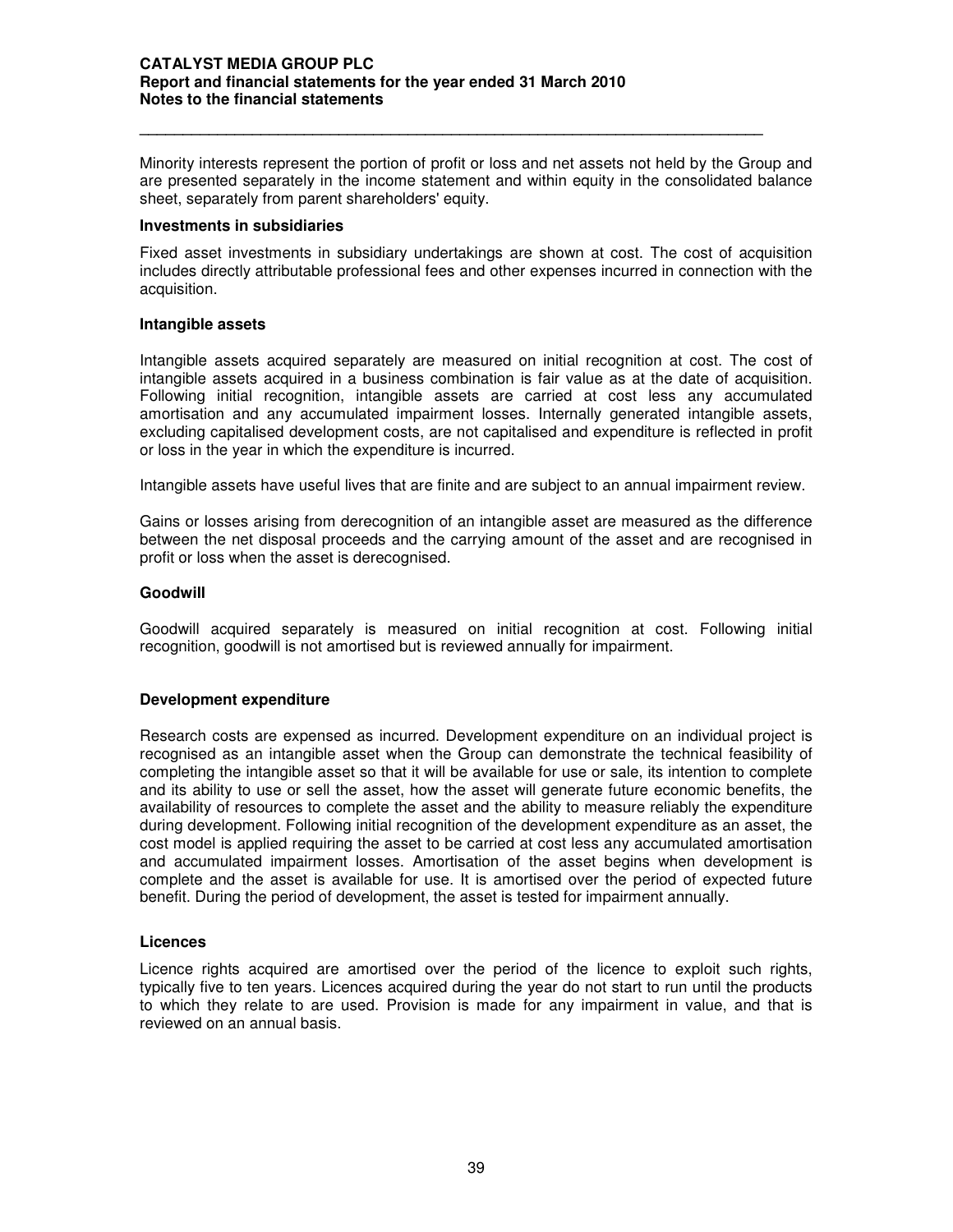#### **Property, plant and equipment**

Property, plant and equipment are stated at cost of acquisition less accumulated depreciation and impairment losses. Depreciation is provided on a straight-line basis at rates calculated to write off the cost less the estimated residual value of each asset over its expected useful economic life. The residual value is the estimated amount that would currently be obtained from disposal of the asset if the asset were already of the age and in the condition expected at the end of its useful life.

**\_\_\_\_\_\_\_\_\_\_\_\_\_\_\_\_\_\_\_\_\_\_\_\_\_\_\_\_\_\_\_\_\_\_\_\_\_\_\_\_\_\_\_\_\_\_\_\_\_\_\_\_\_\_\_\_\_\_\_\_\_\_\_\_\_\_\_\_\_\_\_\_** 

Plant and equipment are depreciated using the straight-line method based on estimated useful lives.

The annual rate of depreciation for each class of depreciable asset is:

- Fixtures and fittings 25% straight line
- Office equipment 25% straight line

The carrying value of tangible fixed assets is assessed annually and any impairment is charged to the income statement.

#### **Investment in associate**

The Group's investment in its associate is accounted for using the equity method of accounting. An associate is an entity in which the Group has significant influence and which is neither a subsidiary nor a joint venture. Under the equity method, the investment in the associate is carried in the balance sheet at cost plus post-acquisition changes in the Group's share of net assets of the associate. Goodwill relating to the associate is included in the carrying amount of the investment and is not amortised. The income statement reflects the share of the results of operations of the associate. Where there has been a change recognised directly in the equity of the associate, the Group recognises its share of any changes and discloses this, when applicable, in the statement of changes in equity. Profits and losses resulting from transactions between the Group and the associate are eliminated to the extent of the interest in the associate. The financial statements of the associate are prepared for the same reporting period as the parent company. Where necessary, adjustments are made to bring the accounting policies of associates in line with those of the Group.

#### **Impairment of non-financial assets**

The Group assesses at each reporting date whether there is an indication that an asset may be impaired. If any such indication exists, or when annual impairment testing for an asset is required, the Group estimates the asset's recoverable amount. An asset's recoverable amount is the higher of an asset's or cash-generating unit's fair value less costs to sell and its value in use and is determined for an individual asset, unless the asset does not generate cash inflows that are largely independent of those from other assets or groups of assets. Where the carrying amount of an asset exceeds its recoverable amount, the asset is considered impaired and is written down to its recoverable amount. In assessing value in use, the estimated future cash flows are discounted to their present value using a pre-tax discount rate that reflects current market assessments of the time value of money and the risks specific to the asset. In determining fair value less costs to sell, an appropriate valuation model is used. These calculations are corroborated by valuation multiples, quoted share prices for publicly traded subsidiaries or other available fair value indicators.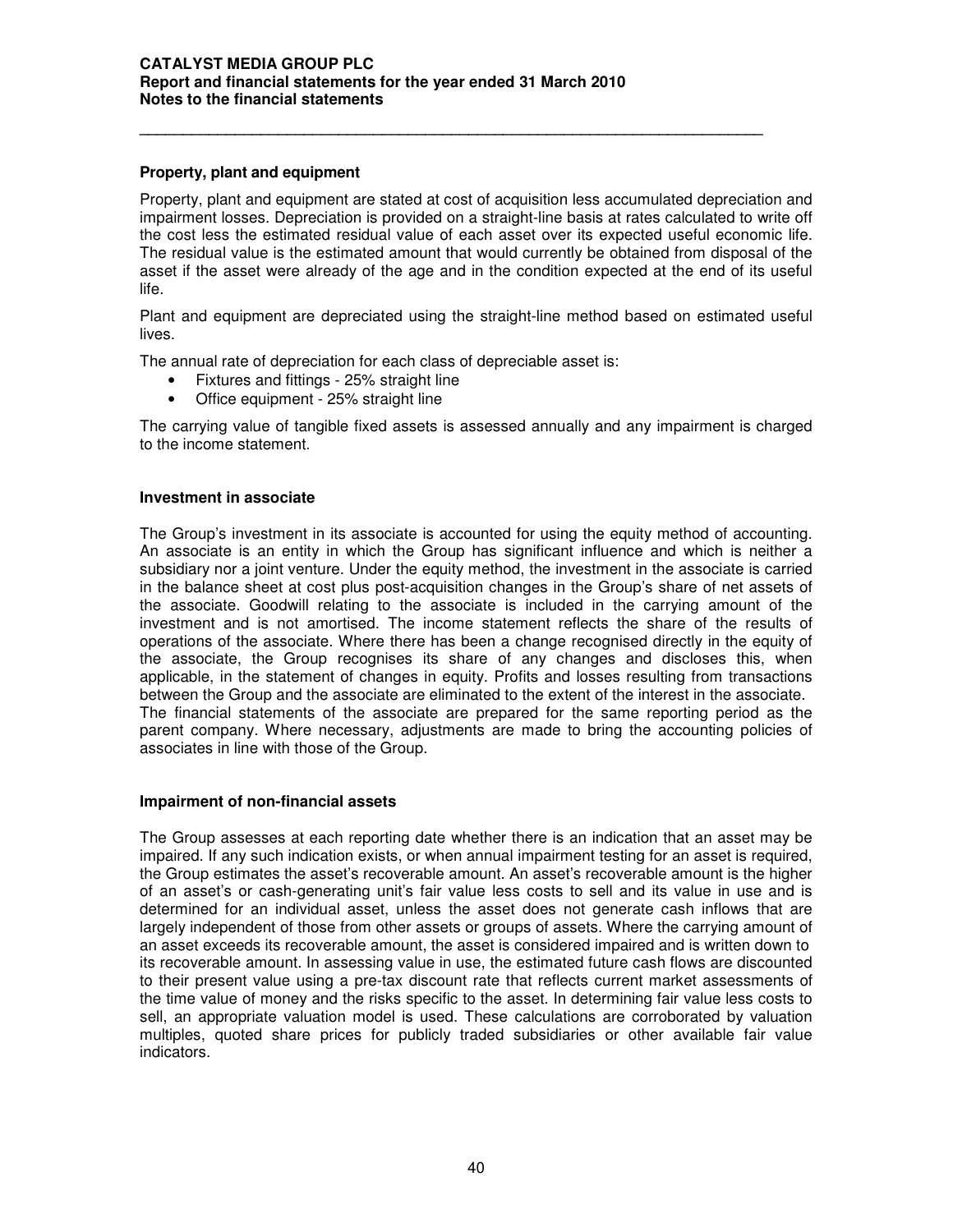Impairment losses of continuing operations are recognised in profit or loss in those expense categories consistent with the function of the impaired asset, except for property previously revalued where the revaluation was taken to equity. In this case the impairment is also recognised in equity up to the amount of any previous revaluation. For assets excluding goodwill, an assessment is made at each reporting date as to whether there is any indication that previously recognised impairment losses may no longer exist or may have decreased. If such indication exists, the Group makes an estimate of recoverable amount. A previously recognised impairment loss is reversed only if there has been a change in the estimates used to determine the asset's recoverable amount since the last impairment loss was recognised. If that is the case the carrying amount of the asset is increased to its recoverable amount. That increased amount cannot exceed the carrying amount that would have been determined, net of depreciation, had no impairment loss been recognised for the asset in prior years. Such reversal is recognised in profit or loss unless the asset is carried at revalued amount, in which case the reversal is treated as a revaluation increase.

**\_\_\_\_\_\_\_\_\_\_\_\_\_\_\_\_\_\_\_\_\_\_\_\_\_\_\_\_\_\_\_\_\_\_\_\_\_\_\_\_\_\_\_\_\_\_\_\_\_\_\_\_\_\_\_\_\_\_\_\_\_\_\_\_\_\_\_\_\_\_\_\_** 

The following criteria are also applied in assessing impairment of specific assets:

#### **Associates**

After application of the equity method, the Group determines whether it is necessary to recognise an additional impairment loss of the Group's investment in its associates. The Group determines at each balance sheet date whether there is any objective evidence that the investment in associate is impaired. If this is the case the Group calculates the amount of impairment as being the difference between the fair value of the associate and the acquisition cost and recognises the amount in profit or loss.

#### **Financial instruments**

#### Financial assets

The Group classifies its financial assets into one of the categories discussed below, depending on the purpose for which the asset was acquired.

#### Loans and receivables

**Trade and other receivables:** These are non-derivative financial assets with fixed or determinable payments that are not quoted in an active market. They arise principally through the provision of goods and services but also incorporate other types of contractual monetary assets. They are initially recognised at fair value plus transaction costs that are directly attributable to their acquisition or issue, and are subsequently carried at amortised cost using the effective interest rate method, less provision for impairment.

**Cash and cash equivalents:** These include cash in hand, deposits held at call with banks and bank overdrafts.

#### Financial liabilities

The Group classifies its financial liabilities as:

#### Financial liabilities measured at amortised cost

**Interest-bearing loans and borrowings:** Group's financial liabilities at amortised cost include trade payables and other financial liabilities. These are initially recognised at fair value and subsequently carried at amortised cost using the effective interest rate method.

**Trade and other payables:** These are initially recognised at fair-value and then carried at amortised cost. These arise from the receipt of goods and services.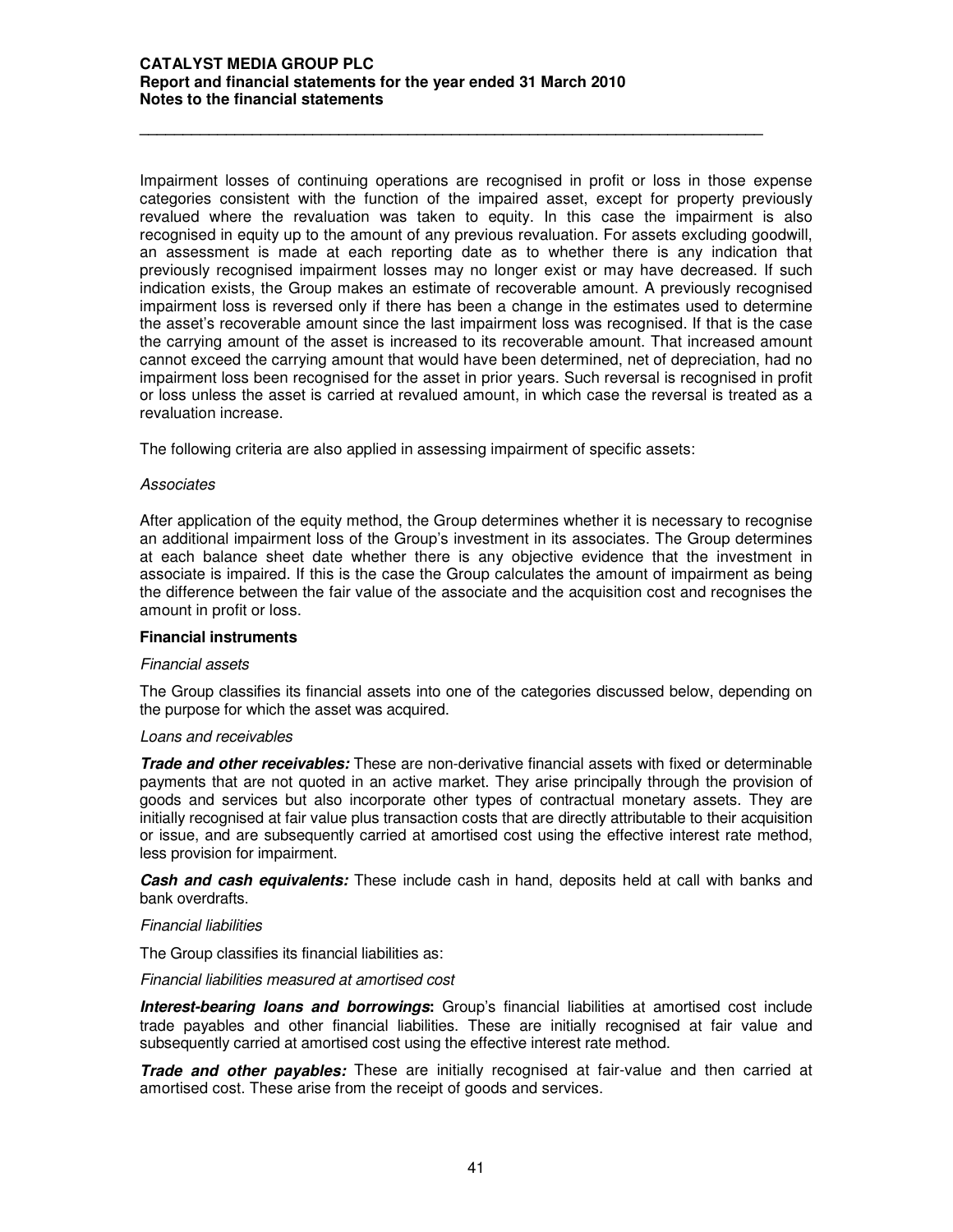#### **Revenue**

Revenue is recognised to the extent that it is probable that the economic benefits will flow to the Group and the revenue can be reliably measured. Revenue is measured at the fair value of the consideration received, excluding discounts, rebates, and other sales taxes or duty. Revenue arising from the provision of services is recognised when and to the extent that the Group obtains the right to consideration in exchange for the performance of its contractual obligations.

#### **Leases**

Operating lease rentals are charged to income in equal annual amounts over the lease term.

**\_\_\_\_\_\_\_\_\_\_\_\_\_\_\_\_\_\_\_\_\_\_\_\_\_\_\_\_\_\_\_\_\_\_\_\_\_\_\_\_\_\_\_\_\_\_\_\_\_\_\_\_\_\_\_\_\_\_\_\_\_\_\_\_\_\_\_\_\_\_\_\_** 

#### **Foreign currency**

In preparing the financial statements of the individual entities, transactions in currencies other than the entity's functional currency (foreign currencies) are recorded at the rates of exchange prevailing on the dates of the transactions. At each balance sheet date, monetary items denominated in foreign currencies are retranslated at the rates prevailing at the balance sheet date.

Exchange differences arising on the settlement of monetary items and on the retranslation of monetary items is included in the income statement for the period.

For the purpose of presenting consolidated financial statements, income and expense items are translated at the average exchange rates for the period.

#### **Taxation**

Tax expense or taxation recoverable represents the sum of the tax currently payable or recoverable and deferred tax.

The tax currently payable is based on taxable profit for the year. Taxable profit differs from profit as reported in the income statement because it excludes items of income or expense that are taxable or deductible in other years and it further excludes items that are never taxable or deductible. The Group's liability for current tax is calculated using tax rates that have been enacted or substantively enacted by the balance sheet date.

Tax recoverable comprises amounts receivable in respect of consortium tax relief arising from the surrender of taxable losses to the Group's associated undertaking.

Deferred tax is recognised on differences between the carrying amounts of assets and liabilities in the financial statements and the corresponding tax bases used in the computation of taxable profit, and are accounted for using the balance sheet liability method. Deferred tax liabilities are generally recognised for all taxable temporary differences and deferred tax assets are recognised to the extent that it is probable that taxable profits will be available against which deductible temporary differences can be utilised.

The carrying amount of deferred tax assets is reviewed at each balance sheet date and reduced to the extent that it is no longer probable that sufficient taxable profits will be available to allow all or part of the asset to be recovered. Deferred tax is calculated at the tax rates that are expected to apply in the period when the liability is settled or the asset realised. Deferred tax is charged or credited to the income statement, except when it relates to items charged or credited directly to equity, in which case the deferred tax is also dealt with in equity.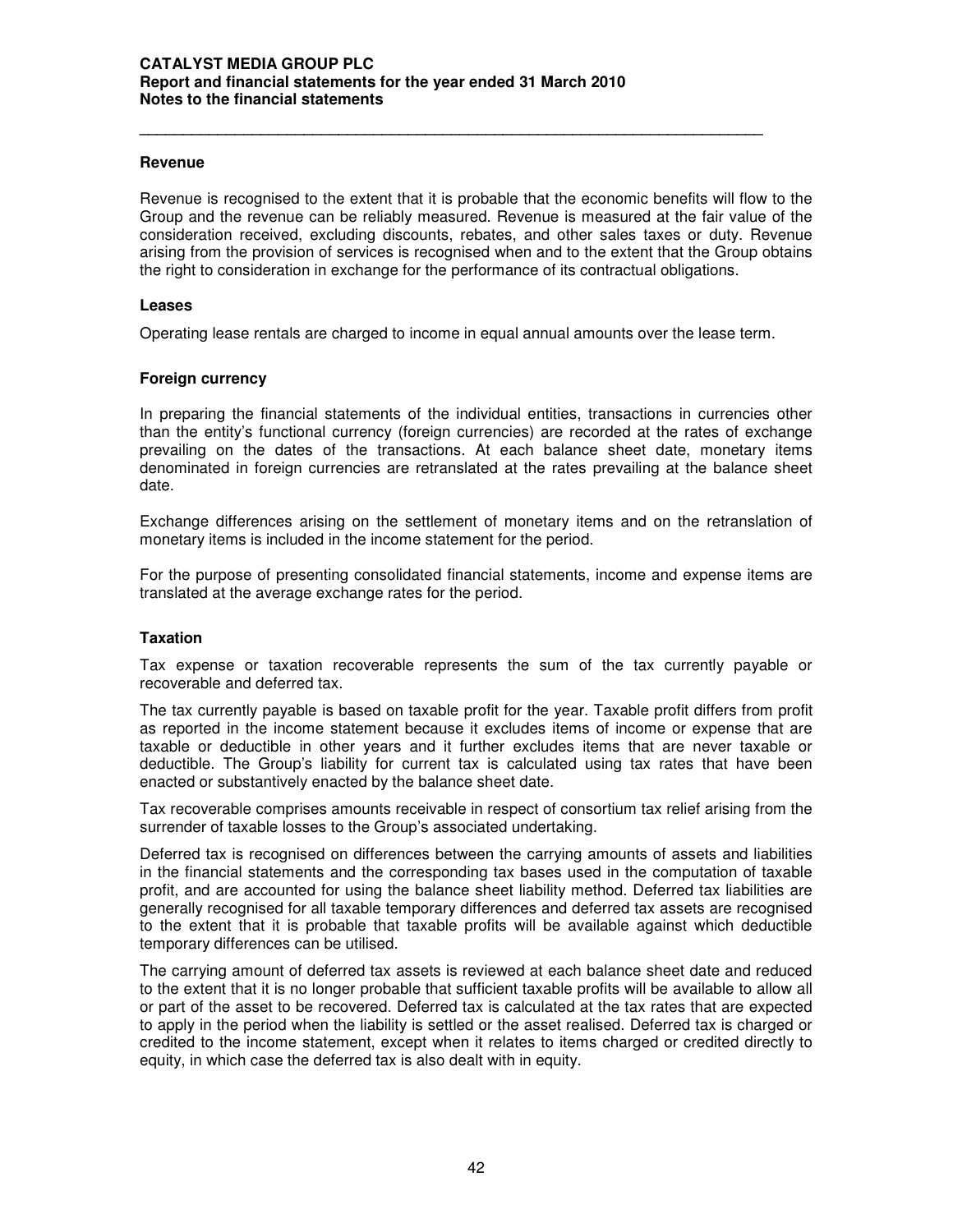Deferred tax assets and liabilities are offset when the Group has a legally enforceable right to offset current tax assets and liabilities and the deferred tax assets and liabilities relate to taxes levied by the same tax authority on either the same taxable Group company or different Group entities which intend to settle current tax assets and liabilities on a net basis, or to realise the assets and settle the liabilities simultaneously, in each future period in which significant amounts of deferred tax assets or liabilities are expected to be settled or recovered.

**\_\_\_\_\_\_\_\_\_\_\_\_\_\_\_\_\_\_\_\_\_\_\_\_\_\_\_\_\_\_\_\_\_\_\_\_\_\_\_\_\_\_\_\_\_\_\_\_\_\_\_\_\_\_\_\_\_\_\_\_\_\_\_\_\_\_\_\_\_\_\_\_** 

#### **Operating profit and loss**

Operating profit and loss comprises revenues less cost of sales and administrative expenses, including exceptional expenditures where relevant from continuing operations. Operating profit and loss attributed to discontinued operations is included as part of the net result of these operations and is disclosed separately.

#### **Pension scheme arrangements**

For any defined benefit pension scheme in operation, the Group would require contributions to be made to separately administered funds.

The cost of providing benefits under the defined benefit plan is determined using the projected unit method, which attributes entitlement to benefits to the current period (to determine current service cost) and to the current and prior periods (to determine the present value of defined benefit obligations) and is based on actuarial advice. Past service costs are recognised in profit or loss on a straight-line basis over the vesting period or immediately if the benefits have vested. When a settlement or a curtailment occurs the change in the present value of the scheme liabilities and the fair value of the plan assets reflects the gain or loss which is recognised in the profit and loss account. Losses are measured at the date that the employer becomes demonstrably committed to the transaction and gains when all parties whose consent is require are irrevocably committed to the transaction.

The interest element of the defined benefit cost represents the change in present value of scheme obligations relating from the passage of time, and is determined by applying the discount rate to the opening present value of the benefit obligation, taking into account material changes in the obligation during the year. The expected return on plan assets is based on an assessment made at the beginning of the year of long-term market returns on scheme assets, adjusted for the effect on the fair value of plan assets of contributions received and benefits paid during the year. The difference between the expected return on plan assets and the interest cost is recognised in the income statement as other finance income or expense.

Actuarial gains and losses are recognised in full in the statement of comprehensive income in the period in which they occur. The defined benefit pension asset or liability in the balance sheet comprises the total for each plan of the present value of the defined benefit obligation (using a discount rate based on high quality corporate bonds that have been rated at AA or equivalent status), less any past service cost not yet recognised and less the fair-value of plan assets out of which the obligations are to be settled directly. Fair value is based on market price information and in the case of quoted securities is the published bid price. The value of a net pension benefit asset is limited to the amount that may be recovered either through reduced contributions or agreed refunds from the scheme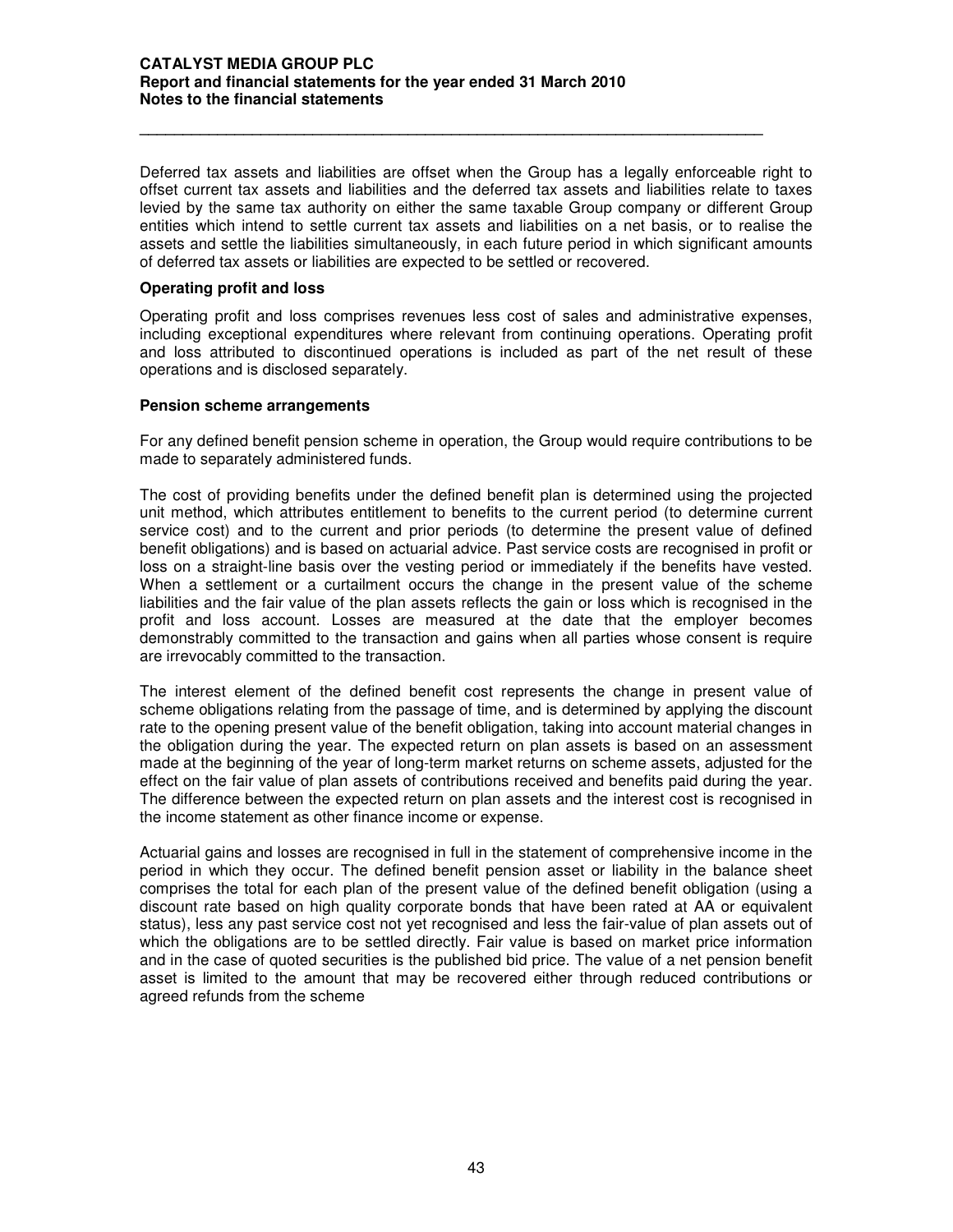#### **Critical accounting estimates and judgements**

The Group makes estimates and assumptions concerning the future, which by definition will seldom result in actual results that match the accounting estimate. The estimates and assumptions that have a significant risk of causing a material adjustment to the carrying amount of assets and liabilities within the next financial year are discussed above.

**\_\_\_\_\_\_\_\_\_\_\_\_\_\_\_\_\_\_\_\_\_\_\_\_\_\_\_\_\_\_\_\_\_\_\_\_\_\_\_\_\_\_\_\_\_\_\_\_\_\_\_\_\_\_\_\_\_\_\_\_\_\_\_\_\_\_\_\_\_\_\_\_** 

#### **(i) Impairment of intangible assets**

The value of intangible assets is considered by the directors at the end of each reporting period. Impairments are recognised on the bases outlined in note 29 to the accounts.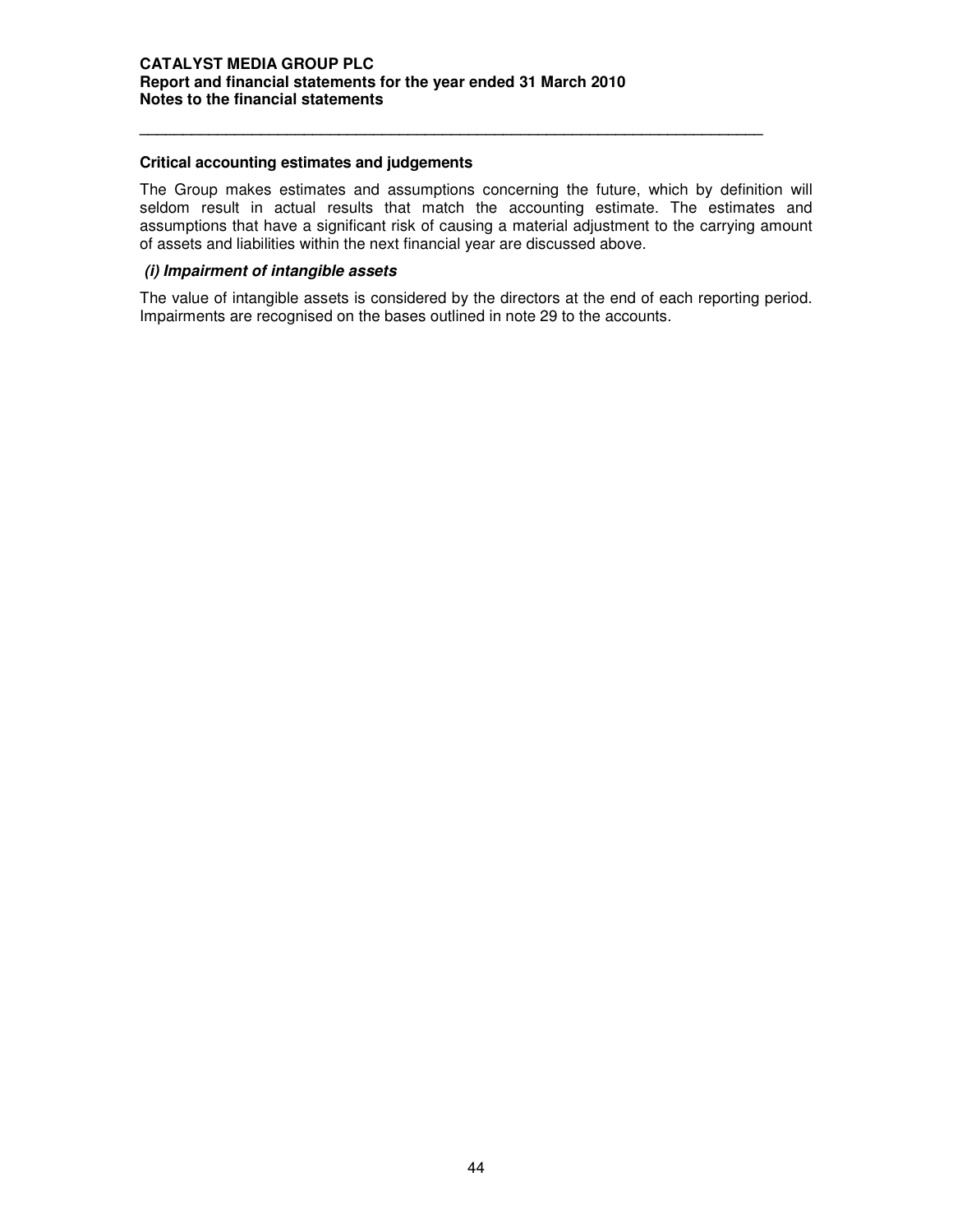#### **CATALYST MEDIA GROUP PLC**

# **Report and financial statements for the year ended 31 March 2010 Consolidated statement of changes in equity \_\_\_\_\_\_\_\_\_\_\_\_\_\_\_\_\_\_\_\_\_\_\_\_\_\_\_\_\_\_\_\_\_\_\_\_\_\_\_\_\_\_\_\_\_\_\_\_\_\_\_\_\_\_\_\_\_\_\_\_\_\_\_\_\_\_\_\_\_\_\_\_\_\_\_\_\_\_\_\_\_\_\_\_\_\_\_\_\_\_\_\_\_\_\_\_\_\_\_\_\_\_\_\_\_\_\_\_\_\_\_\_\_\_\_\_**

|                                                     |                         |                                |                                 | Attributable to equity holders of the Group |                                        |
|-----------------------------------------------------|-------------------------|--------------------------------|---------------------------------|---------------------------------------------|----------------------------------------|
| 2010                                                | <b>Share</b><br>Capital | <b>Share</b><br><b>Premium</b> | <b>Merger</b><br><b>Reserve</b> | <b>Retained</b><br>deficit                  | <b>Total</b><br>shareholders<br>equity |
|                                                     | £                       | £                              | £                               | £                                           | £                                      |
| At 1 April 2009<br>As previously reported           | 9,243,197               | 38,904,450                     | 2,402,674                       | (25, 145, 127)                              | 25,405,194                             |
| Prior year adjustment                               |                         |                                |                                 | 299,884                                     | 299,884                                |
| At 1 April 2009<br>As restated                      | 9,243,197               | 38,904,450                     | 2,402,674                       | (24, 845, 243)                              | 25,705,078                             |
| Profit for the year<br>Other comprehensive income:  |                         |                                |                                 | 4,021,988                                   | 4,021,988                              |
| Share of other comprehensive<br>income of associate |                         |                                |                                 | (184,655)                                   | (184,655)                              |
| Total comprehensive income<br>for the year          |                         |                                |                                 | 3,837,333                                   | 3,837,333                              |
| At 31 March 2010                                    | 9,243,197               | 38,904,450                     | 2,402,674                       | (21,007,910)                                | 29,542,411                             |

The notes on pages 18 to 44 form part of these financial statements.

| Share capital    | Amount subscribed for shares at nominal value.                  |
|------------------|-----------------------------------------------------------------|
| Share premium    | Amount subscribed for share capital in excess of nominal value. |
| Merger reserve   | Amounts arising from the merger of subsidiary investments.      |
| Retained deficit | Cumulative profit/ (loss) of the Group attributable to equity   |
|                  | shareholders.                                                   |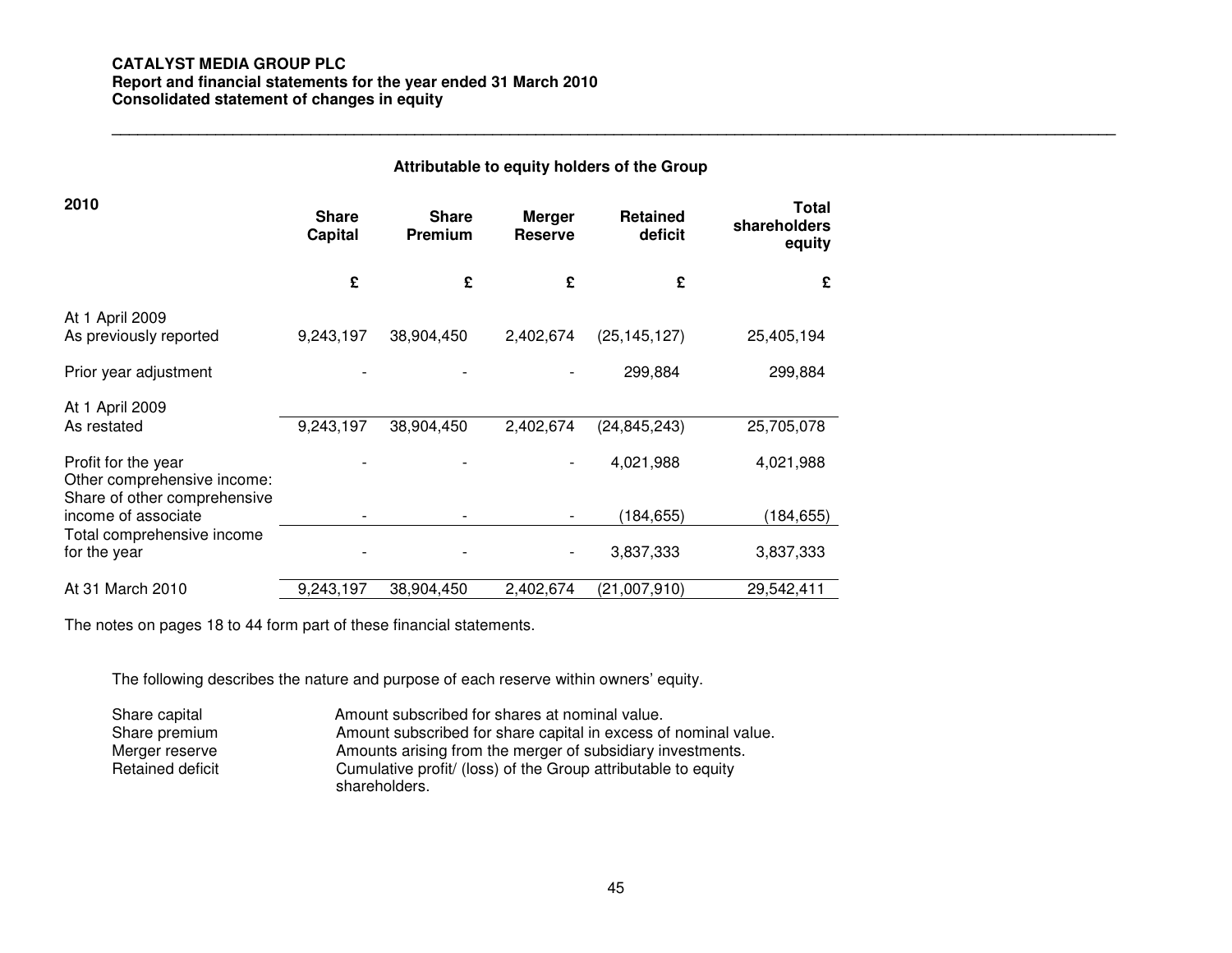#### **CATALYST MEDIA GROUP PLC**

# **Report and financial statements for the year ended 31 March 2010 Consolidated statement of changes in equity \_\_\_\_\_\_\_\_\_\_\_\_\_\_\_\_\_\_\_\_\_\_\_\_\_\_\_\_\_\_\_\_\_\_\_\_\_\_\_\_\_\_\_\_\_\_\_\_\_\_\_\_\_\_\_\_\_\_\_\_\_\_\_\_\_\_\_\_\_\_\_\_\_\_\_\_\_\_\_\_\_\_\_\_\_\_\_\_\_\_\_\_\_\_\_\_\_\_\_\_\_\_\_\_\_\_\_\_\_\_\_\_\_\_\_\_**

| 2009                                                                               | <b>Share</b><br>Capital | <b>Share</b><br><b>Premium</b> | <b>Merger</b><br><b>Reserve</b> | <b>Retained</b><br>deficit | <b>Total</b><br>shareholders<br>equity |
|------------------------------------------------------------------------------------|-------------------------|--------------------------------|---------------------------------|----------------------------|----------------------------------------|
|                                                                                    | £                       | £                              | £                               | £                          | £                                      |
| At 1 April 2008                                                                    | 9,243,197               | 38,904,450                     | 2,402,674                       | (27,610,843)               | 22,939,478                             |
| Profit for the year<br>Other comprehensive income:<br>Share of other comprehensive |                         |                                |                                 | 2,754,098                  | 2,754,098                              |
| income of associate                                                                |                         | $\overline{\phantom{0}}$       |                                 | 11,502                     | 11,502                                 |
| Total comprehensive income<br>for the year                                         |                         | $\overline{a}$                 |                                 | 2,765,600                  | 2,765,600                              |
| At 31 March 2009                                                                   | 9,243,197               | 38,904,450                     | 2,402,674                       | (24, 845, 243)             | 25,705,078                             |

The notes on pages 18 to 44 form part of these financial statements.

| Share capital           | Amount subscribed for shares at nominal value.                                 |
|-------------------------|--------------------------------------------------------------------------------|
| Share premium           | Amount subscribed for share capital in excess of nominal value.                |
| Merger reserve          | Amounts arising from the merger of subsidiary investments.                     |
| <b>Retained deficit</b> | Cumulative profit/ (loss) of the Group attributable to equity<br>shareholders. |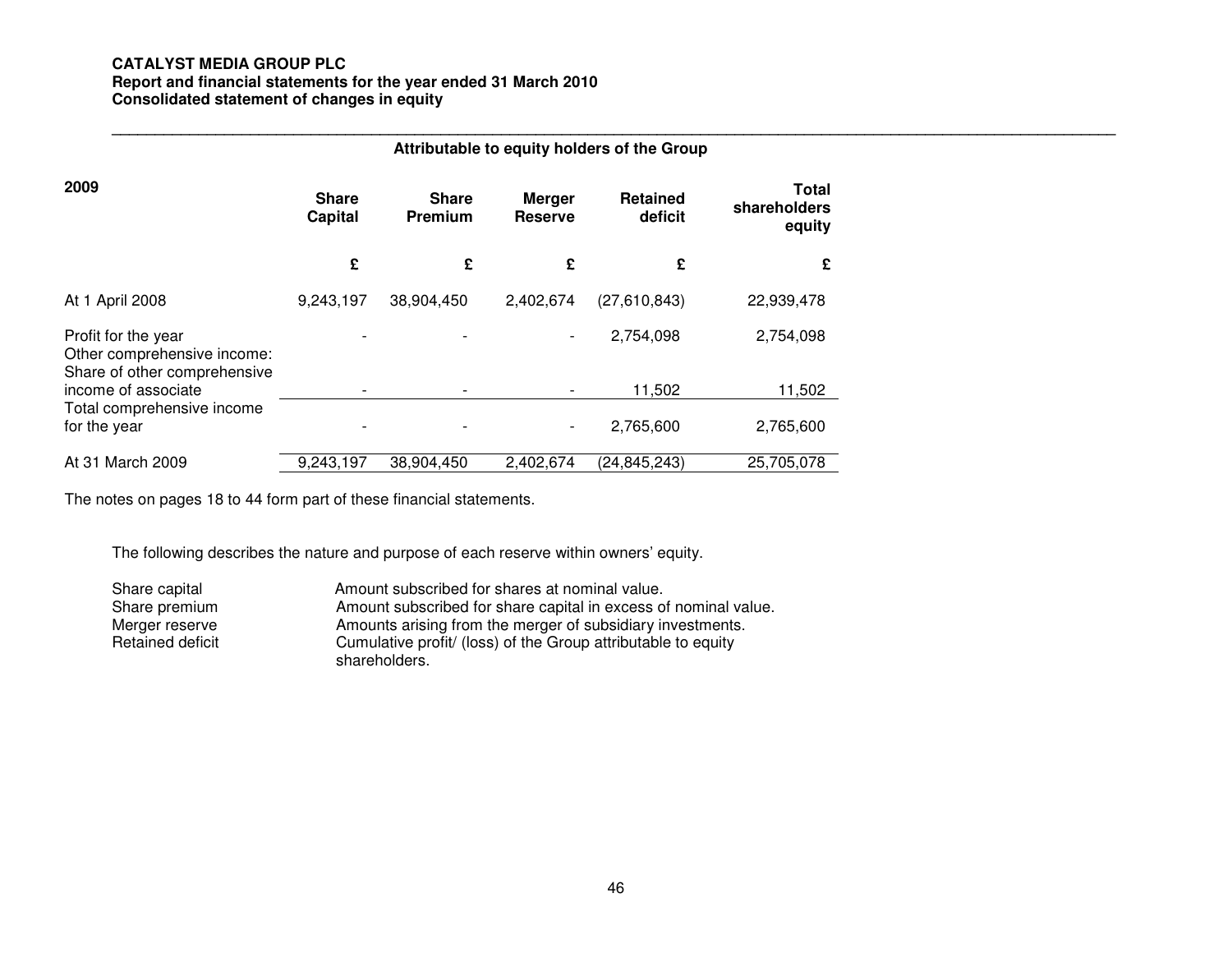## **CATALYST MEDIA GROUP PLC Report and financial statements for the year ended 31 March 2010 Company statement of changes in equity \_\_\_\_\_\_\_\_\_\_\_\_\_\_\_\_\_\_\_\_\_\_\_\_\_\_\_\_\_\_\_\_\_\_\_\_\_\_\_\_\_\_\_\_\_\_\_\_\_\_\_\_\_\_\_\_\_\_\_\_\_\_\_\_\_\_\_\_\_\_\_\_\_\_\_\_\_\_\_\_\_\_\_\_\_\_\_\_\_\_\_\_\_\_\_\_\_\_\_\_\_\_\_\_\_\_\_\_\_\_\_\_\_\_\_\_**

| Attributable to equity holders of the Company                                                |                         |                         |                          |                                   |                                        |
|----------------------------------------------------------------------------------------------|-------------------------|-------------------------|--------------------------|-----------------------------------|----------------------------------------|
| 2010                                                                                         | <b>Share</b><br>Capital | <b>Share</b><br>Premium | Merger<br><b>Reserve</b> | <b>Retained</b><br><b>Deficit</b> | <b>Total</b><br>shareholders<br>equity |
|                                                                                              | £                       | £                       | £                        | £                                 | £                                      |
| At 1 April 2009                                                                              | 9,243,197               | 38,904,450              | 2,912,060                | (31, 475, 416)                    | 19,584,291                             |
| Profit for the year<br>Other comprehensive income:<br>Share of other comprehensive income of |                         |                         | $\overline{\phantom{a}}$ | 370,655                           | 370,655                                |
| associate                                                                                    |                         |                         |                          |                                   |                                        |
| Total comprehensive income for the year                                                      |                         |                         | $\overline{\phantom{a}}$ | 370,655                           | 370,655                                |
| At 31 March 2010                                                                             | 9,243,197               | 38,904,450              | 2,912,060                | (31, 104, 761)                    | (19,954,946)                           |

The notes on pages 18 to 44 form part of these financial statements.

| Share capital    | Amount subscribed for shares at nominal value.                  |
|------------------|-----------------------------------------------------------------|
| Share premium    | Amount subscribed for share capital in excess of nominal value. |
| Merger reserve   | Amounts arising from the merger of subsidiary investments.      |
| Retained deficit | Cumulative profit/ (loss) of the Group attributable to equity   |
|                  | shareholders.                                                   |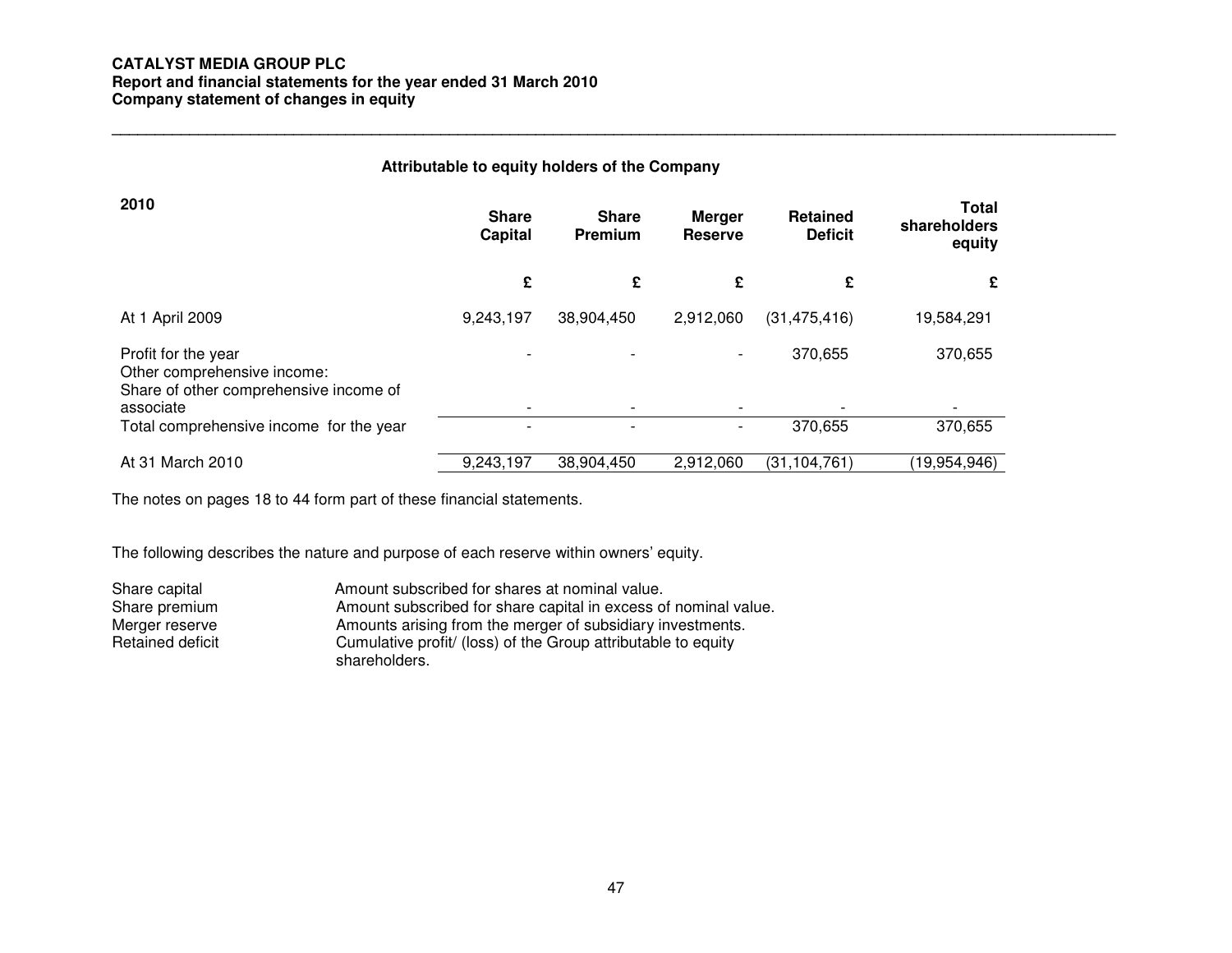#### **CATALYST MEDIA GROUP PLC Report and financial statements for the year ended 31 March 2010** Company statement of changes in equity

#### **Attributable to equity holders of the Company**

| 2009                                                                                                      | <b>Share</b><br><b>Capital</b> | <b>Share</b><br>Premium                              | <b>Merger</b><br><b>Reserve</b>                      | <b>Retained</b><br><b>Deficit</b> | <b>Total</b><br>shareholders<br>equity |
|-----------------------------------------------------------------------------------------------------------|--------------------------------|------------------------------------------------------|------------------------------------------------------|-----------------------------------|----------------------------------------|
|                                                                                                           | £                              | £                                                    | £                                                    | £                                 | £                                      |
| At 1 April 2008                                                                                           | 9,243,197                      | 38,904,450                                           | 2,912,060                                            | (30,748,298)                      | 20,311,409                             |
| Profit for the year<br>Other comprehensive income:<br>Share of other comprehensive income of<br>associate | $\overline{\phantom{a}}$       | $\overline{\phantom{0}}$<br>$\overline{\phantom{a}}$ | $\overline{\phantom{a}}$<br>$\overline{\phantom{a}}$ | (727, 118)                        | (727, 118)                             |
| Total comprehensive income for the year                                                                   |                                | $\overline{\phantom{0}}$                             | $\overline{\phantom{a}}$                             | (727, 118)                        | (727, 118)                             |
| At 31 March 2009                                                                                          | 9,243,197                      | 38,904,450                                           | 2,912,060                                            | (31, 475, 416)                    | 19,584,291                             |

The notes on pages 18 to 44 form part of these financial statements.

| Share capital    | Amount subscribed for shares at nominal value.                  |
|------------------|-----------------------------------------------------------------|
| Share premium    | Amount subscribed for share capital in excess of nominal value. |
| Merger reserve   | Amounts arising from the merger of subsidiary investments.      |
| Retained deficit | Cumulative profit/ (loss) of the Group attributable to equity   |
|                  | shareholders.                                                   |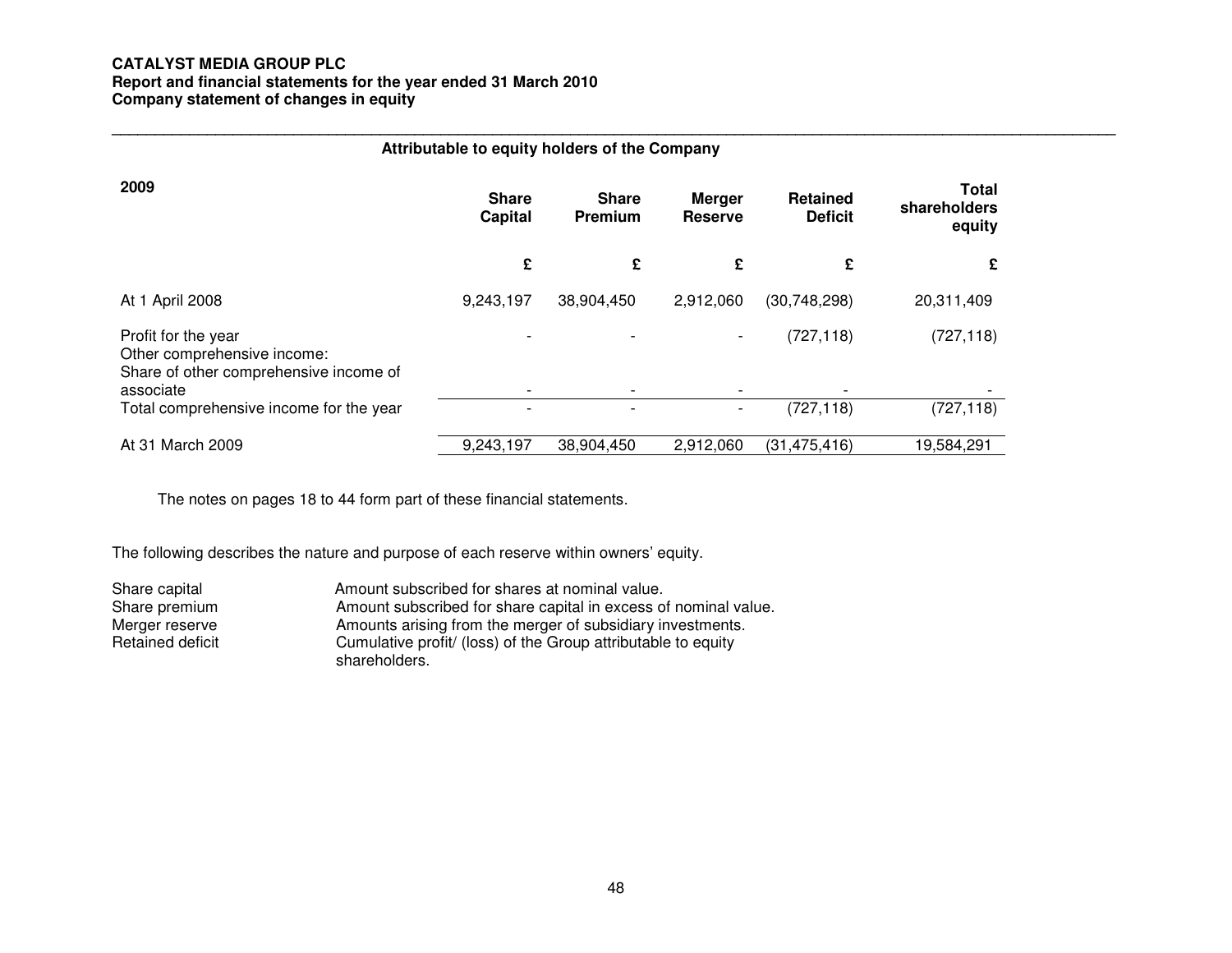#### **CATALYST MEDIA GROUP PLC**

**\_\_\_\_\_\_\_\_\_\_\_\_\_\_\_\_\_\_\_\_\_\_\_\_\_\_\_\_\_\_\_\_\_\_\_\_\_\_\_\_\_\_\_\_\_\_\_\_\_\_\_\_\_\_\_\_\_\_\_\_\_\_\_\_\_\_\_\_\_\_\_\_** 

(Registered in England and Wales with number 03955206)

#### **NOTICE OF ANNUAL GENERAL MEETING**

Notice is hereby given that the tenth annual general meeting (the "**AGM**") of Catalyst Media Group plc (the "**Company**") will be held at the office of Bircham Dyson Bell LLP, 50 Broadway, London, SW1H 0BL on Friday 17 September 2010 at 9.30am for the purposes of considering and, if thought fit, passing the following resolutions of which resolutions 1 to 5 are to be proposed as ordinary resolutions and resolution 6 is to be proposed as a special resolution:

Ordinary Resolutions

- **1. To receive the audited financial statements and the report of the directors and the auditors for the Company for the year ended 31 March 2010.**
- **2. To approve the directors' remuneration for the Company for the year ended 31 March 2010.**
- **3. To reappoint HW Fisher & Company as auditors of the Company to hold office until the conclusion of the next annual general meeting.**
- **4. To authorise the directors to fix the remuneration of the auditors.**
- **5. To re-elect Mark Hawtin as a director.**

Special Resolutions

- **6. Subject to, and in accordance with the Company's articles of association, the Company be generally and unconditionally authorised to make market purchases (within the meaning of Section 693(4) of the Companies Act 2006) of ordinary shares of the Company provided that:** 
	- **(a) the maximum number of ordinary shares hereby authorised to be acquired is 4,221,479 (being fifteen per cent. of the issued ordinary shares of the Company at the date of this resolution);**
	- **(b) the minimum price which may be paid for an ordinary share is the nominal value of such share;**
	- **(c) the maximum price which may be paid for an ordinary share is an amount equal to 105 per cent. of the average of the middle market quotations for an ordinary share in the Company as derived from the AIM Appendix to The London Stock Exchange Daily Official List for the five business days immediately preceding the day on which such ordinary share is contracted to be purchased;**
	- **(d) the authority hereby conferred shall expire on the date which is five years from the date of the passing of this resolution;**
	- **(e) the Company may make any purchase of its ordinary shares pursuant to a contract concluded before the authority hereby conferred expires and which will or may be executed wholly or partly after the expiry of such authority; and**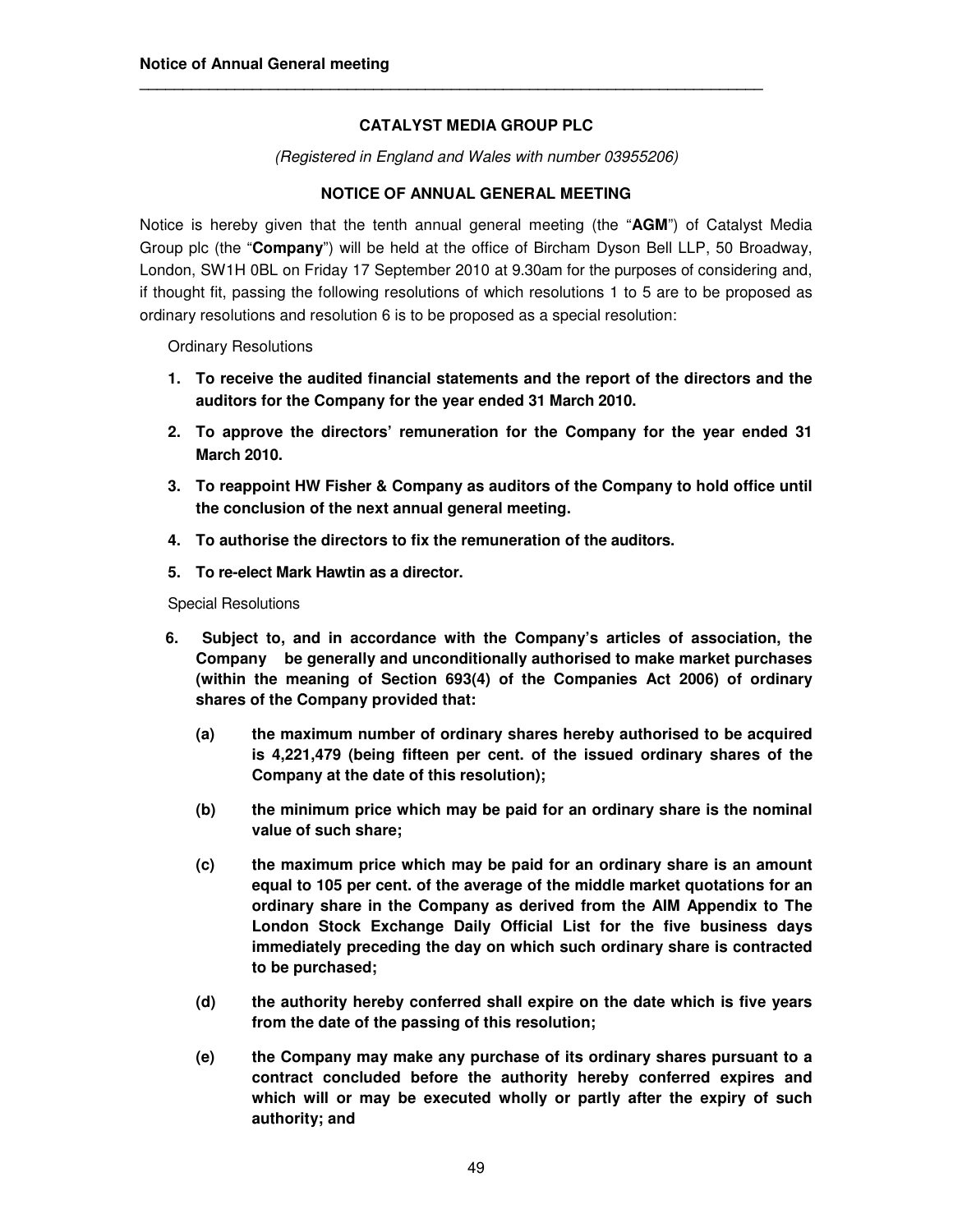**(f) all ordinary shares purchased pursuant to the authority conferred by this resolution shall be cancelled immediately on completion of the purchase or held in treasury (provided that the aggregate nominal value of shares held as treasury shares shall not at any time exceed ten per cent. of the issued ordinary share capital of the Company at any time).**

**\_\_\_\_\_\_\_\_\_\_\_\_\_\_\_\_\_\_\_\_\_\_\_\_\_\_\_\_\_\_\_\_\_\_\_\_\_\_\_\_\_\_\_\_\_\_\_\_\_\_\_\_\_\_\_\_\_\_\_\_\_\_\_\_\_\_\_\_\_\_\_\_** 

By order of the Board

**Michael Rosenberg OBE Chairman** 

Registered Office: Quadrant House 17 Thomas More Street Thomas More Square London E1W 1YW

Date: 25 August 2010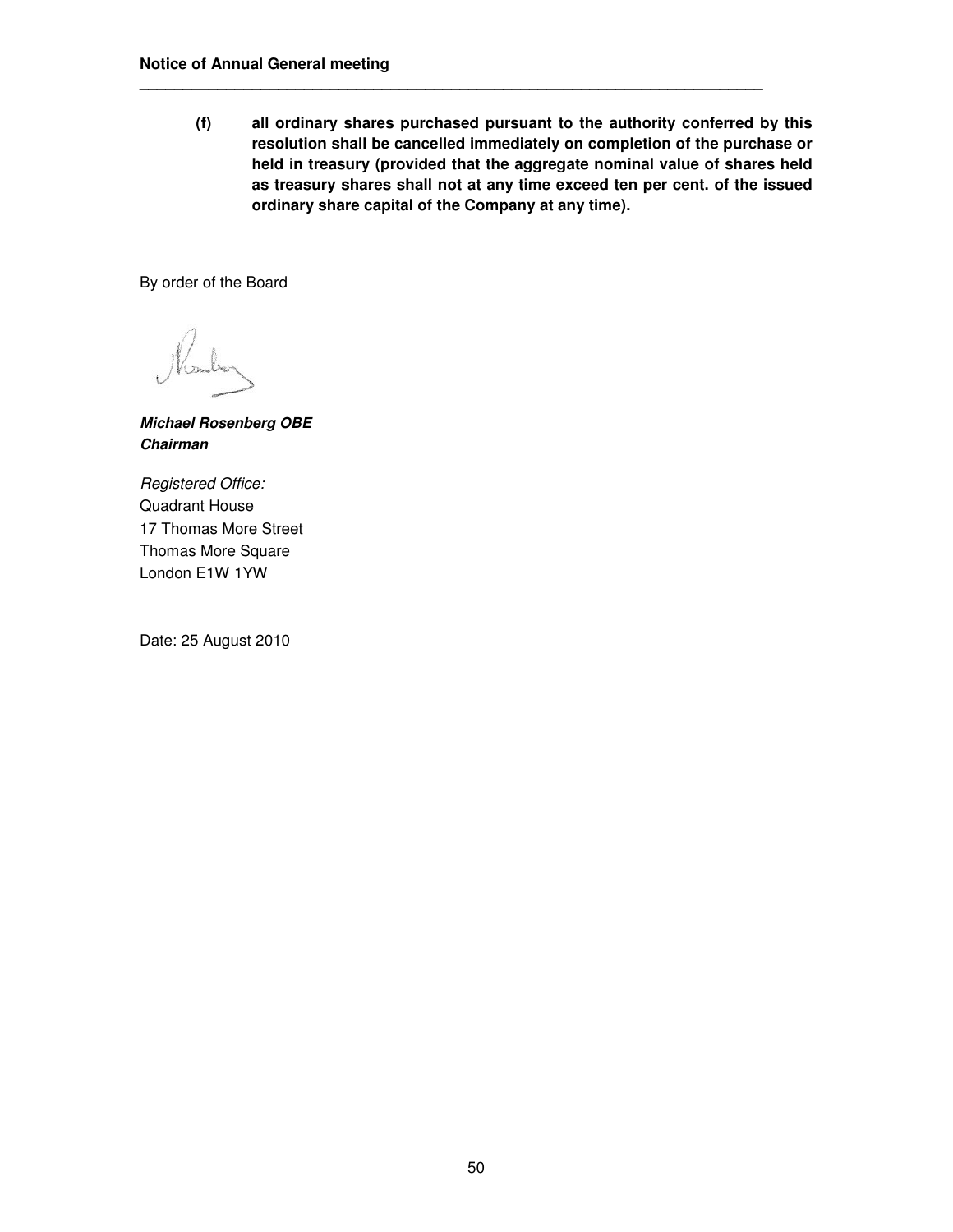#### **Notes:**

1. Only the holders of ordinary shares are entitled to attend the meeting and vote, subject to note 4 below. A member entitled to attend and vote may appoint one or more proxies to attend, speak and vote on his behalf at the meeting provided that each proxy is appointed to exercise the rights attached to a different share or shares held by the member. A proxy need not be a member of the Company but must attend the meeting to represent him.

**\_\_\_\_\_\_\_\_\_\_\_\_\_\_\_\_\_\_\_\_\_\_\_\_\_\_\_\_\_\_\_\_\_\_\_\_\_\_\_\_\_\_\_\_\_\_\_\_\_\_\_\_\_\_\_\_\_\_\_\_\_\_\_\_\_\_\_\_\_\_\_\_** 

- 2. A form of proxy is provided. To be effective, a form of proxy (together with the power of attorney or other authority (if any) under which it is signed or a notarially certified copy of such power of attorney or other authority) must be completed, signed and lodged with the Company's registrar, Capita Registrars, The Registry, 34 Beckenham Road, Kent, BR3 4BR no later than 48 hours before the time of the meeting. Depositing a completed form of proxy will not preclude a member from attending the meeting and voting in person.
- 3. A shareholder which is a corporation (including a company) (a "corporation") and which wishes to be represented at the meeting by a person with authority to speak, vote on a show of hands and vote on a poll (a "corporate representative") must submit a certified copy of the resolution giving the relevant authority to that corporate representative to the registered office (for the attention of the directors) by the same deadline as in note 2 above. A corporate representative has the same powers on behalf of the corporation he/she represents as that corporation could exercise if it were an individual member of the Company. Alternatively, a corporation may complete and return a form of proxy.
- 4. Pursuant to regulation 41 of the Uncertificated Securities Regulations 2001, to be entitled to attend and vote at the meeting (and for the purposes of the determination by the Company of the number of votes they may cast), members must be entered on the Company's register of members by 6.00pm on the 14 September 2010 which is two days before the meeting. Any changes to the register of members after such time shall be disregarded in determining the rights of any person to attend or vote at the meeting.
- 5. In the case of joint holders, the signature of only one of the joint holders is required on the form of proxy, but the vote of the senior (by order in the register of members) who tenders a vote will be accepted to the exclusion of the others.
- 6. Copies of the following documents will be available for inspection at the Company's registered office, during normal business hours, on any day (Saturdays, Sundays and public holidays excepted) from the date of this notice until the day of the